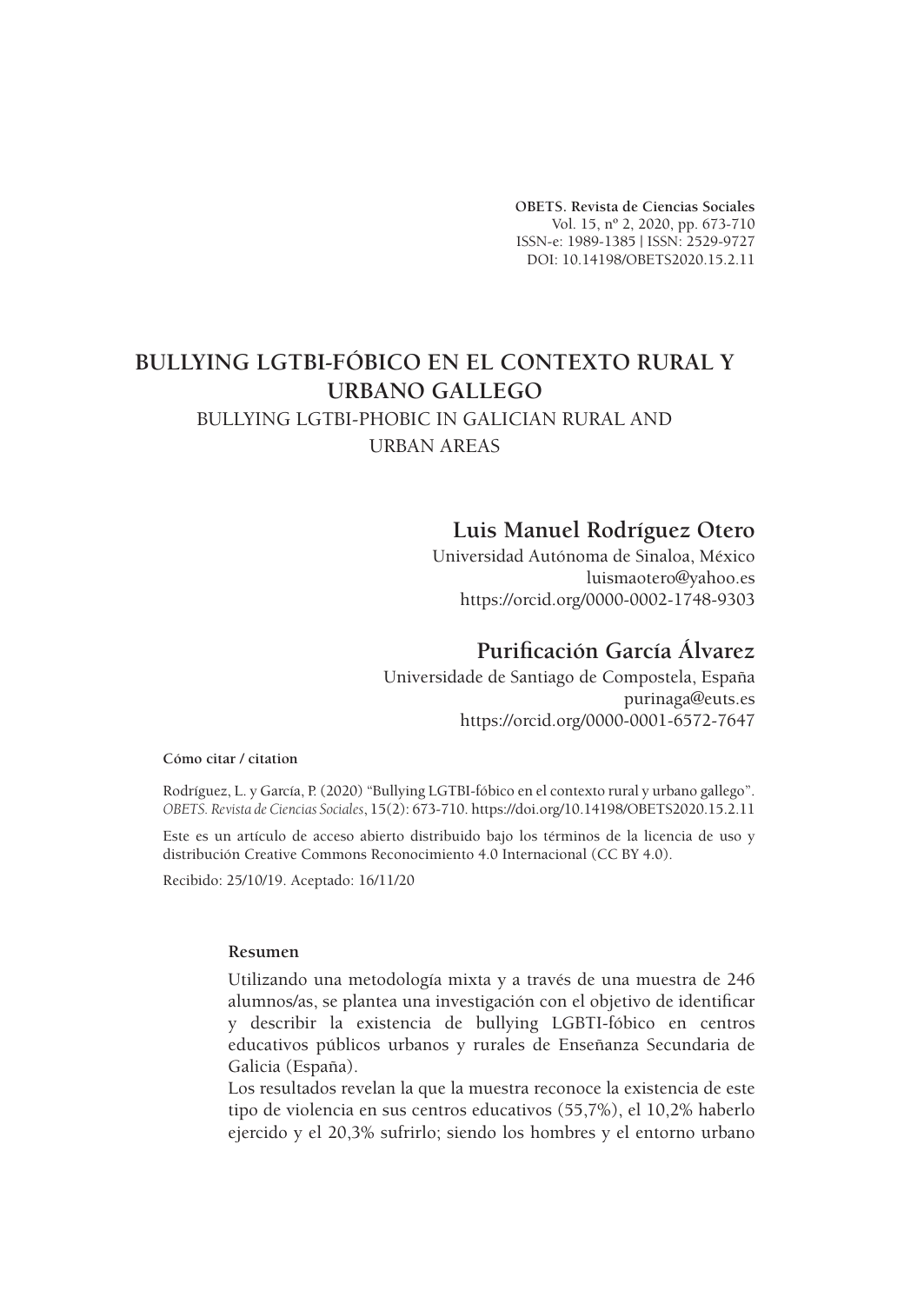quienes registra una mayor proporción, así como los centros en los que no se imparten formaciones con perspectiva de género.

**Palabras clave:** Diversidad sexual; violencia; escuela; estigma; formación.

#### **Abstract**

Using a mixed methodology and through a sample of 246 students, an investigation is proposed with the objective of identifying and describing the existence of LGTBI-phobic bullying in urban and rural public educational centers of Secondary Education in Galicia (Spain). The results reveal that the sample recognizes the existence of this type of violence in its educational centers (55,7%), 10.2% have exercised it and 20,3% suffer; being men and the urban environment who recorded a higher prevalence, as well as centers where training with no gender perspective is not provided.

**Keywords:** Sexual diversity; violence; school; stigma; training.

#### **Extended Abstract**

Bullying refers to one of the typologies of school violence that includes aggressive actions -individual or group- carried out between equals in a systematic and deliberate way, which takes shape through different routes (physical, psychological, verbal, sexual, etc). Which is based on the asymmetry of power, submission, tolerance induced by the aggressor and / or the group and silencing (Ruiz, Riuró & Tesouro, 2015).

Different authors justify the existence of homophobia, lesbophobia, biphobia and transphobia (hereinafter LGTBI-phobia) or hostility directed towards people who are not heterosexual (Barrientos & Cárdenas, 2013). Which refers to a system of values and beliefs, but also of feelings and thoughts, which justify the exercise of violence by people who differ from the heterosexist model. Materializing as an ideological principle, a negative attitude, an aversion, a rejection, an intolerance or a fear (Rodríguez-Otero, 2017). Being able to take shape through different routes (hostile and benevolent) and spaces, including the school environment. Where LGTBI people are identified as a target group for intimidating and aggressive behavior, as well as heterosexual people who are assumed to be non-heterosexual. Context in which select invisibility (not revealing sexual identity or orientation) is appreciated as a protective element, but at the same time contributes to the pedagogical reproduction of stigma (Granero & Manzano, 2018).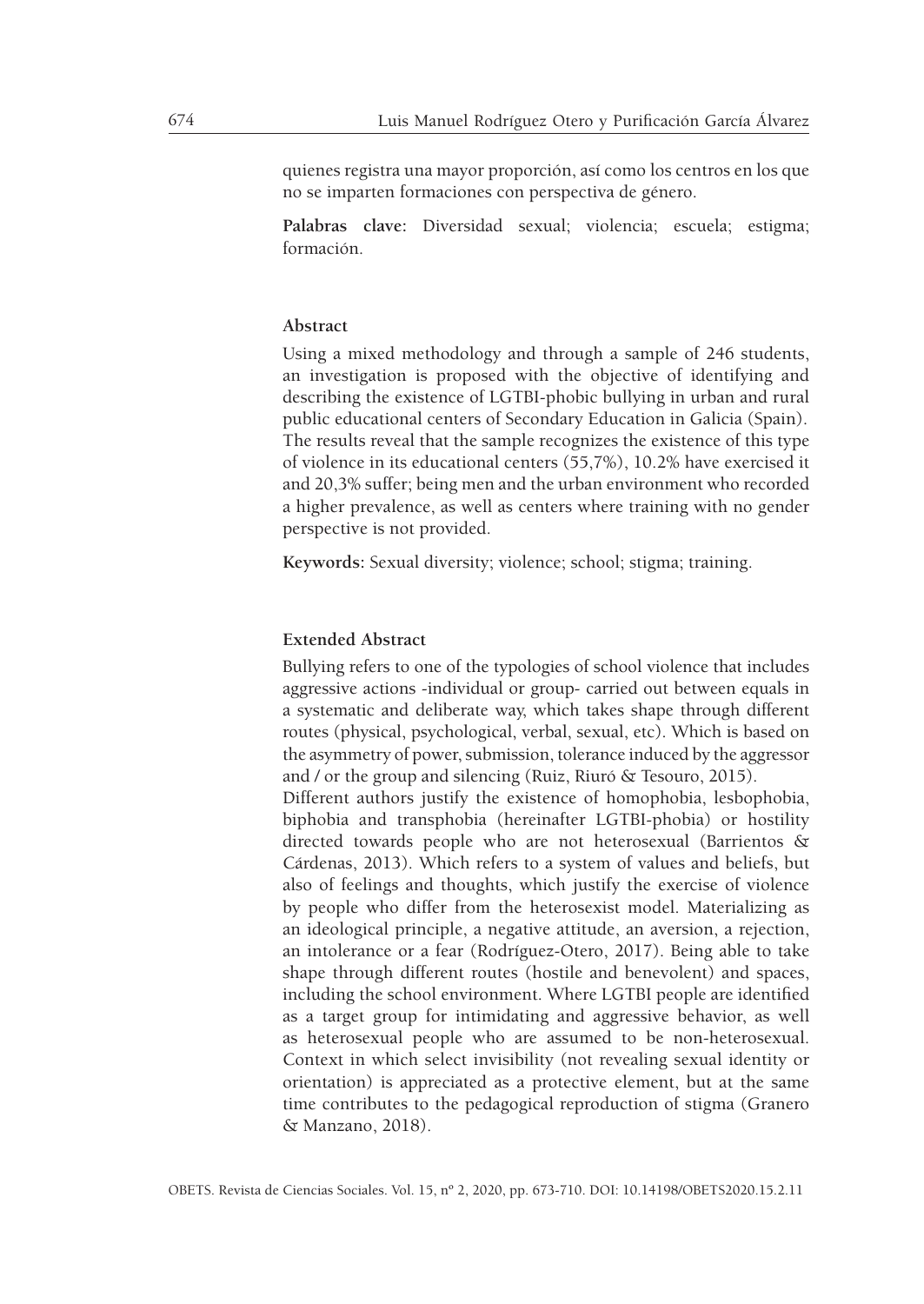In the Spanish context, different investigations carried out on LGTBI-phobic bullying show that the perception of students about security in the school environment for people who differ from the heteronormative and cisgender model is low; especially for gays and transsexuals, product of the existing prejudices towards LGTBI people

(Gualdi, Martelli, Wilhelm & Biedroń, 2008).

This type of violence is characterized by having a high prevalence, both at the basic and intermediate educational level (Huesca, 2019) and at the university level (Penna-Tosso, 2015). Identifying differences regarding the sex of the victims and the ways in which it materializes. Being verbal violence the one that registers a greater frequency (more in men than in women), followed by isolation or exclusion (especially in women) and physical violence (to a greater extent in men); despite evidencing multiple typologies and subtypes (Hernández, López % Ramírez, 2019; Gómez, et col., 2019; Landazabal & Larrain, 2020). There is a link between the victims and the aggressors regarding sex (women to women and men to men), although it is not exclusive.

On the other hand, the notion of recognition as a determining variable in the study of LGTBI-phobic bullying is of special interest. In this sense, taking into account the monistic approach exposed by Honneth (2010), the identity of the subjects is constructed through the community normative perspective and through the processes of interaction; This being determined in the self-realization of the subjects. Another aspect of special interest in the study of this type of violence is related to the breakdown of the victim-aggressor binomial, so that the set of systems that interact with each actor is decisive. Thus, the educational community (management, teachers, colleagues and families), culture, politics and protection systems are actors that directly and indirectly influence its existence and prevention. That is why Russell (2018) evidences that hegemonic discourses are reproduced in the educational community and the heteronormative sex-gender system and generalized binary categories are naturalized.

An investigation is proposed through a mixed methodology from the critical paradigm and a constructivist epistemological perspective with the aim of: (1) identifying the existence of bullying towards people with LGTBI in Galician secondary schools, as well as routes and spaces in which it materializes and the profile of both victims and aggressors, (2) inquire about the extent to which contact with nonheterocisnormative people and training in gender and sexual diversity determine the existence of LGTBI-phobic bullying, (3) identify the way in which gender issues influence the production and reproduction of stigma towards sexual diversity and act as facilitators of LGTBI-phobic bullying and (4) analyze the extent to which the geographical scope (urban-rural) is a determining factor in the existence of bullying. For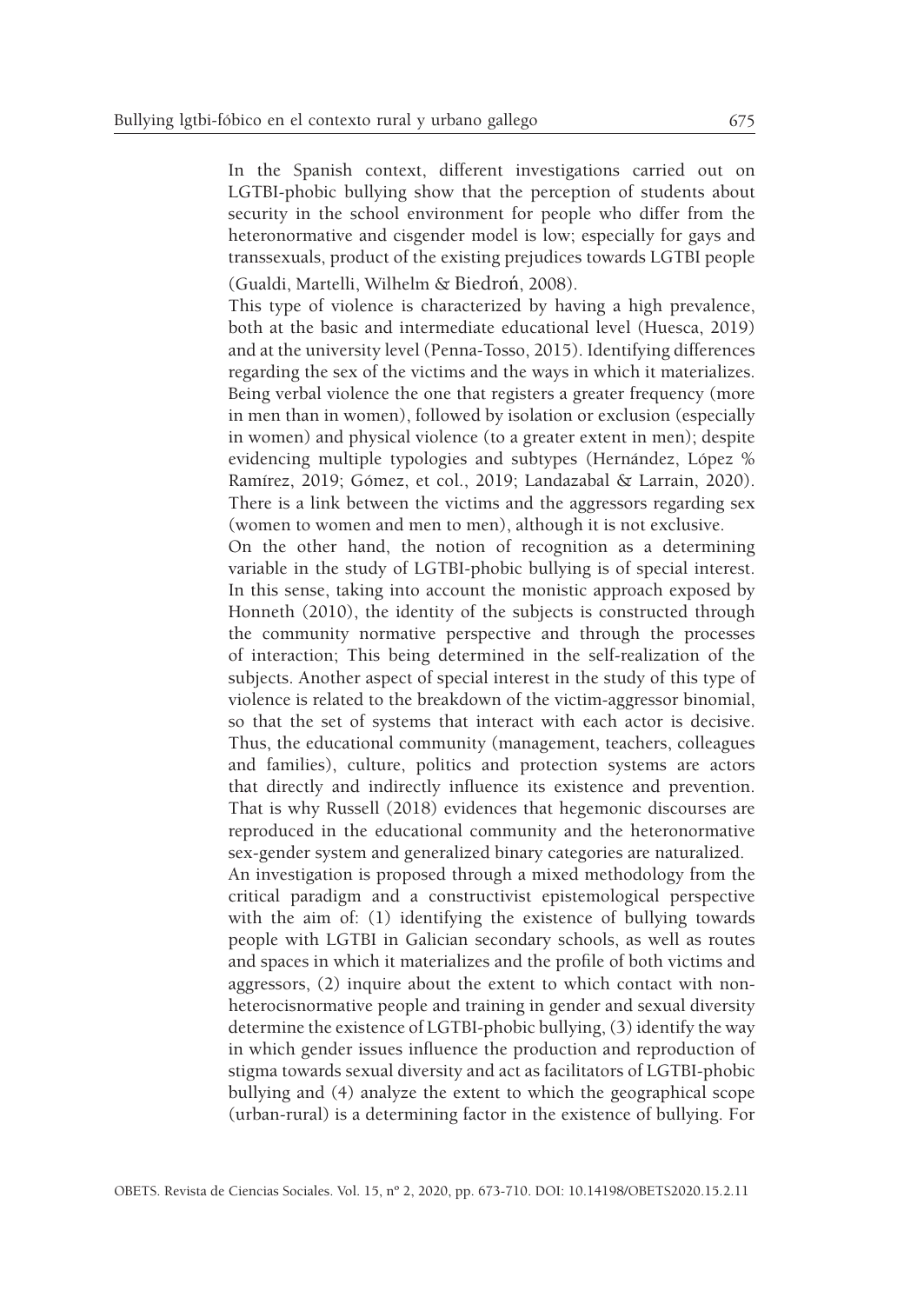this, a self-administered questionnaire was applied to a total of 246 students (118 men, 128 women), following a casual or incidental quantitative sampling and a qualitative sampling by theoretical saturation.

The existence of LGTBI-phobic bullying in urban and rural public educational centers of the Compulsory Secondary Education (E.S.O.) of Galicia is verified. Thus 55,7% of the participants indicate that situations of violence towards both heterosexual and LGBT peers occur in their educational centers for reasons related to heterocisnormativity. On the other hand, it is verified that 10,2% of the sample declares having carried out LGTBI-phobic bullying and 20,3% have been a victim on some occasion; verbal violence being the most frequent method of materialization, both in school and outof-school spaces, although situations of verbal, sexual, psychological and technological violence are also identified. It also highlights that in urban settings this type of violence is more frequent, as well as between women and through group action. On the other hand, it is observed that there are three types of attitudes among the spectator students: peers who facilitate the processes of violence (10,5%), passive spectators (28,8%) and others who acquire proactive attitudes in order to cease such situations through mediation or the defense of victims (60,7%). Likewise, it is identified that the peers and families of the victims are the main sources of support, with the rest of the educational community registering a low reference both by the victims and the rest of the sample. This is related to the low incidence of complaints by victims of this type of violence (22%). Thus, it is stated that before the LGTBI-phobic an approach is necessary that breaks with the classic binomial victim-aggressor and takes an ecologicalsystemic perspective; so that it includes the whole of the educational community (teachers, management, guidance teams, the rest of the students and families), as well as the set of systems in the community environment such as health services, social services, etc. That is why, as Jiménez & Rodríguez-Otero (2019) point out, it is essential to promote protocols from a systemic approach that include all areas (sociosanitary, educational, political, cultural, etc.), establish channels of communication and local coordination and promote training actions on gender and sexual diversity aimed at key social agents.

It is also verified how the existence of specific content on gender and sexual diversity, as well as the attitude of the educational community towards LGTBI-phobic bullying are determining factors in its existence and course. It has also been verified that the geographical scope is emerging as a differentiating element, being in the rural environment and the educational centers where specific content on gender and sexual diversity less frequent this type of violence. This may be due to the existence of a greater depth of family, social and community values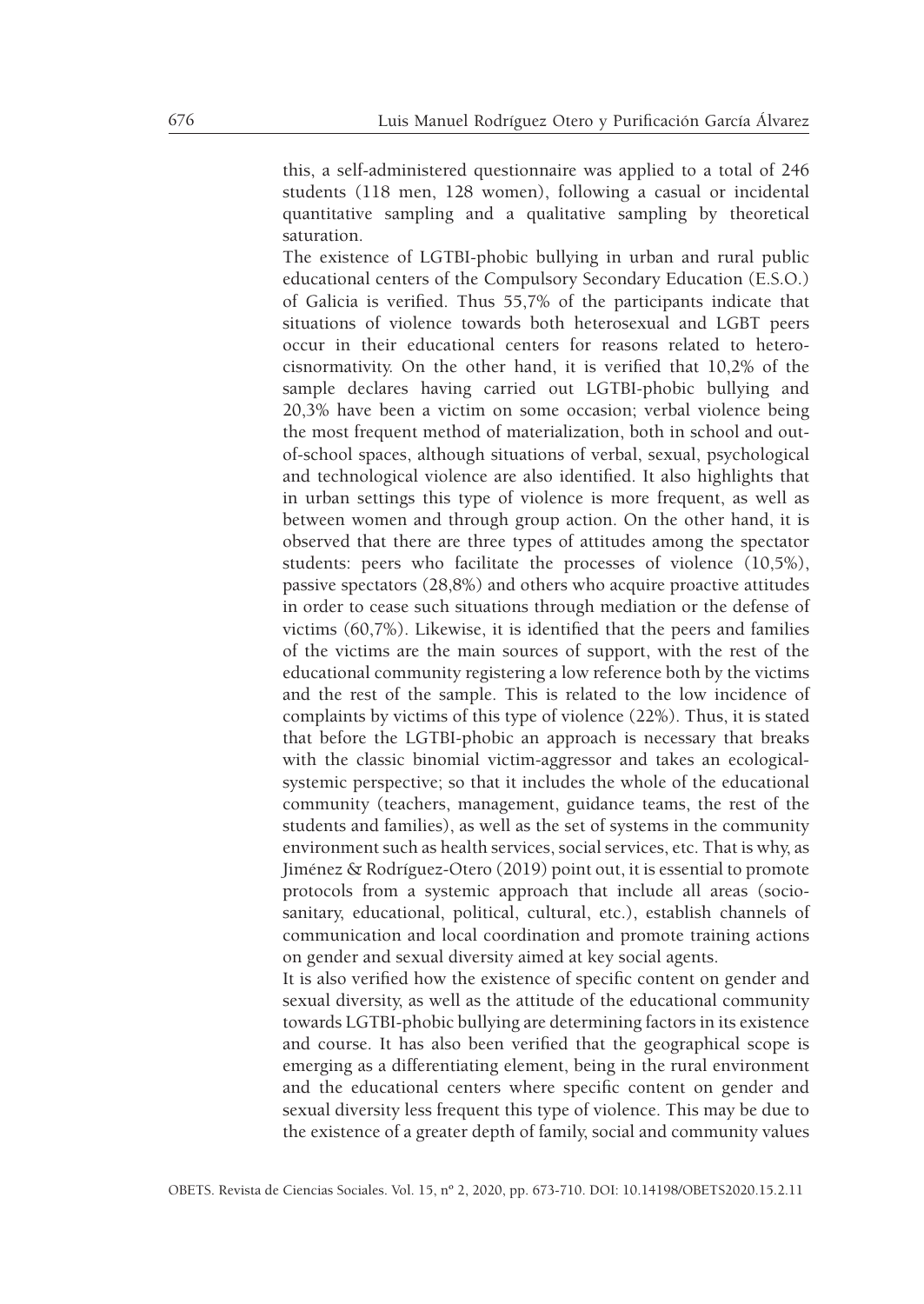in environments where contact between neighbors is more direct and in which a more inclusive education is promoted by the educational community. In this sense, it also highlights that proactive attitudes among viewers is more frequent among students who have contact with non-heteronormative people and who receive training in gender and sexual diversity, as well as in urban settings and among women. On the other hand, as mentioned by Mena-Hidalgo (2019) and Russell (2018), training actions must also be directed at families since they represent a means of socialization determining the reproduction of stigma and an indispensable social agent in victim care processes. Therefore, the set of measures must pay special attention not to transmit erroneous and stereotypical ideas about gender and sexuality and favor an education based on equality and respect, taking into account cultural issues and the emancipation processes of hetero -cisnormativity. Thus, the promotion of new masculinities and the visibility of alternative forms to the sexual division of labor (productive and reproductive) in educational content will contribute to the destigmatization of peripheral sexualities for the sake of an inclusive community (Connell, 2019). Likewise, as Huesca (2019) points out, the use of approaches from the ethical approach and through collaborative methodologies based on life stories and interventionaction, will contribute to the awareness of students of the results and consequences of own conduct. In this sense, as pointed out by Gómez, et al. (2019) the use of actions from queer pedagogy for the prevention and disarticulation of heteronormativity and for the breakdown of the normal-abnormal binomial also contributes to such effects. For this reason, it is necessary to address this problem at the macro-social level by promoting specific laws that promote concrete actions to combat discrimination based on gender or sexual orientation.

## **1. INTRODUCCIÓN**

El bullying hace referencia a una de las tipologías de la violencia escolar que incluye las acciones agresivas -individuales o grupales- realizadas entre iguales de forma sistemática y deliberada, que toma forma a través de diferentes vías (física, psicológica, verbal, sexual, etc). El cual se basa en la asimetría de poder, el sometimiento, la tolerancia inducida por el agresor/a y/o el grupo de iguales y el silenciamiento (Ruiz, Riuró, y Tesouro, 2015; Del Tronco y Madrigal, 2013).

Este tipo de violencia, tal y como señalan Arroyave (2012) y Rodríguez-Otero y Jiménez (2018), se caracteriza por la intimidación o exclusión de la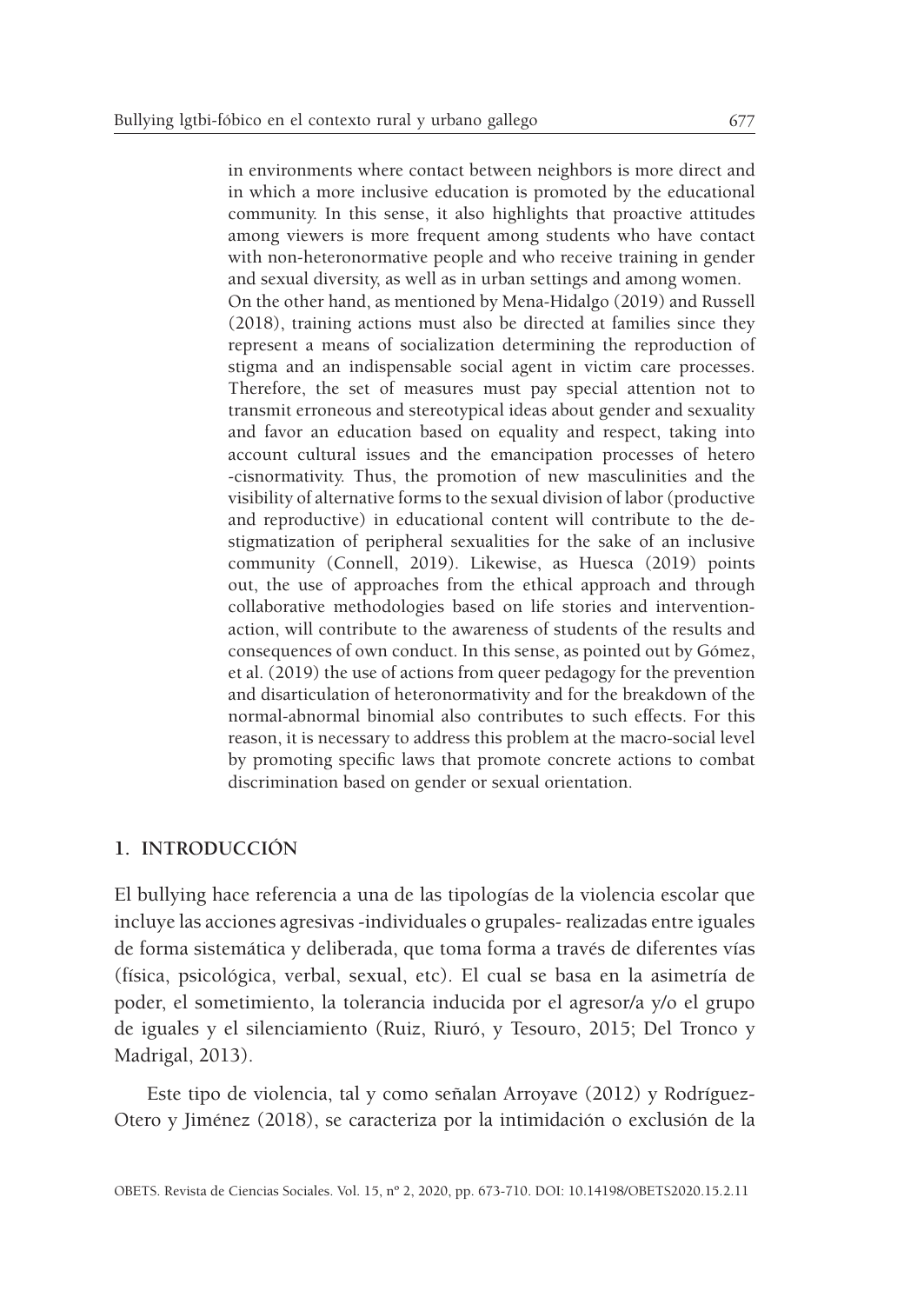víctima, la existencia de una relación de verticalidad, la intención de causar un daño, la reiteración del temor y el incremento en la intensidad, así como por su invisibilización y contaminación a través de los mitos. También por su materialización a través de diferentes vías: verbal, física (directa e indirecta), psicológica, exclusión social y ciberacoso, así como por su combinación (Arellano, 2018; Ruiz, Riuró y Tesouro, 2015; Monelos, Mendiri y García-Fuentes, 2015). No obstante, autores como Avilés, Irurtia, García y Caballo (2011) identifican, según el fondo de las acciones, formas como: la provocación, la ridiculización, la exclusión, la difamación, la humillación, la suplantación y el chantaje. Por otro lado, también destaca por la identificación de tres actores clave: víctimas (pasivas, proactivas o seguras), agresores/as y espectadores/as; pudiendo ser estos últimos prosociales, indiferentes o consentidores (Avilés, Irurtia, García y Caballo, 2011; Montañés, Bartolomé, Parra y Montañés, 2009).

Desde su estudio a inicios del siglo XX hasta la actualidad, los hallazgos han revelado que esta forma de agresión relacional, se ha configurado como un problema de Salud Pública. La cual está asociada a cuestiones como: "el desajuste social y psicológico, aislamiento, baja autoestima, depresión, ansiedad, ira, ausentismo escolar, bajo rendimiento académico y suicidio, entre otros" (Herrera-López, Romera y Ortega-Ruiz, 2018, p. 126). Así, el abordaje sociológico del bullying, hunde sus raíces en la identificación de estigmas es decir de identidades devaluadas (físicas, comportamentales o tribales), con el objeto de perpetuar el modelo hegemónico mayoritario con base a criterios concretos. Haciendo uso de la interiorización de significados y su interpretación, para la creación de imaginarios producto de la objetivación, a través de los procesos de socialización primaria y secundaria (interaccionismo simbólico). Conjugando la producción y reproducción de modelos a seguir a través de la ritualización y la devaluación de la diferencia, de la norma, el rasgo, la condición o el comportamiento que difiere de dicho modelo, mediante la presión social. Propiciando así una jerarquización de la población con base a dichos atributos, a través del proceso de la devaluación (identificación, valoración negativa, generalización causal y devaluación) y el uso de prejuicios, estereotipos y la discriminación mediante el rechazo y el menosprecio (Crocker, Major y Steele, 1998; Goffman, 2003; Parker, 2012; Ritzer, 2002; Langarita y Mas, 2017).

Bajo esta perspectiva diferentes autores justifican la existencia de la homofobia, la lesbofobia, la bifobia y la transfobia (en adelante LGTBI-fobia)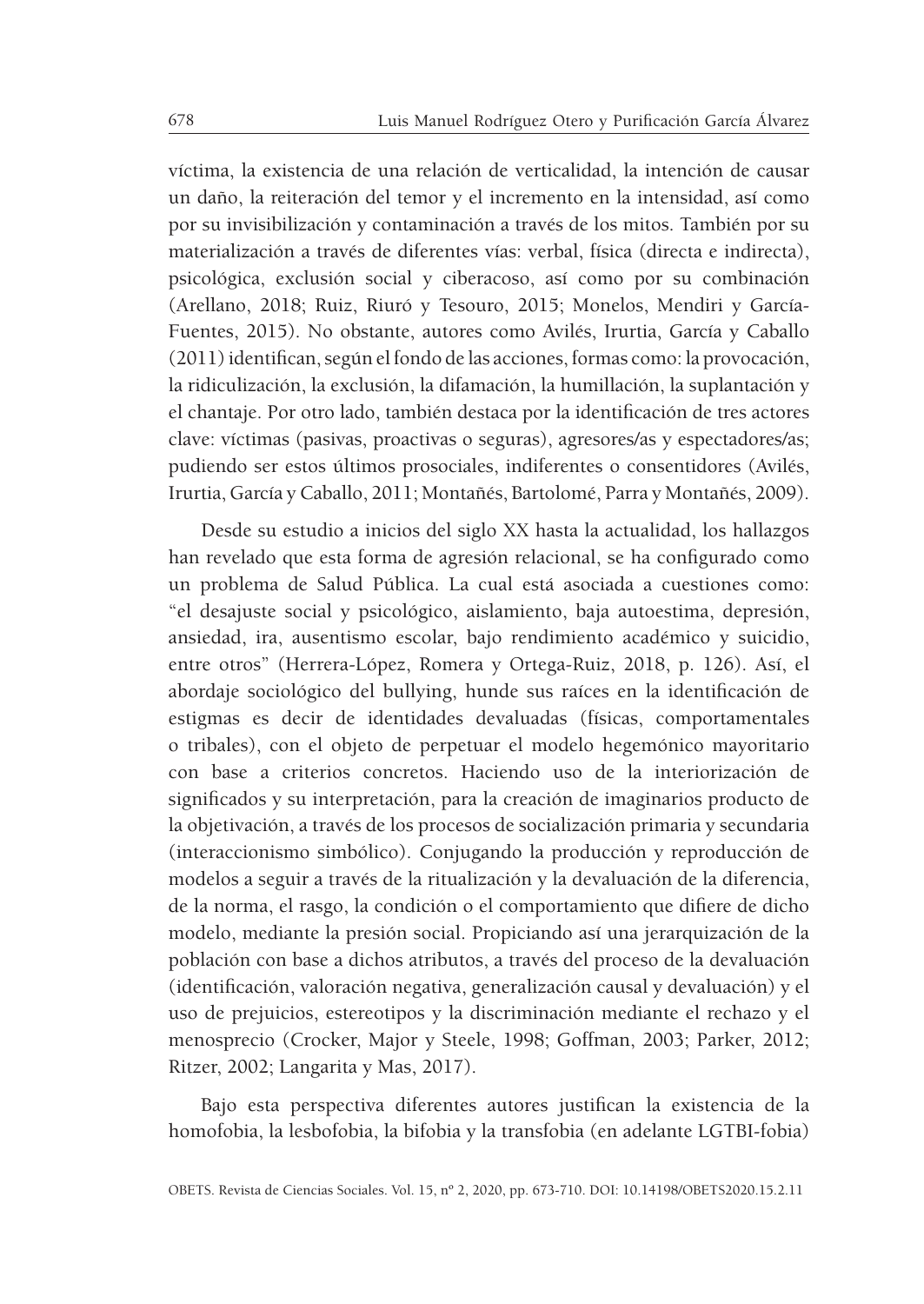u hostilidad dirigida hacia las personas que no son heterosexuales (Barrientos y Cárdenas, 2013). La cual refiere a un sistema de valores y creencias, pero también de sentimientos y pensamientos, que justifican el ejercicio de la violencia hacia las personas que disciernen del modelo heterosexista. Materializándose como un principio ideológico, una actitud negativa, una aversión, un rechazo, una intolerancia o un temor (Rodríguez-Otero, 2017). Pudiendo tomar forma a través de diferentes vías (hostiles y benevolentes) y espacios, entre ellos el entorno escolar. Donde las personas LGTBI son identificadas como un grupo diana ante las conductas intimidatorias y agresivas, así como también personas heterosexuales de quienes se presupone su no heterosexualidad. Contexto en el cual la no visibilad selecta (hecho de no desvelar la identidad u orientación sexual) es apreciada como un elemento protector, pero que a la vez contribuye a la reproducción pedagógica del estigma (Granero y Manzano, 2018; Cáceres, Silva Santisteban, Salazar, Cuadros, Olivos y Segura, 2011; Junqueira, 2014; Kosofsky, 1998).

El bullying LGTBI-fóbico posee rasgos distintivos que aúnan en su complejidad y lo diferencian de otras tipologías, los cuales refieren a: (1) su no visibilidad producto del estigma, (2) la violencia estructural aprobada por la cultura homofóbica, (3) el contagio del estigma hacia las personas que se aproximas a las víctimas, (4) el continuo de la exclusión a todos los ámbitos de la vida, (5) el desempoderamiento debido a que acciones como la denuncia pueden generar procesos de revictimización y (6) la propagación de la injuria debido a que "el insulto por la orientación sexual está presente permanentemente y se cierne en las personas como una forma de censura" (Oficina Regional de Educación para América Latina y el Caribe, 2015, p. 19). No obstante, también se incluyen otros como: (7) la existencia de lenguaje homofóbico, mitos y estereotipos con gran calado y su naturalización, (8) el posible calado de la LGTBI-fobia entre el personal educativo, la familia, el círculo social o las instituciones de ayuda, así como en el contenido educativo, (9) la interiorización de la LGTBI-fobia en las víctimas, (10) el hecho de que el círculo social y familiar no sea conocedor de la identidad u orientación sexual de las víctimas y (11) el temor al rechazo (Samaniego y Bermúdez, 2015; Martxueta y Etxeberria, 2014; García, 2015).

En este sentido cobra especial interés la perspectiva histórico-cultural de la violencia, la cual como señalan Lugones y Ramírez (2017), además de los factores individuales, interpersonales y grupales, incluye la reproducción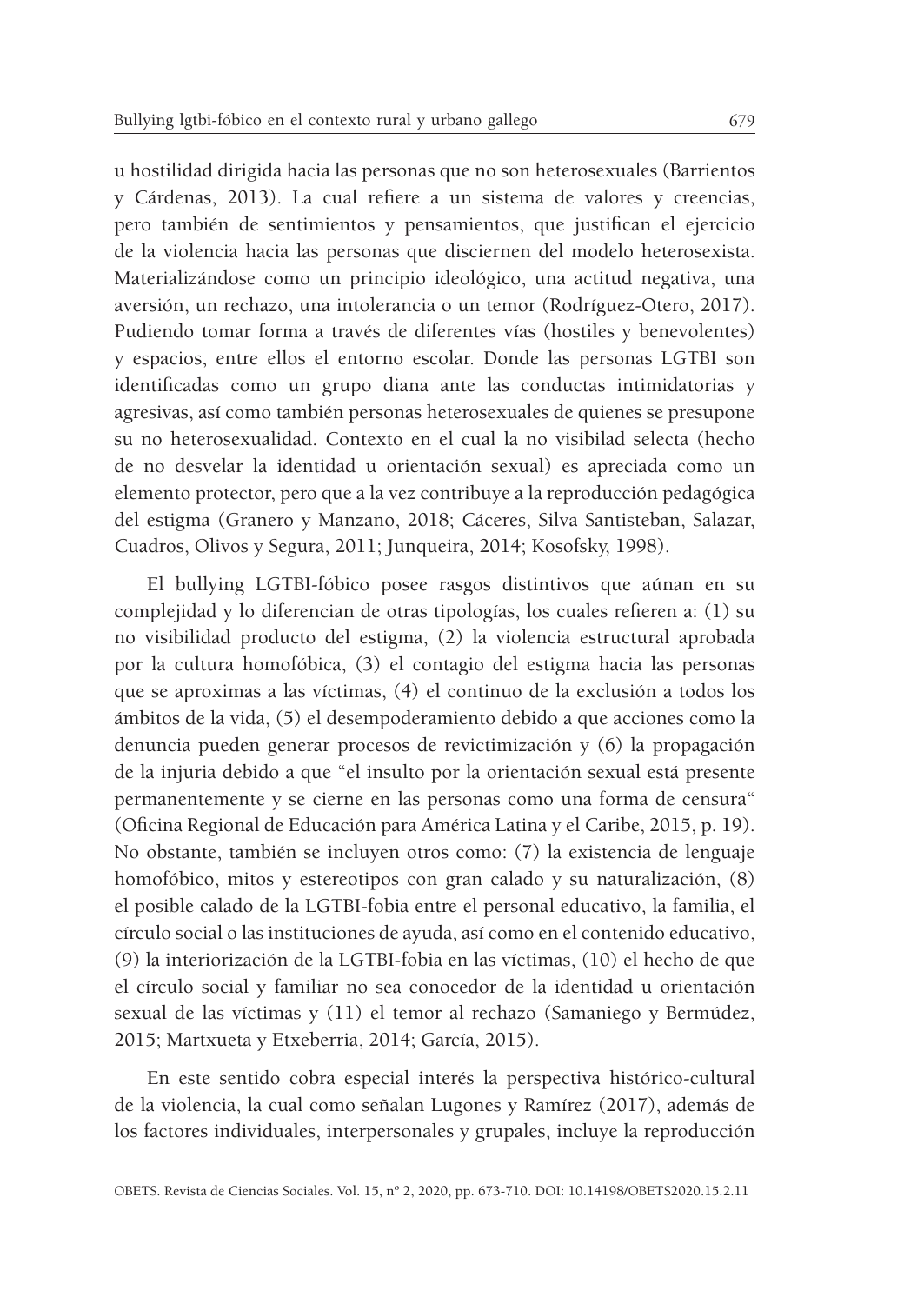a través de la educación de la violencia. De modo que esta se presenta bien como un método educativo o como una forma de expresión cultural derivada de un fenómeno estructural, que afecta a todas las dimensiones y ámbitos de la sociedad. Por el cual las cuestiones étnicas, de género (y diversidad) y socioeconómicas, representan categorías de estratificación y por ende de diferenciación en cuanto a estatus y poder. Así, como señala Connell (2019) respecto al género, representa un medio para reproducir la masculinidad hegemónica y jerarquizala respecto a otras formas de masculinidad, convirtiendo así al género en una forma de ordenamiento de la práctica social; siendo tanto la masculinidad como la feminidad proyectos de género (configuraciones de la práctica). Es por ello el género representa una estructura compleja en la que el poder, la producción y la catexis (vínculo emocional), son elementos indispensables en la estructuración del modelo estructural del género. Los cuales están asentados en el sistema capitalista y en el pariarcado en tanto en cuanto a la existencia de: (1) la subordinación de la mujer, la legitimidad de la dominación masculina y la existencia de resistencias a las relaciones de poder, (2) la división sexual del trabajo con base en la relación del carácter del capital y el género (funciones productivas y reproductivas) y (3) en cuanto a la diferenciación entre el deseo como parte del género y las implicaciones consensuales o coercitivas del hombre, así como la jerarquización de los hombres con base al deseo (orientación sexual). Es por ello que Connell (2019) señala que existe una estrecha relación entre masculinidades, hegemonía, subordinación, complicidad y marginación; así como la interacción con otras categorías como raza y clase social. Distinguiendo así la existencia de una masculinidad hegemónica y otros tipos de masculinidades, unas basadas en relacionaes internas del orden del género (hegemonía, subordinación y complicidad) y otra respecto a estructuras externas como la clase y la raza (marginación).

## **2. JUSTIFICACIÓN**

Tomando en consideración el contexto español diferentes investigaciones realizadas sobre el bullying LGTBI-fóbico, ponen de manifiesto que la percepción del alumnado sobre la seguridad en el ámbito escolar para personas que difieren del modelo heteronormativo y cisgénero es baja (especialmente para gays y transexuales); lo cual es producto de los prejuicios existentes hacia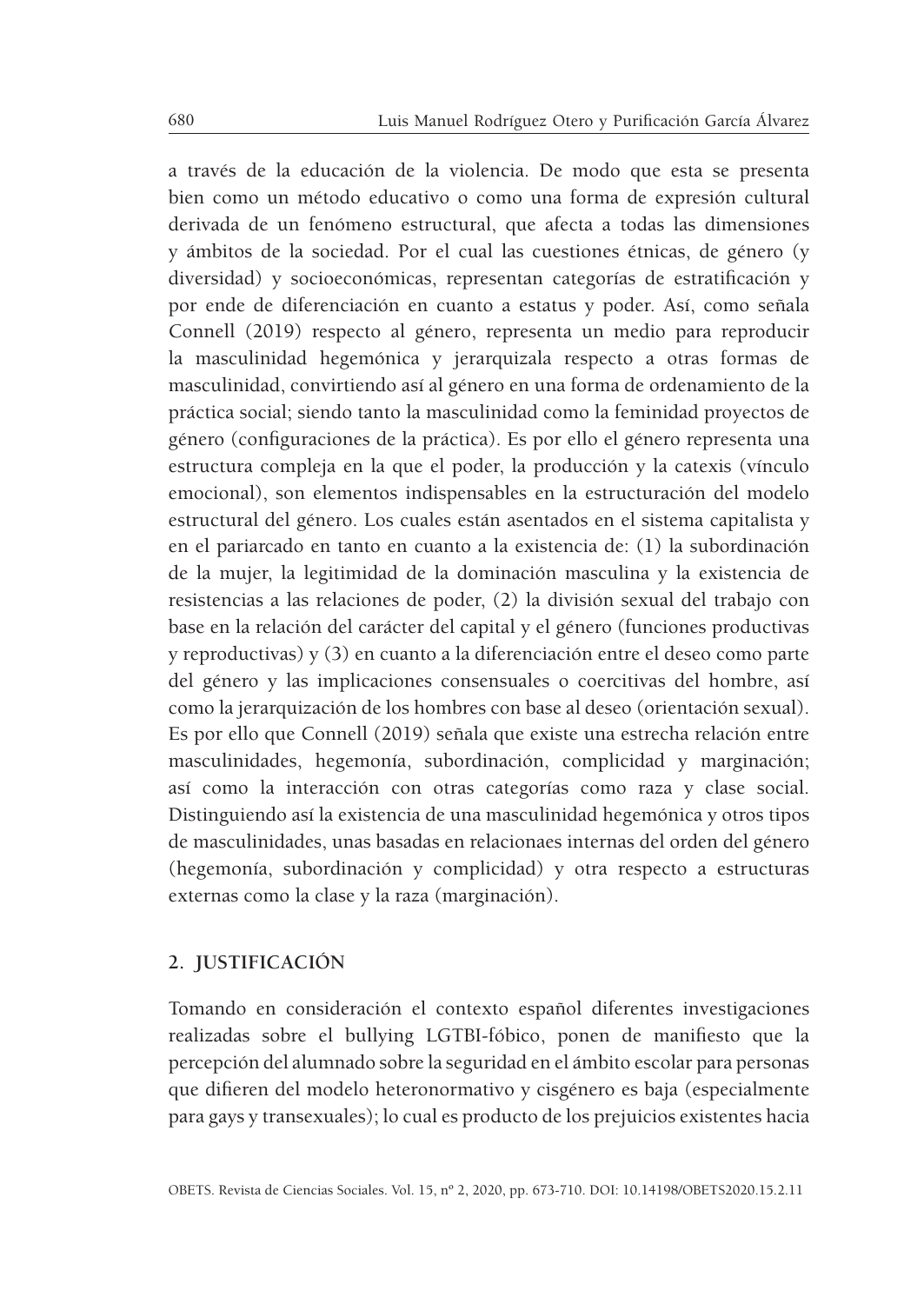las personas LGTBI (Gualdi, Martelli, Wilhelm y Biedroń, 2008; FELGTBI, 2007; COGAM, 2013; Garrido y Morales, 2014; Martín, Molinuevo, Pichardo, Rodríguez y Romero, 2007).

Este tipo de violencia se caracteriza por poseer una elevada prevalencia, tanto a nivel formativo básico y medio (García, 2015; Russell, 2018; Hernández, López y Ramírez, 2019; Mena-Hidalgo, 2019; Gómez, et col., 2019; Huesca, 2019; Landazabal y Larrain, 2020) como a nivel universitario (Penna-Tosso, 2015). Identificando diferencias en cuanto al sexo de las víctimas y las formas a través de las cuales se materializa. Siendo la violencia verbal la que registra una mayor frecuencia (más en hombres que en mujeres), seguido del aislamiento o exclusión (especialmente en mujeres) y la violencia física (en mayor medida en hombres); a pesar de evidenciarse múltiples tipologías y subtipologías (Gualdi, Martelli, Wilhelm y Biedroń, 2008; FELGTB y COGAM, 2013; Niesvaara, Martínez e Hinojosa, 2013; López-Amurri, 2013; Generelo, Garchitorena, Montero e Hidalgo, 2012; Hernández, López y Ramírez, 2019; Gómez, et col., 2019; Landazabal y Larrain, 2020).

A través de la literatura existente también se aprecia una estrecha vinculación entre víctima y agresor/es respecto al sexo (mujeres hacia mujeres y hombres hacia hombres), aunque no es excluyente. Representando los hombres en mayor medida víctimas y agresores, y en referencia a los espectadores en mayor medida facilitadores o no participantes (Martín, Molinuevo , Pichardo , Rodríguez y Romero, 2007; COGAM, 2013; Gualdi, Martelli, Wilhelm y Biedroń, 2008; Martxueta y Etxeberria, 2014; Gómez, et col., 2019; Landazabal y Larrain, 2020). Siendo la intervención del profesorado y el resto de la comunidad educativa baja o muy baja, así como la percepción del alumnado al respecto. Aunque también la percepción sobre el compromiso de los educadores respecto a la prevención, llegando incluso a manifiestarse actitudes homófobas. Siendo la carencia o el escaso contenido en los programas educativos sobre la diversidad sexual en los centros un aspecto identificado en investigaciones precedentes (López-Amurri, 2013; Generelo, Garchitorena, Montero e Hidalgo, 2012; Coll-Planas, Bustamante y Missé, 2009;Hernández, López y Ramírez, 2019; Rodríguez-Otero, 2018; Mena-Hidalgo, 2019; Russell, 2018; Jiménez y Rodríguez-Otero, 2019).

Respecto a los espacios en los que se produce la violencia, investigaciones como las de Gualdi, Martelli, Wilhelm y Biedroń (2008), Coll-Planas,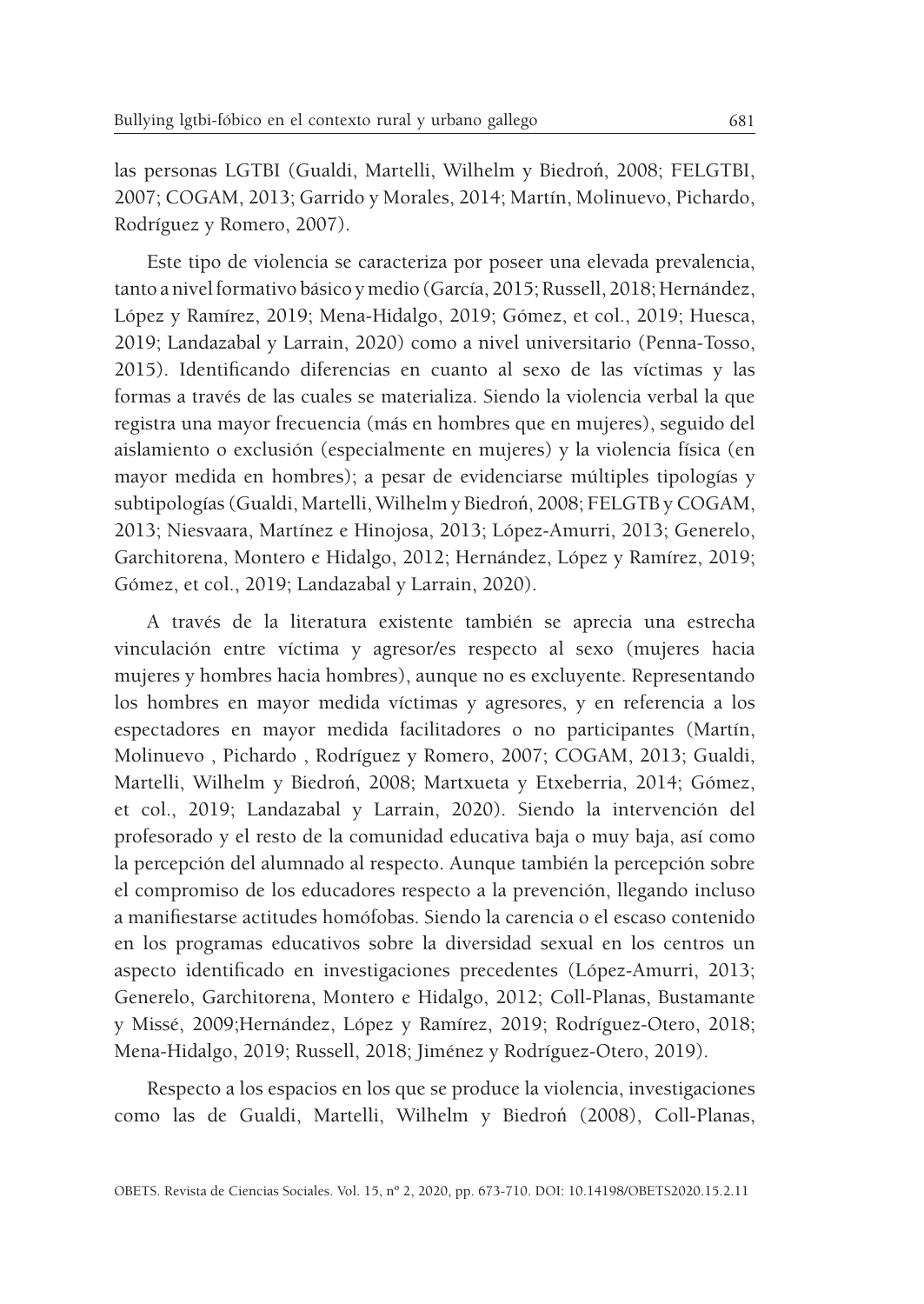Bustamante y Missé (2009), y la FELGTB y COGAM. (2013), señalan que son principalmente en las aulas, durante las clases, en los pasillos, después de la escuela y en los baños. También se evidencian, a través de las distintas investigaciones, la existencia de consecuencias de tipo psicológico en las víctimas; especialmente vinculadas a ideas de suicido, sentimientos de humillación, impotencia, rabia y tristeza; así como de incomprensión, soledad, vulnerabilidad y aislamiento. Pero también respecto al incremento de niveles de depresión, ansiedad, autoestima y balanza de afectos (FELGTB y COGAM, 2013; Generelo, Garchitorena, Montero e Hidalgo, 2012; Martxueta y Etxeberria, 2014).

Destaca la relación existente entre las variables sociodemográficas del alumnado y este tipo de violencia, identificando estudios que indican que la prevalencia es mayor en centros religiosos y en hombres; así como en alumnado cuyos centros no ofrecen contenidos educativos sobre la diversidad sexual y poseen menos referentes o conocidos LGTBI (Generelo, Pichardo y Galofré, 2006; Gualdi, Martelli, Wilhelm y Biedroń, 2008; FELGTB y COGAM, 2013; Niesvaara, Martínez e Hinojosa, 2013; Generelo, Garchitorena, Montero e Hidalgo, 2012; López-Amurri, 2013).

Por otro lado, cobra especial interés la noción del reconocimiento como variable determinante en el estudio del bullying LGTBI-fóbico. En este sentido, tomando en consideración el enfoque monista expuesto por Honneth (2010), la identidad de los sujetos se construye a través de la perspectiva normativa comunitaria y mediante los procesos de interacción; siendo este determinante en la autorrealización de los sujetos. Así, el no reconocimiento se adhiere a diferentes formas de menosprecio relacionadas con tres estadios o esferas: (i) por un lado desde la esfera del afecto, el cual se alcanza mediante la autoconfianza (afecto y amistad) y hace uso del maltrato y la violación como vías del desprecio, (ii) por otro lado desde la esfera del derecho a través del reconocimiento de derechos para la autorrealización y de la desposesión de los mismos y la exclusión para el menosprecio y (iii) en cuanto a la esfera de la solidaridad mediante el principio de atención como medio para la autorrealización y la degradación (estigmatización, injuria e indignación) para materializar el desprecio. No obstante, también cobra interés el enfoque dialógico del reconocimiento el cual incluye la cultura como elemento determinante. Así, la dominación cultural y la existencia de injusticias de tipo económico (explotación, marginación y deprivación) se perfilan como variables determinantes en el no reconocimiento (Fraser y Honneth, 2006).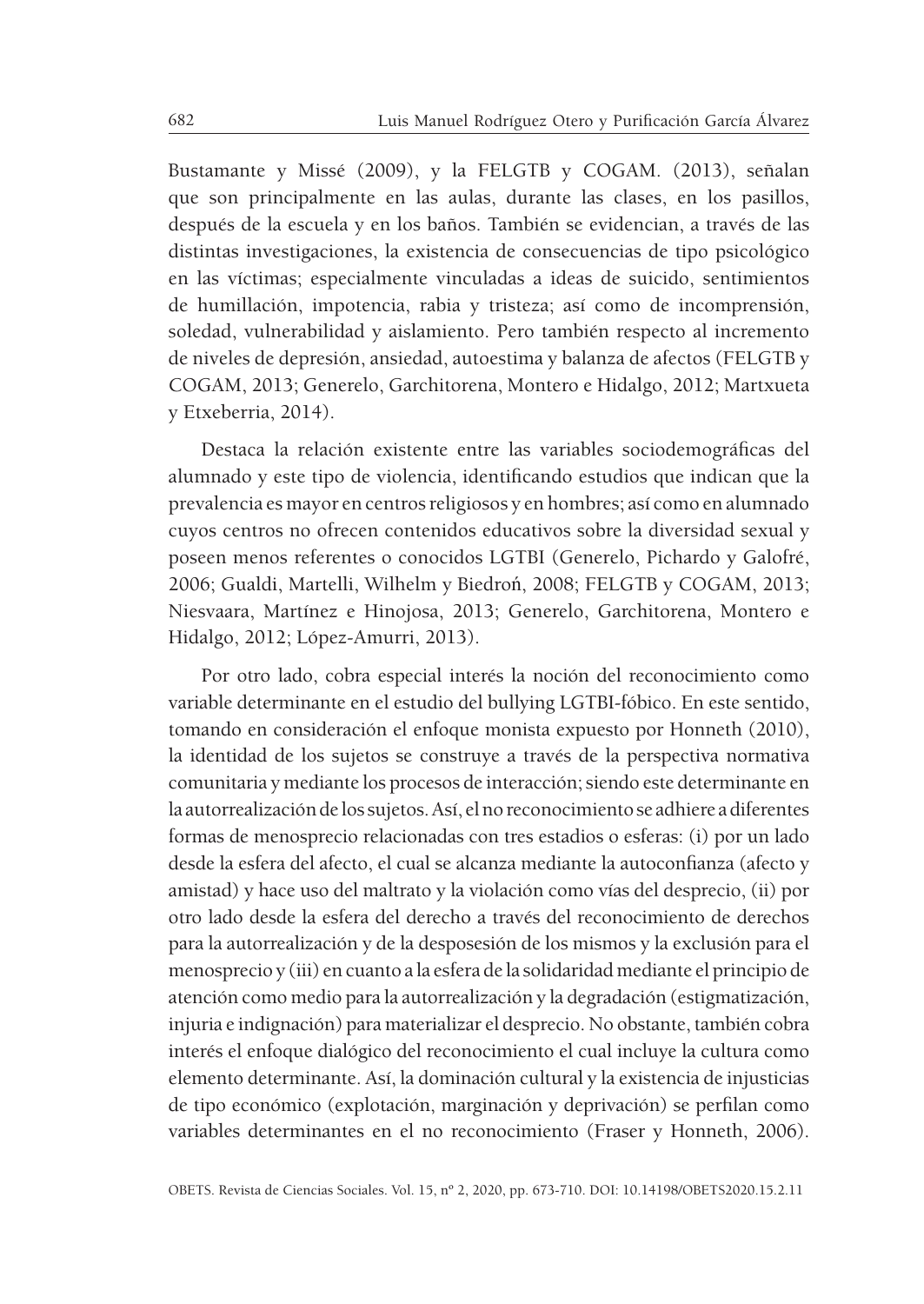Los cuales, tomando en consideración cisheteronormatividad, a través de los procesos de socialización reproducen la cultura machista y patriarcal; haciendo uso de las formas de menosprecio para disuadir los intentos de visibilizar formas alternativas a la masculinidad-feminidad hegemónica (sexualidades periféricas).

Otro aspecto de especial interés en el estudio de este tipo de violencia se vincula con la ruptura del binomio víctima-agresor, de modo que el conjunto de sistemas que interactúan con sendos actores resulta determinante. Así, la comunidad educativa (dirección, docentes, compañeros/as y las familias), la cultura, la política y los sistemas de protección son actores que influyen de forma directa e indirecta en su existencia y prevención. Es por ello que Russell (2018), evidencia que en la comunidad educativa se reproducen los discursos hegemónicos y se naturaliza el sistema sexo-género heteronormativo y las categorías binarias generalizadas. En este sentido Mena-Hidalgo (2019) pone de manifiesto que la falta de educación afectivo-sexual favorece la existencia del bullying homofóbico y la discriminación sexual, por lo que resulta indispensable educar en la igualdad y en el respeto a través de la educación formal para frenar el mantenimiento de la homofobia a nivel cultural y escolar, así como dotar de formación específica tanto para los docentes como para los progenitores. Asimismo, Jiménez y Rodríguez-Otero (2019) revelan que el empoderamiento, el uso de lenguaje no estigmatizante y heteronormativo, así como el fomento de redes, el conocimiento de la realidad social y la vinculación con los colectivos LGTBI por parte de los dispositivos de protección social son determinantes ante el bullying heterocisnormativo.

Realizando una revisión sobre los estudios existentes sobre el bullying LGTBI-fóbico se observa que la variable relativa al ámbito geográfico no ha sido tomada en consideración a la hora de analizar esta problemática de Salud Pública en el contexto español. A nivel internacional solamente se evidencia una investigación en Perú, en la cual se registran mayores niveles de violencia en el ámbito urbano, aunque no se profundiza en las vías, tipologías y actitudes de la comunidad educativa (Cuba y Osores, 2017). Es por ello que resulta de especial interés, de cara a diseñar estrategias acordes a la realidad, identificar la posible influencia de esta variable. Tomando en consideración la investigación realizada en diferentes contextos de la Unión Europea por Prati, Coppola y Saccá (2010) se plantea una investigación siguiendo una metodología similar contextualizada en la Comunidad Autónoma de Galicia.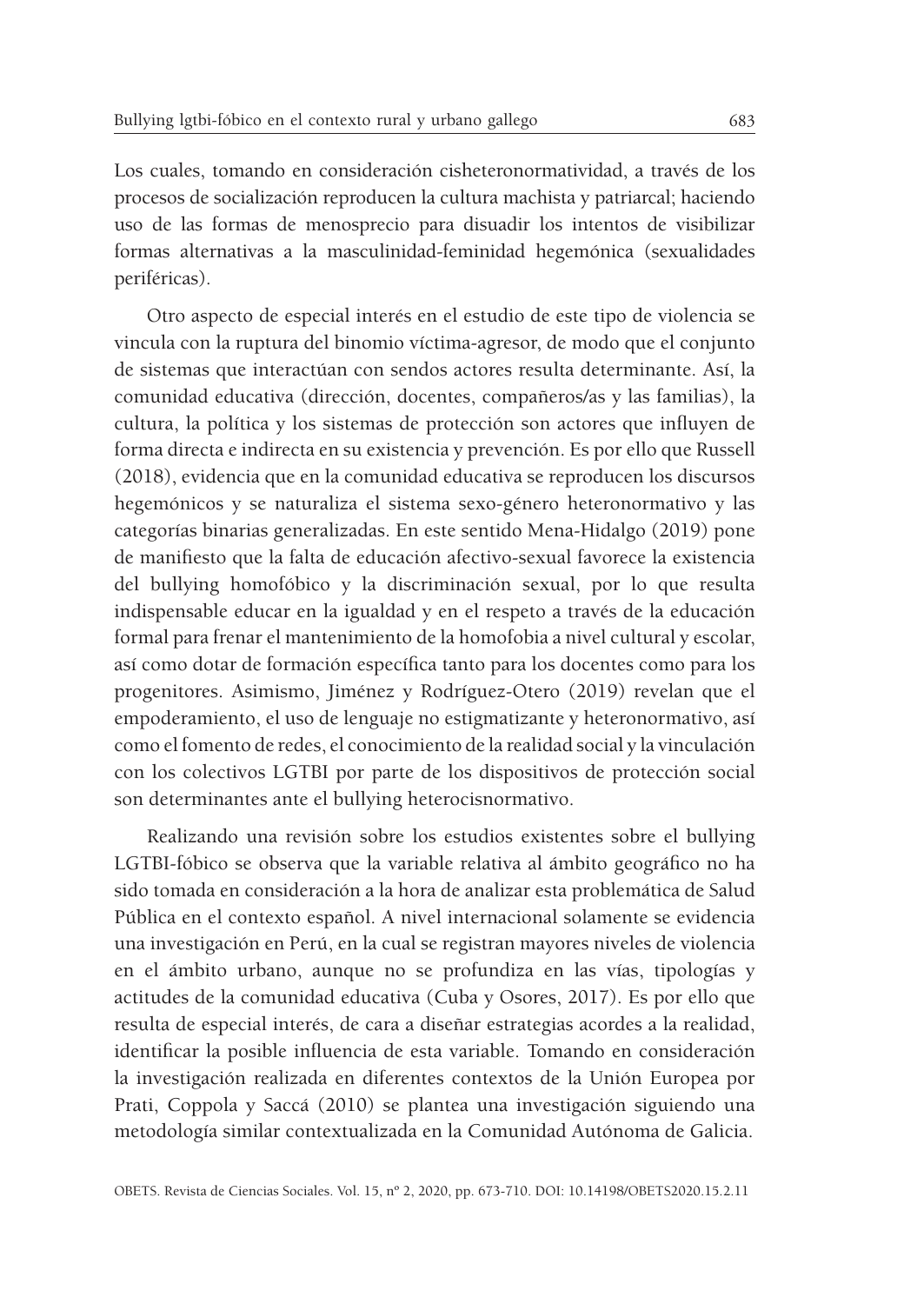Se plantea una investigación con el objetivo de identificar y describir la existencia de bullying LGTBI-fóbico en alumnado de centros educativos públicos urbanos y rurales de la Enseñanza Secundaria Obligatoria (E.S.O.) de Galicia. Asimismo, se establecen los siguientes obtetivos específicos: (1) identificar la existencia de bullying hacia personas con LGTBI en alumnado de secundaria gallego, así como las vías y los espacios en los que se materializa y el perfil tanto de las víctimas como de los agresores/as, (2) indagar respecto a la medida en que el contacto con personas no heterocisnormativas y la formación en género y diversidad sexual determinan la existencia de bullying LGTBI-fóbico en el alumnado de ESO y (3) analizar la medida en que el ámbito geográfico (urbano-rural) es un factor determinate en la existencia del bullying LGTBI-fóbico.

### **3. MÉTODO**

Esta investigación parte de una metodología mixta desde el paradigma crítico, una perspectiva epistemológica constructivista y un enfoque desde el punto de vista interno de los sujetos (EMIC), es decir del alumnado (Tójar, 2006). El instrumento utilizado en la recolección de datos se trata de un cuestionario autoadministrado, dirigido al alumnado de Educación Secundaria Obligatoria de Galicia, formado por 34 epígrafes. En el cual se plantean 9 cuestiones sociodemográficas (sexo, edad, centro educativo, curso, ámbito, país, nacionalidad, religión e identidad sexual), 7 cuestiones abiertas sobre el imaginario de las personas que conforman el colectivo LGTBI, la batería de preguntas incluidas en el punto 2 de la "Encuesta sobre adolescencia y diversidad sexual" de Pichardo, Molinuevo, Rodríguez, Martín y Romero (2007), 17 preguntas cerradas sobre la inclusión de contenidos o actos informativos sobre género y diversidad sexual en los centros educativos y el "Cuestionario de indagación sobre bullying homofóbico" de Prati, Coppola y Saccá (2010). A través de dicho instrumento se busca identificar las características sociodemográficas de la muestra, el imaginario sobre las personas LGTBI, el conocimiento y contactos con personas LGTBI, la formación recibida sobre temáticas de género y diversidad sexual, la existencia de bullying LGTBI-fóbico, las formas y espacios en los que se materializa, el perfil de víctimas y agresores, las motivos por los cuales se produce, las fuentes de apoyo, las consecuencias, las acciones materializadas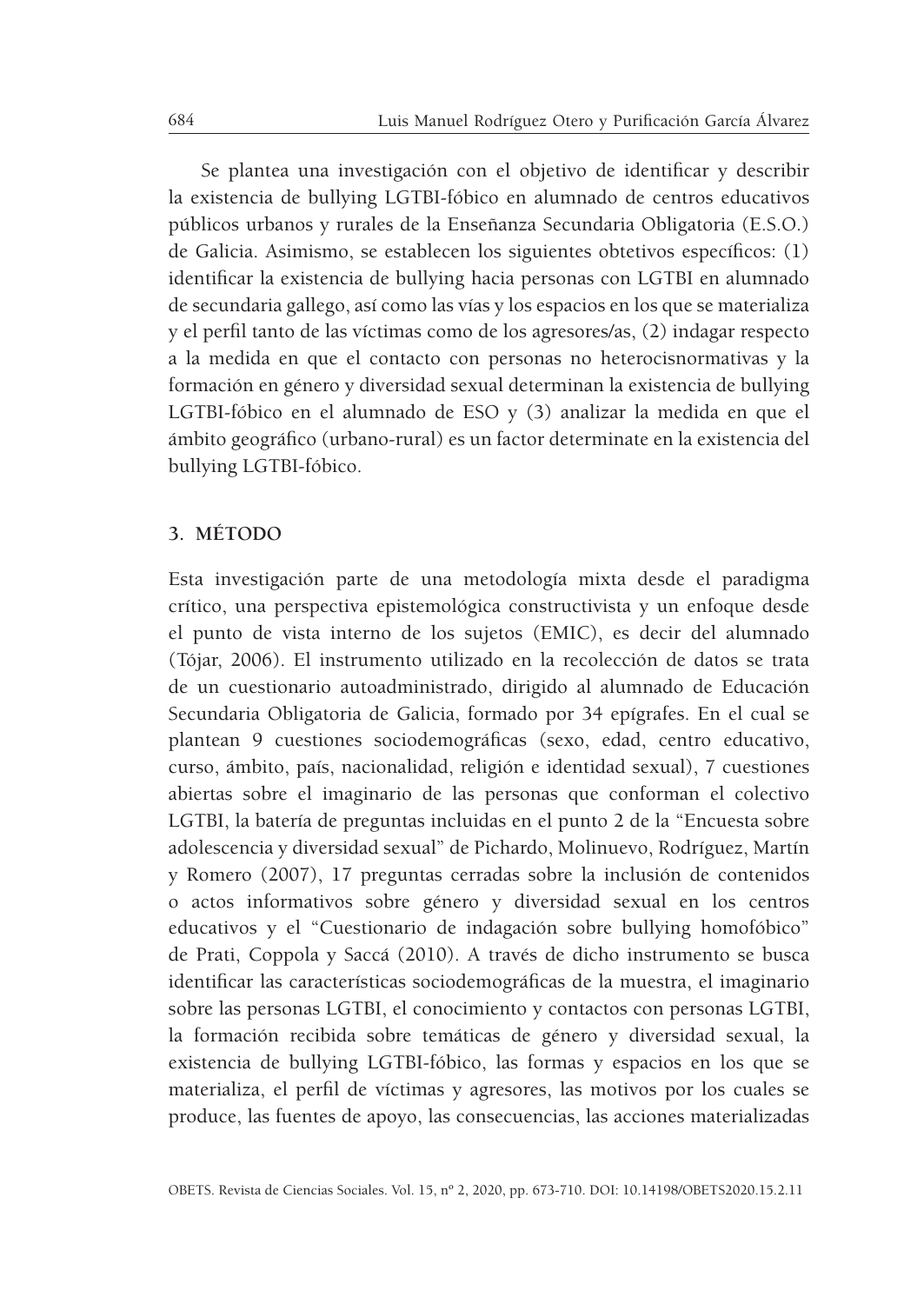por los centros educativos al respecto, el nivel de denuncia de los hechos y la percepción sobre las necesidades frente a este tipo de violencia. Así como la diferenciación entre la violencia ejercida hacia víctimas hombres y mujeres en los ámbitos rurales y urbanos.

Partiendo de un universo de 62.624 alumnos matriculados en centros públicos de dicho nivel formativo en el curso 2017/2018 en Galicia, se aplicó dicho cuestionario a un total de 246 alumnos/as (118 hombres, 128 mujeres), siguiendo un muestreo casual o incidental; los cuales 170 (69,1%) pertenecían a áreas rurales y 76 a ciudades (30.9%), tenían edades comprendidas entre los 11 y los 17 años (media de edad 14,23 años), 190 (77,2%) se identificaron como heterosexuales y 56 como LGBQ y 140 (56,9%) eran católicos (92 agnósticos, 1 musulmán, 1 evangelista, 1 practicaba otra religión y 11 no contestaron).

Para el cálculo de la muestra cuantitativa se tomó en consideración un nivel de confianza del 90% y un margen de error del 5%. Asimismo, en el análisis cualitativo se utilizó un muestreo por saturación teórica.

Como criterios de inclusión se consideraron los cuestionarios que fueron contestados de en su totalidad de forma voluntaria y anónima y para el análisis cualitativo los participantes que respondieron a las preguntas de tipo abierto.

Cabe destacar que el uso de muestreos incidentales, tal y como señalan Otzen y Manterola (2017), permite seleccionar la muestra en función a la accesibilidad y proximidad de los sujetos, así como por la aceptación de los participantes. Asimismo, destaca por la velocidad, el costo-efectividad y la facilidad de disponibilidad de la muestra. No obstante, también se caracteriza por ciertas limitaciones como: la implicación de sesgos, la no representatividad, la existencia de una mayor probabilidad de error y la dependencia de los resultados con las características de la muestra; por lo que no es posible generalizar los resultados (McMillan y Schumacher, 2001).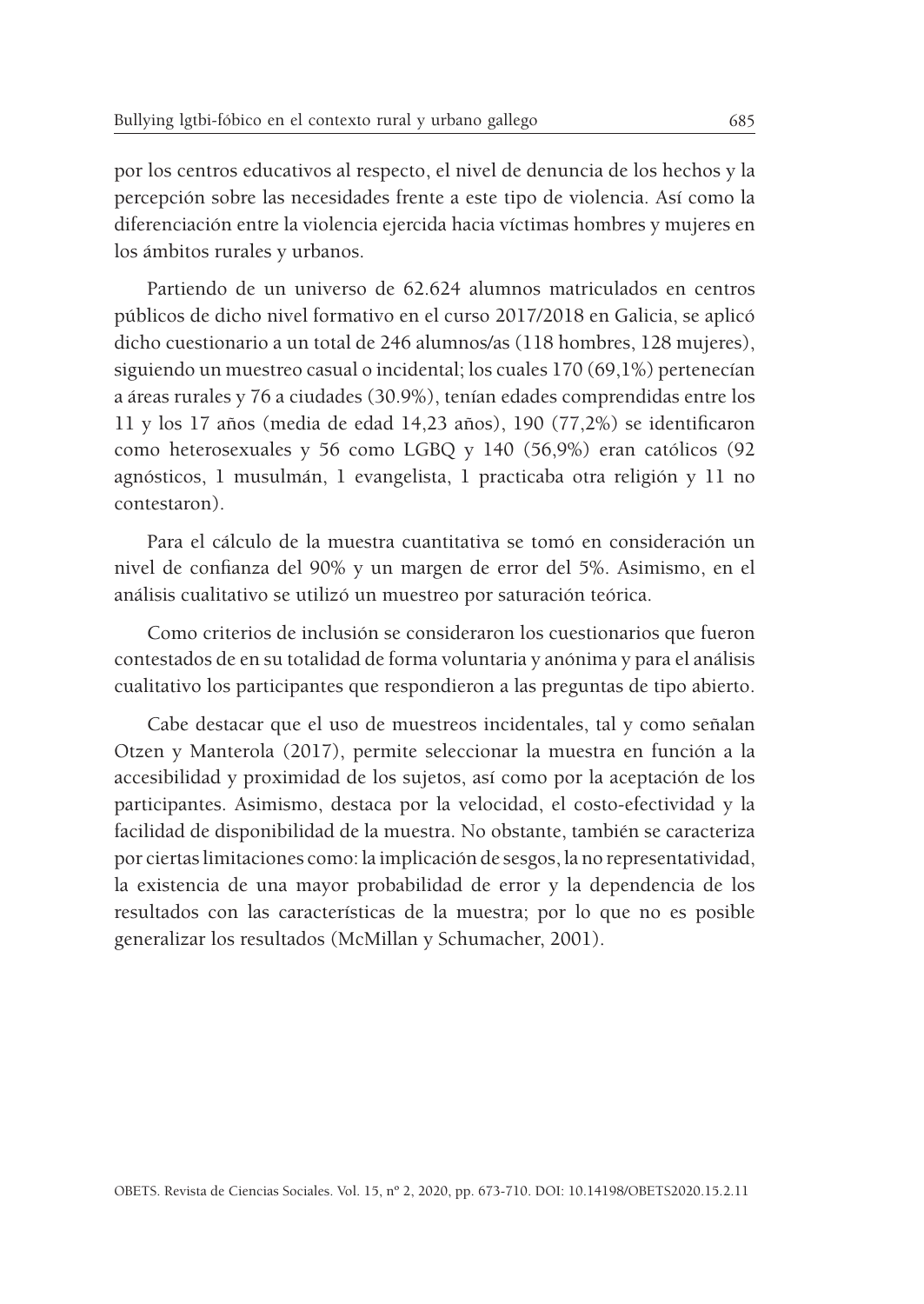| <b>IES</b>     | Ámbito,<br>provincia                 |                 | <b>Nociones Proyecto</b><br>educativo del Centro<br>(PEI) |                 | Acciones específicas incluidas en el Plan<br>Anual del Curso 2017-2018                                                                                                                                                                                                        | Activación<br>protocolo<br>bullying                                                                                                                              |                                                                                                                                                                                                  |                    |
|----------------|--------------------------------------|-----------------|-----------------------------------------------------------|-----------------|-------------------------------------------------------------------------------------------------------------------------------------------------------------------------------------------------------------------------------------------------------------------------------|------------------------------------------------------------------------------------------------------------------------------------------------------------------|--------------------------------------------------------------------------------------------------------------------------------------------------------------------------------------------------|--------------------|
|                | y muestra                            | Género<br>LGTBI |                                                           | <b>Bullying</b> | Perspectiva<br>de género                                                                                                                                                                                                                                                      | Diversidad<br>sexual                                                                                                                                             | Bullying                                                                                                                                                                                         | Curso<br>2017-2018 |
| $\mathbf{1}$   | Urbano<br>(Coruña)<br>Muestra: 76    | Si              | N <sub>0</sub>                                            | Si              | Conmemoración<br>del día contra<br>la violencia<br>de género.<br>Conmemoración<br>del día de<br>la mujer.<br>Talleres de<br>violencia de<br>género.                                                                                                                           | No                                                                                                                                                               | <b>Talleres</b><br>sobre acoso<br>escolar y<br>sobre el buen<br>uso de las<br>Redes<br>sociales.                                                                                                 | No                 |
| $\overline{2}$ | Rural<br>(Lugo)<br>Muestra: 34       | Si              | No                                                        | Si              | Actividades<br>interactivas<br>Y unidades<br>didácticas<br>relacionadas<br>con el rechazo<br>a la violencia<br>de género.<br>Participación<br>en el concurso<br>de dibujos<br>organizado por<br>el Centro de<br>Información a<br>la Mujer: Día<br>de la mujer<br>trabajadora. | Taller sobre<br>diversidad<br>sexual e<br>identidad<br>de género<br>impartido<br>por<br><b>ARELAS</b><br>(Asociación<br>de familias<br>de menores<br>$Trans*$ ). | Programa<br>pionero en<br>Galicia de<br>Tutorías entre<br>iguales (TEI)<br>incluido<br>dentro del<br>PEI. Está<br>formado por<br>21 alumnos/<br>as tutores/as<br>y la totalidad<br>del claustro. | Si                 |
| 3              | Rural<br>(Coruña)<br>Muestra:<br>136 | Si              | No                                                        | Si              | Conmemoración<br>del día contra<br>la violencia<br>de género.<br>Equipo de<br>igualdad<br>formado por<br>docentes.<br>Realizan<br>actividades de<br>lectura feminista                                                                                                         | Actividades<br>impartidas<br>por el<br>centro<br>Ouérote<br>(Xunta de<br>Galicia).                                                                               | Promoción<br>de condutas<br>tolerantes<br>en tutorías.                                                                                                                                           | Si                 |

|  | Tabla 1. Características centros educativos objeto de estudio. |  |  |  |
|--|----------------------------------------------------------------|--|--|--|
|  |                                                                |  |  |  |

Fuente: Elaboración propia.

Para el análisis realizado en el estudio cuantitativo se utiliza un diseño descriptivo, presentando los resultados a través de totales y porcentajes. También comparando los resultados con base al sexo y el ámbito geográfico de la muestra, así como en función de la existencia de formaciones específicas sobre género y diversidad y el contacto con personas LGTBI, a través de tablas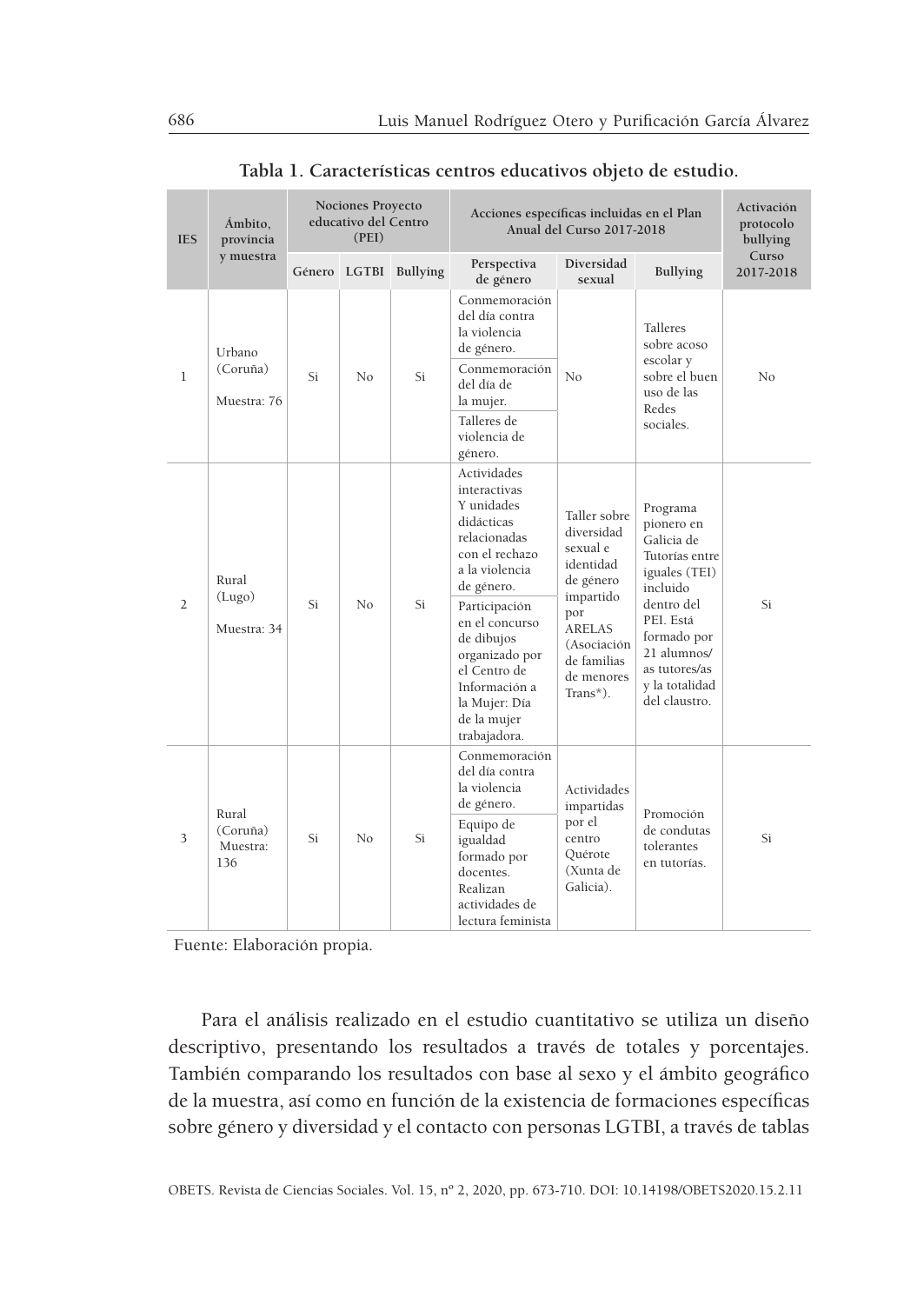cruzadas y la prueba de chi-cuadrado (Sampieri, Collado y Baptista, 2014). Por otro lado, en el análisis cualitativo se realiza un proceso basado en la Teoría Fundamentada, utilizando el texto como objeto de análisis, siguiendo un proceso de categorización emergente, así como la comparación entre grupos y respecto a la literatura científica existente (Schettini y Cortazzo, 2015). Dicho análisis se secuenció a través de la transcripción literal de los comentarios, la disociación de los datos (a través de un proceso de codificación en el que se asignó a cada participante un número, además de los códigos del sexo –H. hombre y M. mujer-, curso, ámbito geográfico –R. rural y U. urbanoy orientación sexual –H. heterosexual, G. gay, L. lesbiana, B. bisexual, N. ninguna y O. pansexual), el análisis individualizado para la identificación de las categorías, la comparación entre grupos y la constatación de los resultados con la literatura existente (Noreña, Alcázar, Rojas y Rebolledo, 2012).

El proceso seguido en la realización del estudio se ha estructurado en las siguientes fases: (i) diseño (adaptación) del instrumento, (ii) remisión del instrumento a otros investigadores para su evaluación, (iii) contactos con los centros educativos en octubre de 2017, (iv) tramitación de los permisos pertinentes, (v) aplicación de los cuestionarios en febrero de 2018, (vii) vaciado de los datos en los programas SPSS (cuantitativo) y NVIVO (cualitativo), (viii) análisis de los resultados y (ix) redacción del informe de investigación.

## **4. RESULTADOS**

#### **4.1. Características sociodemográficas de la muestra**

En el estudio realizado participaron un total 246 estudiantes de Secundaria (118 hombres, 128 mujeres), los cuales 170 (69,1%) pertenecían a áreas rurales y 76 a ciudades (30.9%), tenían edades comprendidas entre los 11 y los 17 años (media de edad 14,23 años), 190 (77,2%) se identificaron como heterosexuales y 56 como LGBQ y 140 (56,9%) eran católicos (92 agnósticos, 1 musulmán, 1 evangelista, 1 practicaba otra religión y 11 no contestaron).

# **4.2. Frecuencia y caracterización del bullying hacia personas con LGTBI en los centros educativos de secundaria gallegos**

A través del instrumento aplicado al alumnado de Secundaria, se observa que 137 participantes manifiestan que en sus centros educativos se producen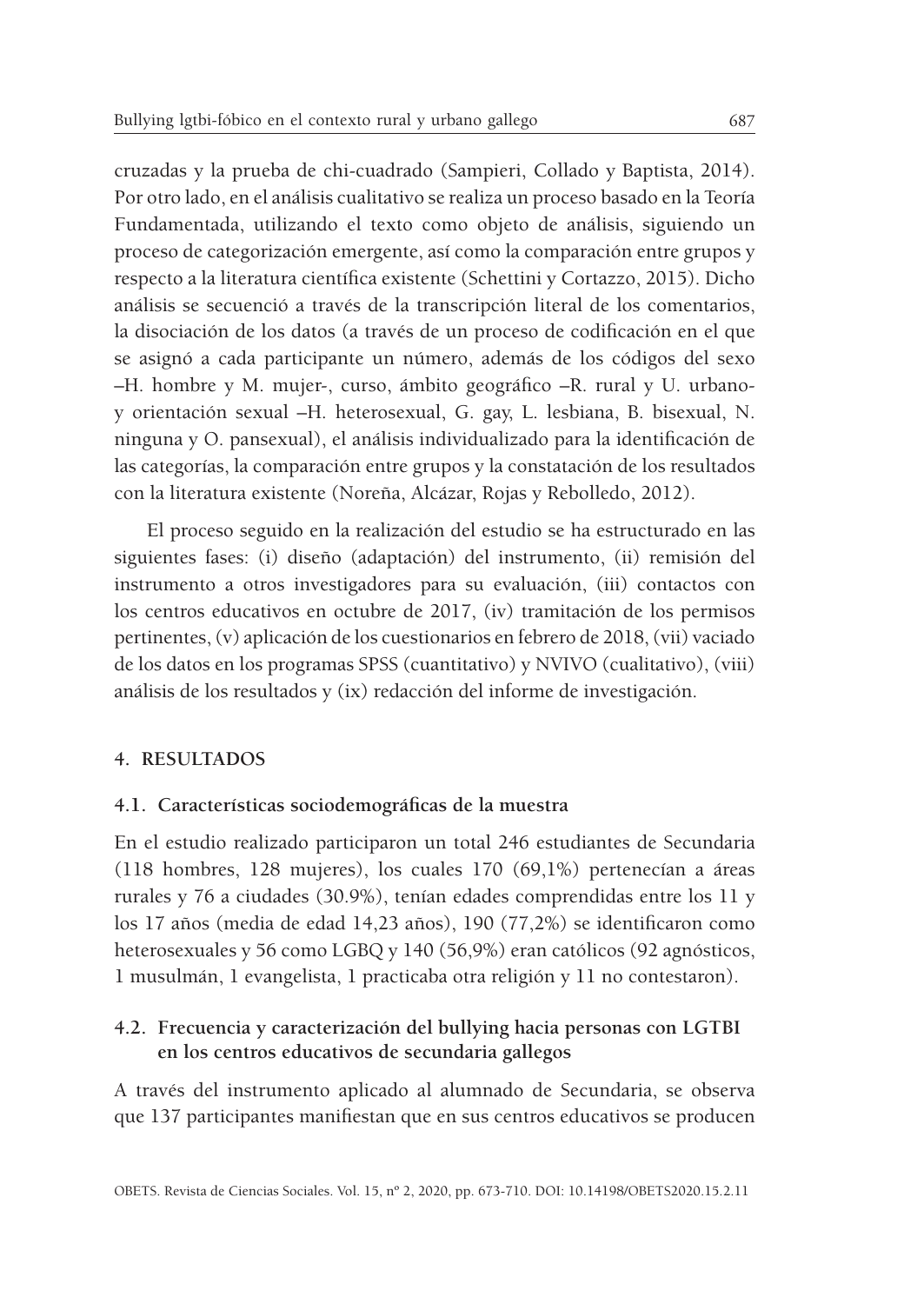situaciones de bullying LGBTI-fóbico, lo cual indica que la frecuencia es de un 55,7%. En este sentido destaca que la violencia verbal (ejercida a través del uso de palabras ofensivas, hablar mal de un compañero/a, burlas, amenazas o escribir ofensas escritas en paredes) es la tipología de violencia más frecuente (42,6%). No obstante, se constata la existencia de otras tipologías como la violencia física (5,7%), sexual (3,6%), tecnológica (8,9%), aislamiento/ exclusión (11,8%), patrimonial (5,7%) y coacciones (8,9%). Asimismo, se corrobora que este tipo de violencia no se trata de una cuestión puntual, sino que se perpetúa en el tiempo; identificando así alumnado que manifiesta que las diferentes formas de materialización de la violencia se producen semanalmente; especialmente en cuanto a la violencia de tipo verbal (hablar mal, palabras ofensivas y burlas) y virtual (ver Tabla 2).

|                                                       |             |               | Frecuencia                |                          |                                          |  |  |  |  |
|-------------------------------------------------------|-------------|---------------|---------------------------|--------------------------|------------------------------------------|--|--|--|--|
|                                                       | $N^{\circ}$ | $\frac{0}{0}$ | 1 o 2 veces $(n^{\circ})$ | 1 vez por<br>semana (nº) | Varias veces por<br>semana $(n^{\circ})$ |  |  |  |  |
| Palabras ofensivas                                    | 105         | 42,6          | 60                        | 15                       | 30                                       |  |  |  |  |
| Nombres en paredes o puertas                          | 32          | 13,1          | 26                        | 5                        | $\mathbf{1}$                             |  |  |  |  |
| Excluir de grupos o actividades                       | 29          | 11,8          | 19                        | $\overline{4}$           | 6                                        |  |  |  |  |
| Hablar mal de esa persona                             | 92          | 37,4          | 56                        | 19                       | 17                                       |  |  |  |  |
| <b>Burlas</b>                                         | 69          | 28,1          | 43                        | 16                       | 10                                       |  |  |  |  |
| Amenazas                                              | 20          | 8,1           | 12                        | 6                        | $\overline{2}$                           |  |  |  |  |
| Robar o dañar cosas                                   | 14          | 5,7           | 10                        | $\overline{4}$           | $\mathbf{0}$                             |  |  |  |  |
| Violencia física                                      | 14          | 5,7           | 10                        | $\mathbf{1}$             | 3                                        |  |  |  |  |
| Tocar partes íntimas                                  | 9           | 3,6           | 6                         | 3                        | $\mathbf{0}$                             |  |  |  |  |
| Filmaciones en<br>agresiones o burlas                 | $\mathbf Q$ | 3,6           | 3                         | $\overline{4}$           | $\mathbf{0}$                             |  |  |  |  |
| Mails, SMS, comentarios<br>en redes sociales          | 22          | 8,9           | 14                        | 6                        | $\overline{2}$                           |  |  |  |  |
| Incitar a no comportarse<br>en base a roles de género | 22          | 8,9           | 14                        | $\overline{4}$           | $\overline{4}$                           |  |  |  |  |

**Tabla 2. Existencia de bullying LGBTI-fóbico.**

Fuente: Elaboración propia.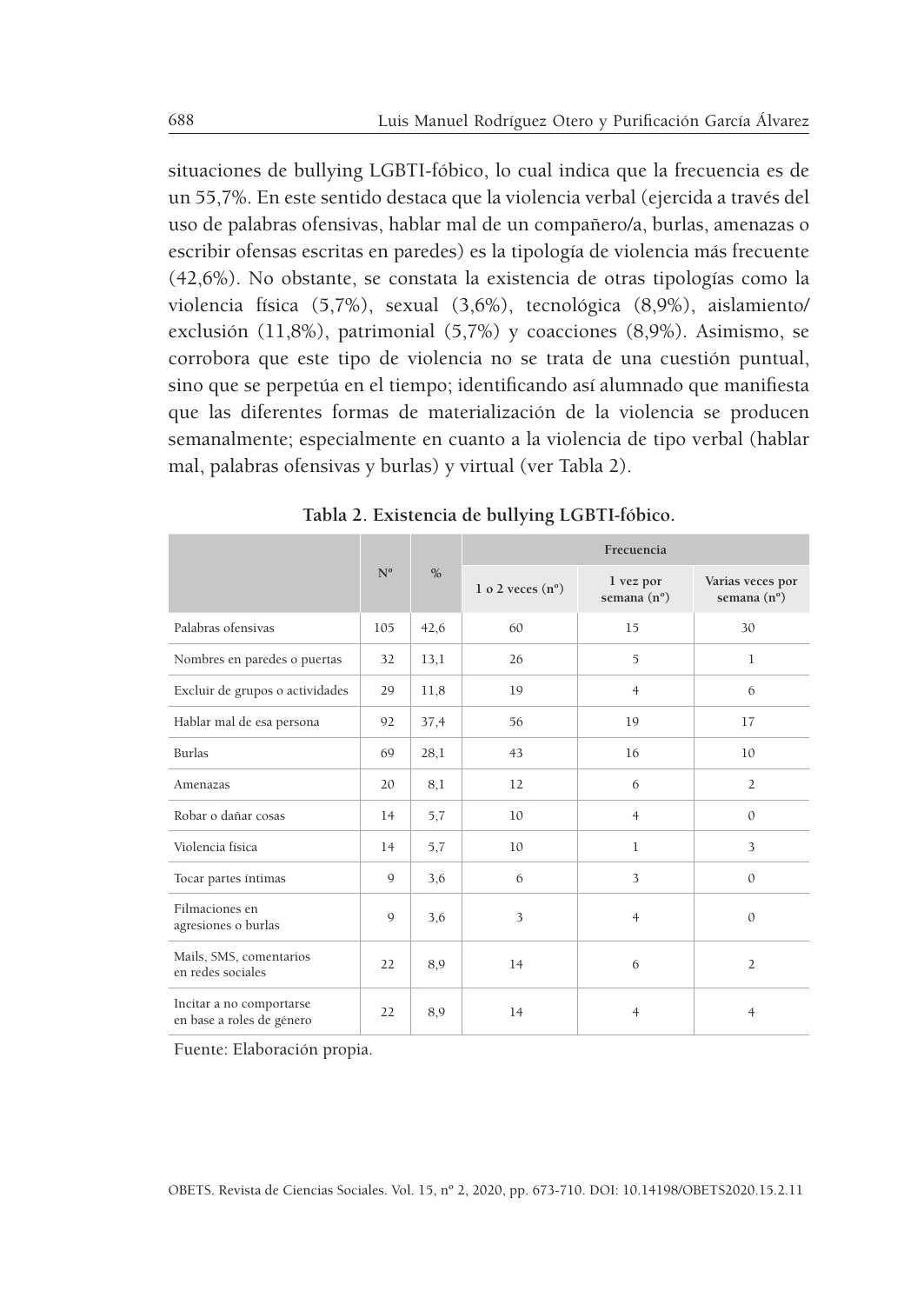Por otro lado, con relación a los lugares en los que suelen producirse las situaciones de violencia, el alumnado señala que se advierte en mayor medida dentro del recinto escolar, especialmente en el patio (9,3%), durante las clases (5,7%), entre las clases (4,5%) y en los alrededores del centro. Aunque también se constata la combinación de varios espacios para ejercer dicho acoso (6,5%); siendo los menos frecuentes los comedores, a través de internet y en el transporte escolar. Resultados que constatan con los obtenidos mediante cuestiones cualitativas, a través de las cuales la muestra evidencia la materialización de conductas violentas en contextos como los baños, la calle o internet, tanto de forma individual como colectiva (Gualdi, Martelli, Wilhelm y Biedroń, 2008). Identificando manifestaciones tales como:

*"Un grupo de chicos se acercaba a una lesbiana y se la llevaban al baño para meterse con ella, le dicen que está enferma y que da asco y ella después llora. Yo a veces intento ir allí cuando se fueron todos porque me da pena. Una vez me dijo que no podía más porque no entendía por qué hacían eso"* (P. 2; H; 3º; R; H).

*"Solían ser una pandilla de amigos, habitualmente hombres y nunca solos, sino con todos los amigos para hacerse los chulos porque así quedan bien, pero cuando están solos no lo hacen. Así se sienten más machos y son más populares porque los fuertes siempre tienen más seguidores"* (P. 224; M; 4º; U; H).

No obstante, también se aprecian otras textualidades en las que se corrobora que tales manifestaciones se producen fuera del centro escolar y a través de las TIC, de modo que la violencia se reproduce de forma continua y sistemática.

*"He visto situaciones en la que mi mejor amigo que es gay, de ir por la calle y gritarle gay, maricón, mujer, polla…y de llamarlo por número oculto para insultarle. Eso es lo peor porque en el instituto sabes que al salir se acaba, pero cuando lo hacen por Facebook o por Instagram es todo el tiempo y ponen cosas muy feas que lo ven todos y comentan"* (P. 87; H; 3º; U; H).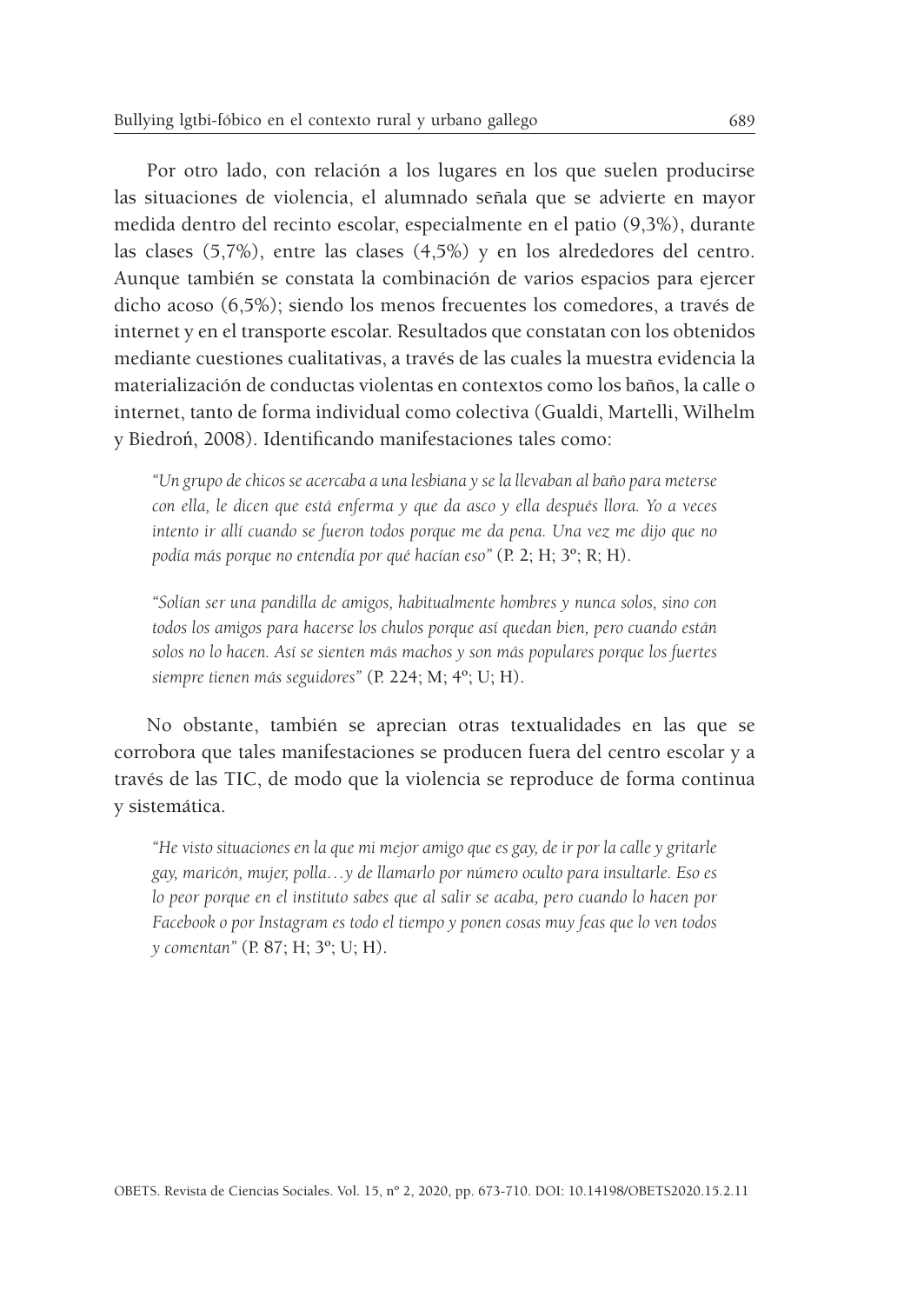

**Figura 1. Categorías causas bullying.**

Fuente: Elaboración propia.

Respecto a los motivos por los que se produce este tipo de violencia, las respuestas de la muestra se clasifican en los tres tipos de estigmas referidos por Goffman (2003), al definir las identidades devaluadas asociadas a rasgos físicos, del carácter y étnicos. Así, se aprecian manifestaciones como: "las personas que forman parte del LGTBI, personas de otras razas, personas con problemas de peso, porque no está normalizado" (P. 242; M; 4º; U; H), "son los que tienen menor carácter, los que son diferentes en cuanto al físico o alguna discapacidad" (P. 180; M; 4º; R; H), "insultos debido a la forma de vestir o el estilo de música que escucha" (P. 229; M; 2º; U; H) o "llamar a un conocido maricón por comportarse afeminadamente" (P. 89; H; 4º; U; H). Aunque también refieren a motivaciones tales como: "pueden ser las personas que aparentan ser débiles, tímidas…suelen ser objeto de bullying ya que les da miedo responder al acosador, por lo tanto el acosador se motiva más" (P. 58; H; 3º; R; H), "por apuestas con el grupo de amigos o por sentirse mayor que él" (P. 78; H; 3º; R; H), "para sentirse más machotes" (P. 224; M; 4º; U; H) o "porque tienen inseguridades en sí mismos y piensan que con insultar a alguien se sentirán mejor" (P. 228; M; 2º; R; H). A través de las cuales, se identifica una asociación entre los agresores/as como personas: con rasgos de inseguridad, cuestiones vinculadas a la aceptación por el grupo de iguales,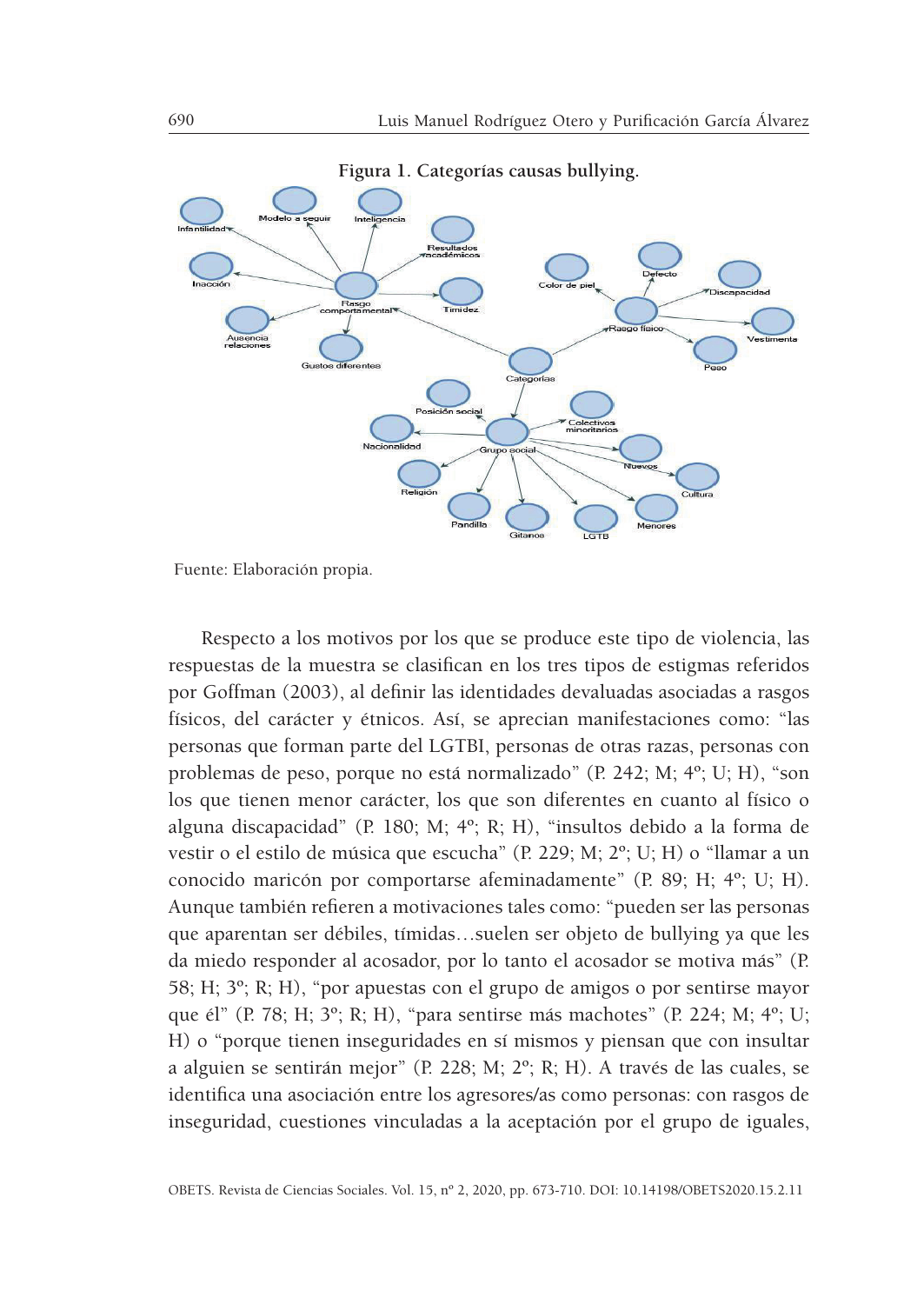aspectos morales o con sentimientos de superioridad. Así como justificaciones de la violencia mediante alusiones a formas de menosprecio asociadas a las esferas expuestas por Honneth (2010) de la solidaridad (estigmatización, injuria e indignación) y del afecto (violencia). De forma que la diferenciación del modelo hetero-cisnormativo, así como los roles y formas de expresión asociados a cada género, representan signos (o identidades) vinculados a imaginarios negativos y por ende devaluados, por la acción de los procesos de socialización que reproducen la cultura machista y patriarcal (Fraser y Honneth, 2006; Russell, 2018; Mena-Hidalgo, 2019; Jiménez y Rodríguez-Otero, 2019). Asimismo, se observa que tales justificaciones corroboran la forma en que la cultura basada en cuestiones de dominación y poder con base en cuestiones de género, clase y étnicas, expuesta por Lugones y Ramírez (2017) y Connell (2019), toman forma como medio de justificación de la violencia. Representando así, una forma de expresión cultural derivada de un fenómeno estructural que afecta a todas las dimensiones y ámbitos de la sociedad (incluido el educativo).

Otra de las cuestiones planteadas refiere al apoyo de las víctimas, en este sentido destaca que en todos los centros se identifica un nivel de apoyo bajo. Así el alumnado identifica que los compañeros/as son la principal fuente de apoyo (11,38%), seguido de la familia (4,87%); aunque también señalan en menor medida, al equipo directivo (3,25%) y de orientación (4,47%), a los Servicios Sociales (0,4%) y a los equipos de Inspección Educativa (0,4%). Por otro lado, se ha comprodado que el bullying LGTBI-fófico refiere a una problemática real en los centros educativos analizados, siendo reconocida hacia ambos sexos, aunque en mayor medida hacia los hombres cuando el agresor o agresores son hombres y hacia las mujeres cuando son mujeres. Lo cual concuerda con otras investigaciones (García, 2015; Penna-Tosso, 2015; Rodríguez-Otero, 2018; Gómez, et cols., 2019; Landazabal y Larrain, 2020), aunque cabe señalar que se refleja en mayor medida en el ámbito urbano tanto cuando la víctima es hombre como cuando es mujer. De modo que la varibale de género repesenta un medio de reproducción de la masculinidad y la feminidad hegemónica (Connell, 2019), de forma que el uso del menosprecio se dirime como una vía para la producción del estigma y perpetuación de tales formas de dominación cultural con base en el género.

Las formas de violencia más frecuentes son la verbal, las burlas, las amenzadas y la exclusión tanto hacia hombres como hacia mujeres, aunque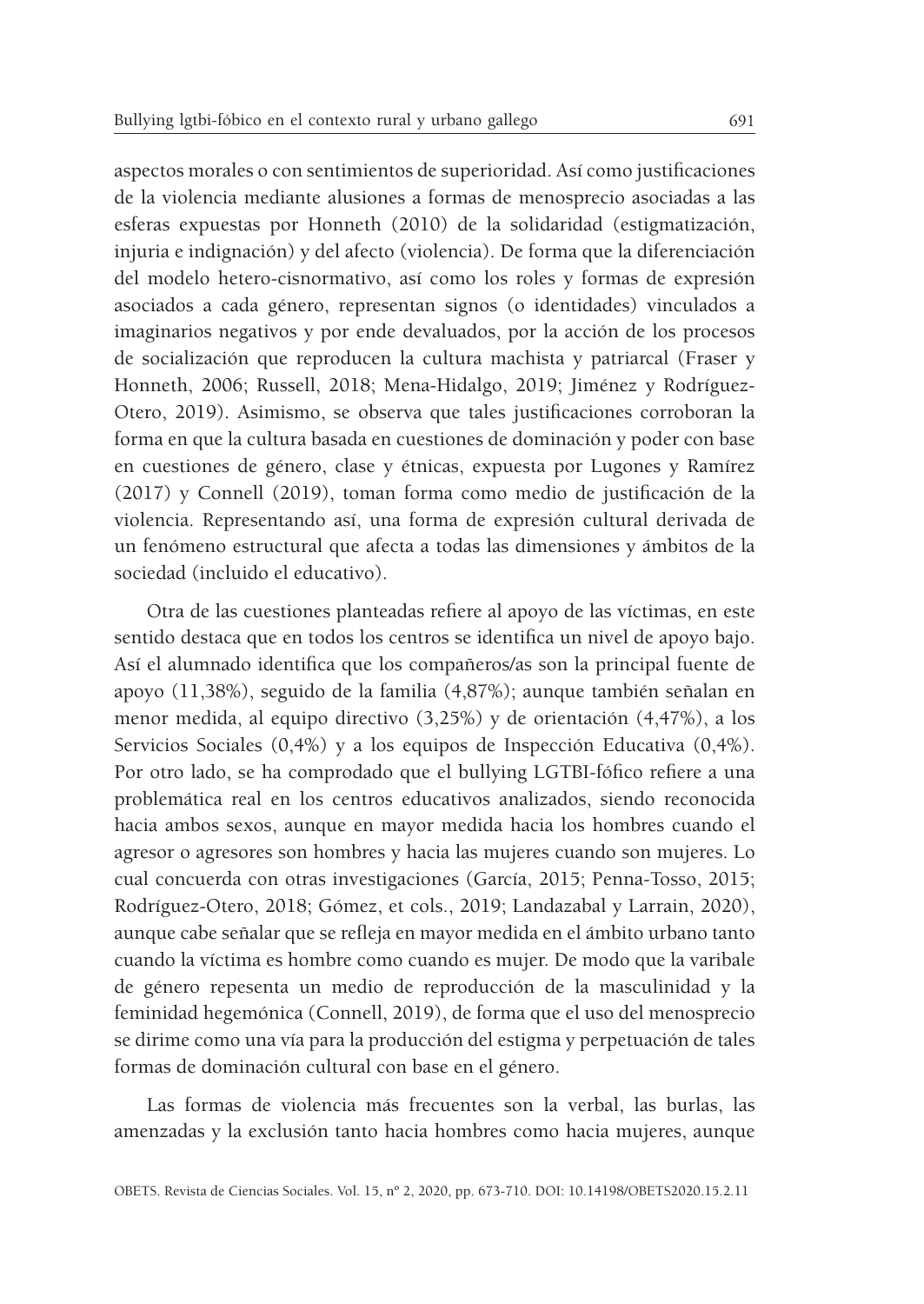se identifican todas las formas de violencia, y en mayor medida la violencia física, material y tecnológica hacia los hombres y la sexual hacia las mujeres. Datos que corroboran las tesis de autores como Gualdi, Martelli, Wilhelm y Biedroń (2008), quienes en una muestra de 1.469 alumnos/as de secundaria identificaron que la violencia psicológica y verbal son la principal vía de materialización del bullying LGTBI-fóbico (36.1%). Así como respecto a las del estudio realizado por COGAM (2013), en el cual el 32.2% de 5.272 participantes evidenciaban violencia psicológica ; o las de Landazabal y Larrain (2020), en el que la prevalencia en una muestra de 1.748 estudiantes fue del 34%. También destaca que en ambos contextos se refleja la existencia de las diferentes vías de materialización del bullying LGBTI-fóbico, así como todas las formas en mayor medida en contextos urbanos que rurales, tanto hacia hombres como hacia las mujeres.

Respecto a los espacios en los se produce con mayor frecuencia la violencia, al igual que en los estudios de Gualdi, Martelli, Wilhelm y Biedroń (2008) y Coll-Planas, Bustamante y Missé (2009), la muestra señala que es principalmente dentro del recinto escolar y en concreto en el patio, durante las clases y en los alrededores del centro. Aunque se afirma la combinación de varios espacios para ejercer dicho acoso. Razón por la cual es necesario tener presente la varibale realitiva al espacio por parte del profesorado y del resto del personal de la comunidad educativas. Los cuales, tal y como señalan Russell (2018), Mena-Hidalgo (2019) y Jiménez y Rodríguez-Otero (2019) son agentes clave en la prevención de este tipo de violencia. Así, teniendo en cuenta que el alunando manifiesta que el alumnado es la principal fuente de apoyo para las víctimas, se presentan como necesidades la concienciación y promoción de acciones dirigidas hacia las familias, el resto de integrantes de la comunidad educativa (dirección, docentes y equipos de orientación) y los sistemas de protección social.

#### **4.3. Perfil de agresores, espectadores y víctimas de bullying**

Destaca que del total de participantes en el estudio se observa que 25 estudiantes (10,2%) señalan que han ejercido bullying LGBTI-fóbico hacia compañeros/as, siendo la violencia verbal y psicológica (6,1%) las más frecuentes; aunque se constata la existencia de otras formas con menor frecuencia como la violencia sexual, física y patrimonial. No obstante, destaca que ningún agresor/a manifiesta haber materializado la violencia a través de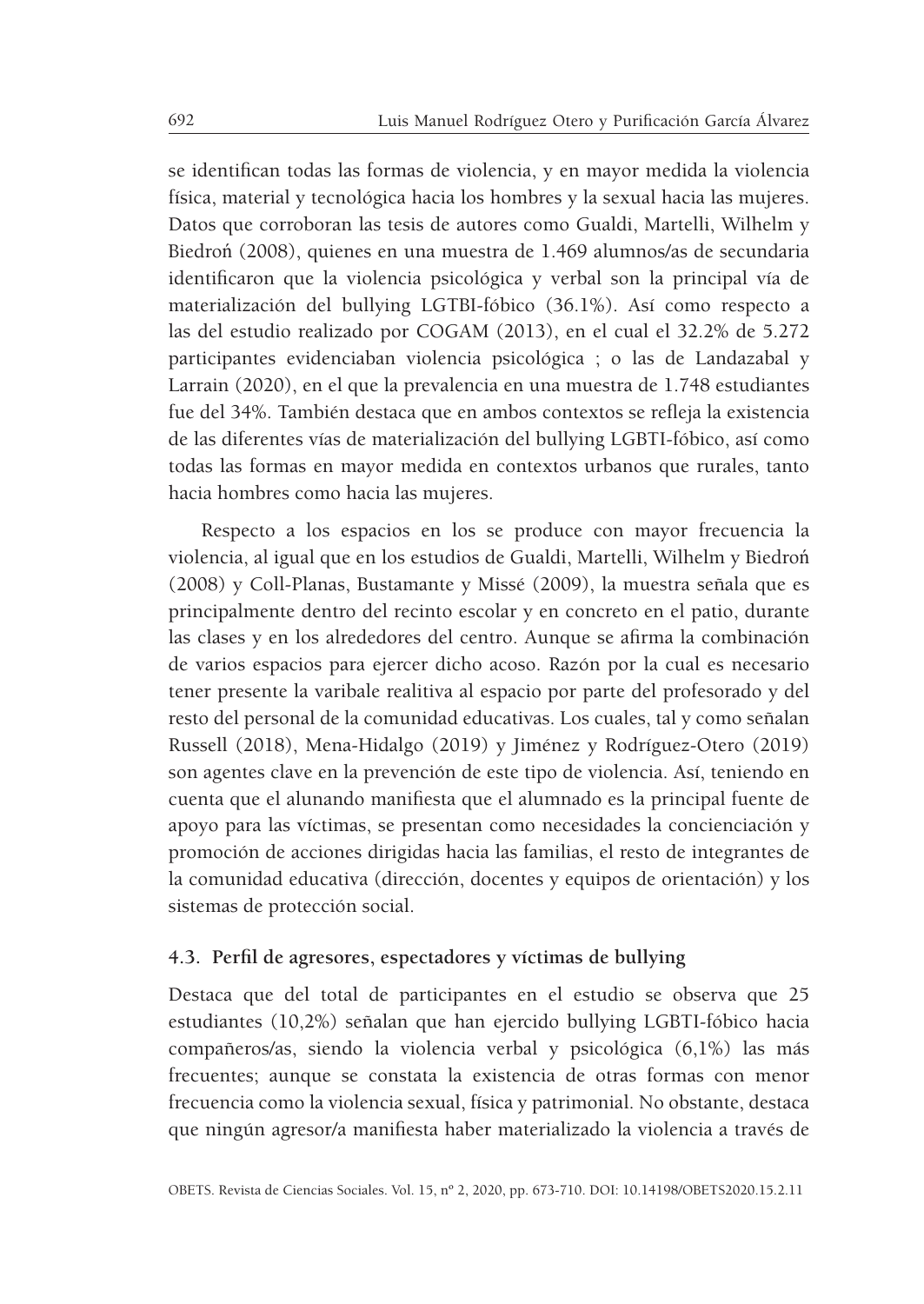medios tecnológicos. Asimismo, se identifica un mayor perfil de agresores mujeres que de hombres y de alumnado de ámbito urbano. Por otro lado, en cuanto a los motivos manifestados por los agresores/as por lo que ejercen tales conductas, se observa que las cuestiones empáticas y vinculadas a los roles de aceptación entre en grupo de iguales se aprecian como determinnates; identificando manifestaciones del tipo:

*"Pues no se, lo hacía por llevarme mal con ese chico, porque me caía mal y todos se reían de él por como se vestía y porque siempre juega en el recreo con las chicas. Pero no lo hago conscientemente, acto seguido me disculpo porque en el fondo me da pena"* (P. 64; H; 4º; R; H).

*"Porque me hacía gracia, cuando me aburro me meto con ella y todos se ríen, es por pasar el rato y reirnos todos. Ella tampoco se ofende porque ya está acostumbrada a que todos se reían de eso y no le hago daño, es todo broma"* (P. 225; M; 4º; U; H).

|                                                       |                |               | Frecuencia                |                                   |                                          |  |  |  |  |
|-------------------------------------------------------|----------------|---------------|---------------------------|-----------------------------------|------------------------------------------|--|--|--|--|
|                                                       | $N^{\rm o}$    | $\frac{0}{0}$ | 1 o 2 veces $(n^{\circ})$ | 1 vez por<br>semana $(n^{\circ})$ | Varias veces por<br>semana $(n^{\circ})$ |  |  |  |  |
| Palabras ofensivas                                    | 5              | 2,1           | $\overline{2}$            | 3                                 | $\mathbf{0}$                             |  |  |  |  |
| Nombres en paredes o puertas                          | $\overline{2}$ | 0,8           | $\overline{2}$            | $\mathbf{0}$                      | $\mathbf{0}$                             |  |  |  |  |
| Excluir de grupos o actividades                       | $\overline{4}$ | 1,6           | 1                         | $\mathbf{1}$                      | $\mathbf{0}$                             |  |  |  |  |
| Hablar mal de esa persona                             | 15             | 6,1           | 13                        | $\overline{2}$                    | $\mathbf{0}$                             |  |  |  |  |
| <b>Burlas</b>                                         | $\overline{4}$ | 1,6           | 3                         | $\mathbf{1}$                      | $\mathbf{0}$                             |  |  |  |  |
| Amenazas                                              | $\Omega$       | $\Omega$      | $\mathbf{0}$              | $\mathbf{0}$                      | $\mathbf{0}$                             |  |  |  |  |
| Robar o dañar cosas                                   | $\mathbf{1}$   | 0,4           | $\mathbf{1}$              | $\mathbf{0}$                      | $\mathbf{0}$                             |  |  |  |  |
| Violencia física                                      | $\overline{2}$ | 0,81          | $\overline{2}$            | $\mathbf{0}$                      | $\Omega$                                 |  |  |  |  |
| Tocar partes intimas                                  | $\mathbf{1}$   | 0,4           | $\mathbf{0}$              | $\mathbf{0}$                      | 1                                        |  |  |  |  |
| Filmaciones en<br>agresiones o burlas                 | $\mathbf{0}$   | $\mathbf{0}$  | $\mathbf{0}$              | $\mathbf{0}$                      | $\mathbf{0}$                             |  |  |  |  |
| Mails, SMS, comentarios<br>en redes sociales          | $\Omega$       | $\Omega$      | $\Omega$                  | $\mathbf{0}$                      | $\mathbf{0}$                             |  |  |  |  |
| Incitar a no comportarse<br>en base a roles de género | $\mathbf{1}$   | 0,4           | 1                         | $\mathbf{0}$                      | $\mathbf{0}$                             |  |  |  |  |

**Tabla 3. Agresores/as de bullying LGBTI-fóbico.**

Fuente: Elaboración propia.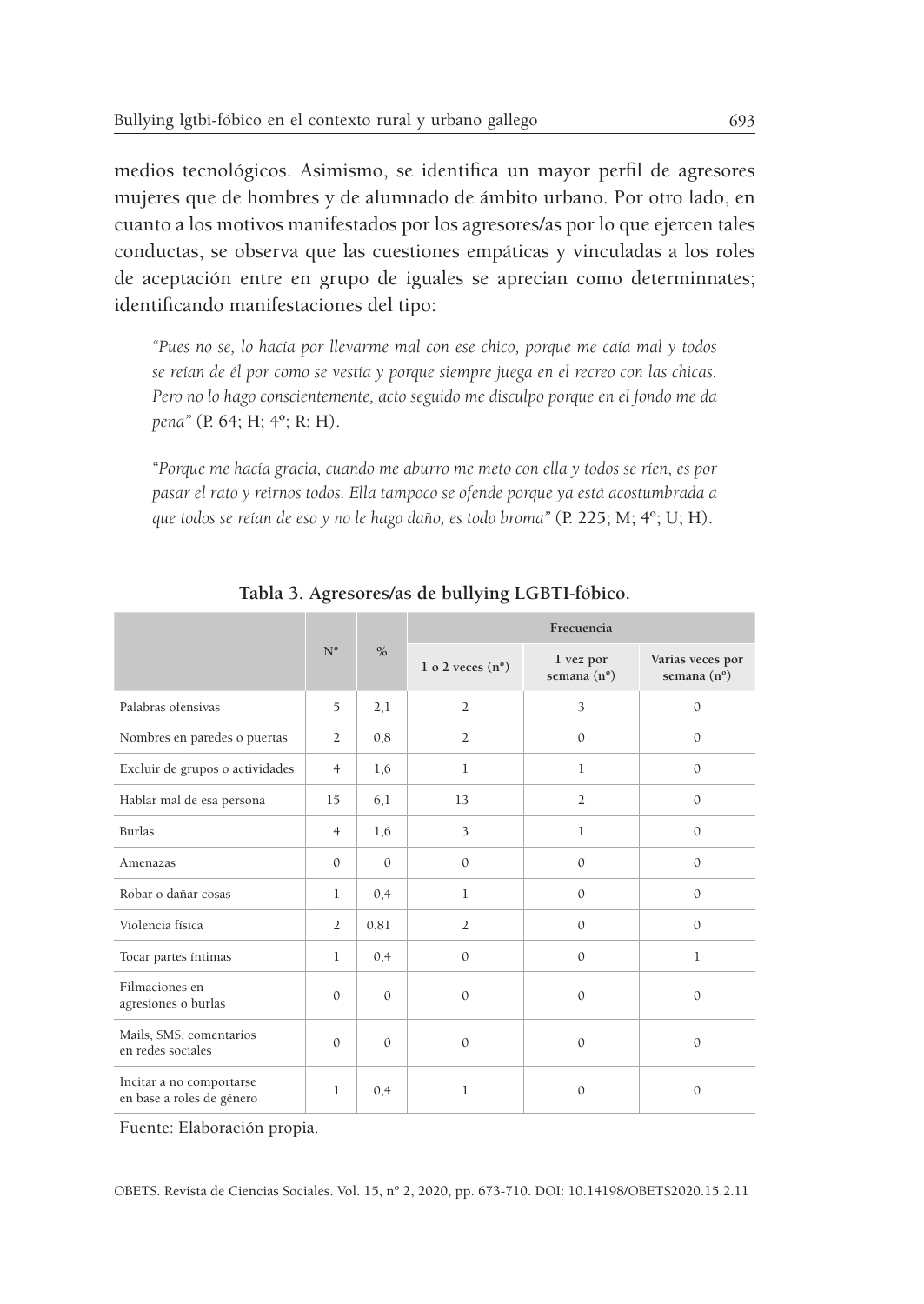Estos resultados corroboran los expuestos en investigaciones precedentes, a través de las cuales se identifica la existencia de un elevado índice de bullying LGTBI-fóbico declarado, pero un menor nivel de agresores manifiestos; así como la justificación de los hechos a través de discursos vinculados con cuestiones empáticas o relacionales, como medio para justificar las acciones por parte de los agresores/as (Martín, Molinuevo, Pichardo, Rodríguez y Romero, 2007; Martxueta y Etxeberria, 2014; Gualdi, Martelli, Wilhelm y Biedroń, 2008; Pichardo, Molinuevo, Rodríguez, Martín y Romero, 2007; Generelo, Garchitorena, Montero e Hidalgo, 2012; Rodríguez-Otero, 2018; Gómez, et cols., 2019; Landazabal y Larrain, 2020). Así, el autoreconocimiento como agresor/a, a pesar de ser bajo (especialmente en ámbito rural), constata su existencia; pudiendo ser la varibale relativa al ámbito geográfico un factor determinante en cuanto a la negativización del imaginario social de la violencia.

Tomando en consideración la figura de los expectadores del bullying se observa que existen tres roles, por un lado los expectadores pasivos, es decir aquellos que siendo conscientes de los que sucede no realizan ningún acto y hacen como si no sucediese la violencia. Por otro lado expectadores facilitadores de la violencia y finalmente los expectadores proactivos, es decir compañeros/as que llevan a cabo medidas para que las situaciones de violencia cesen. Así, los expectadores pasivos representan el 28,8 % del alumnado (71 participnates), mientras que el de proactivos el 60,7% (149 participnates) y el de expectadores facilitadores el 10,5% (26 participnates). En cuanto a las principales formas a través de las cuales el alumnado materizaliza las actitudes poactivas son:acciones de defensa de la víctima durante los actos de violencia (60,6%), actitudes de enfado con el agresor/a (52,8%), medidas de mediación para que finalice la violencia (60,6%) e informar al profesorado sobre las situaciones (43,5%). Asimismo, en cuanto al profesorado destaca que el 50,4% de la muestra señala que cuando se ejerce el bullying LGTBIfóbico no están presentes y/o no son conscientes de que sucede, el 26,1% que a pesar de ser conscientes no lleban a cabo acciones para que cese y el 23,5% que justifican al agresor/a; identificando manifestaciones del tipo:

*"Alguna vez cuando le empezaron a insultar y a rodearlo entre varios como era nuestro amigo fuimos a decirles que pararan de hacerle eso y después se lo dijimos a la tutora, pero al final no sirve de nada porque les llamaron la atención, pero nada más. A la siguiente semana estaban otra vez molestándole"* (P. 87; H; 3º; U; H).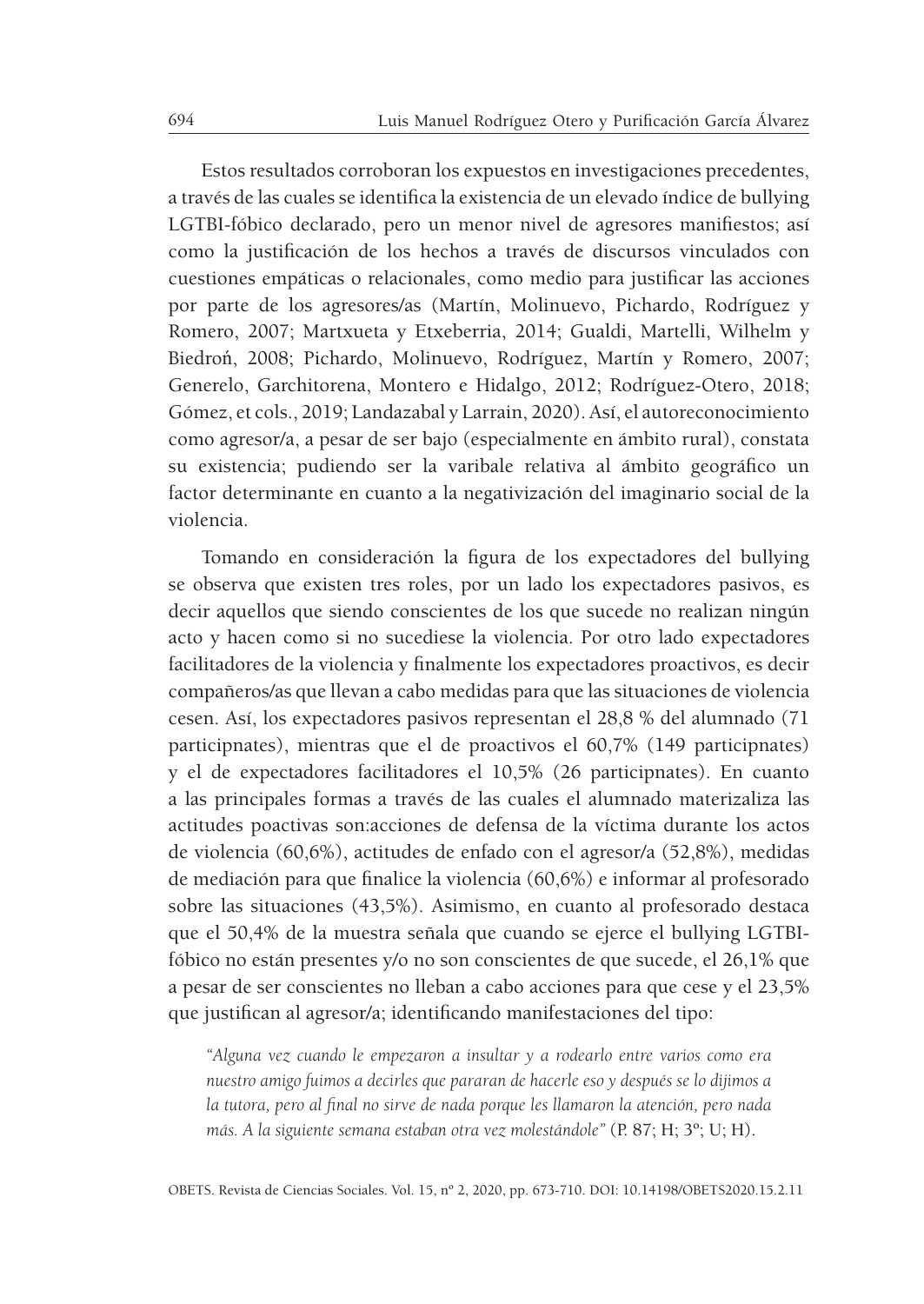*"Normalmente mucha gente se ponía alrededor de una persona insultándola y como son muchos no puedes hacer nada porque si te metes te atacan también a ti. Yo cuando pasa a veces pienso en hacer algo, pero me da miedo porque vivir eso todos los días y que piensen que son lesbiana por defenderlo"* (P. 232; M; 4º; U; B).

Estos resultados corroboran los tres tipos de roles (defensor, colaborador y mero observador) descritos por Avilés, Irurtia, García y Caballo (2011); siendo el más frecuente, al igual que en otras investigaciones como las de Rodríguez-Otero (2018), Gómez, et cols. (2019) y Landazabal y Larrain (2020), cuando se produce hacia hombres el de defensa y cuando se dirige hacia mujeres el de defensa y mero espectador; especialmente en los hombres y el alumnado urbano. Asimismo, destaca que el rol proactivo o defensivo es el que posee un mayor calado en el alumando; lo cual representa un factor de protección y por ende una fortaleza del alumando gallego frente a este tipo de violencia social. Así, tomando en consideración la teoría del reconocimeinto, este tipo de actitudes desde la esfera del afecto, representan una vía de domostración de las empatías existentes entre el grupo de iguales. No obstante, desde la esfera de la solidaridad también se vincula a un medio para reproducir el principio de atención instruido en las acciones formativas vinculadas a la perspectiva de género y la justicia social (Honneth, 2010).

Finalmente cabe destacar que un total de 50 estudiantes (20,3%) manifiestan haber sufrido bullying LGTBI-fóbico, de los cuales 22 son hombres (18,6%) y 28 mujeres (21,8%), 30 de ámbito rural (17,6%) y 20 de contexto urbano (26,31%). Respecto a la orientación sexual de la víctimas 36 se identifican como heterosexuales (18,9%) y 14 como LGBQ (25,0%). En cuanto a las formas a través de las cuales se materizalizó la violencia destaca que la violencia verbal es la más frecuente (palabras ofensivas, hablar mal y burlas), seguido de la exclusión, la violencia física y patrimonial; aunque también se identifican alumnos que señalan haber sufrido violencia sexual y a través de las TIC. Así, tanto el índice de violencia como las principales vías de materialización se relacionan con otras investigaciones implementadas en España, a través de las cuales se cerciora que este tipo de bullying afecta tanto a la población LGTBI como al alumnado heterosexual (Martín, Molinuevo, Pichardo, Rodríguez y Romero, 2007; Martxueta y Etxeberria, 2014; Gualdi, Martelli, Wilhelm y Biedroń, 2008; Pichardo, Molinuevo, Rodríguez, Martín y Romero, 2007; Generelo, Garchitorena, Montero y Hidalgo, 2012; López-Amurri, 2013; Rodríguez-Otero, 2018; Gómez, et cols., 2019; Landazabal y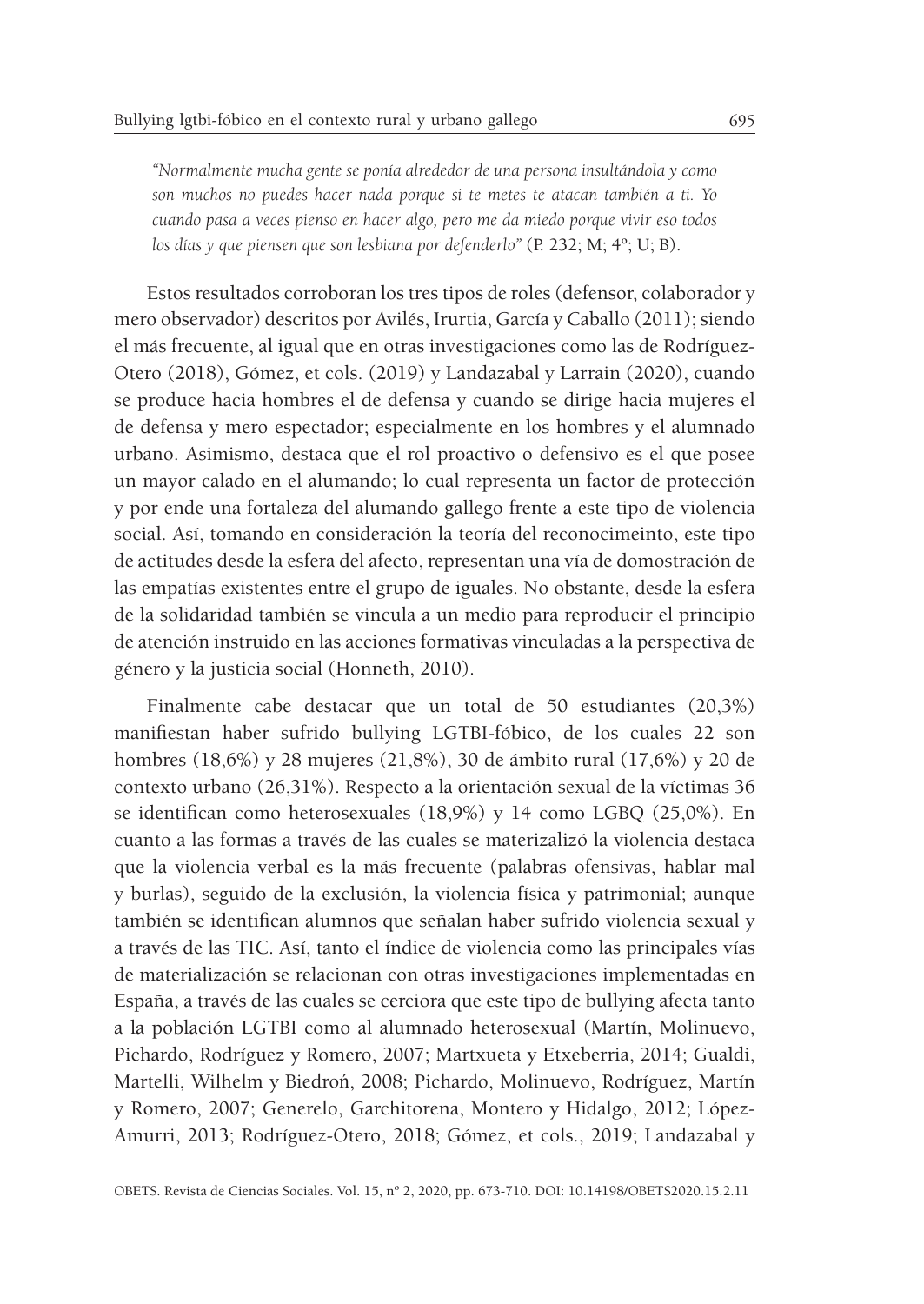Larrain, 2020). No obstante, destaca que las varibales de género y ámbito geográfica refejan diferencias significativas, represnetando en mujeres y en entornos urbanos una mayor frecuencia del bullying LGTBI-fóbico.

Asímismo, destaca que ningún alumno/a manifiesta haber realizaro acciones de bullying LGTBI-fóbico a través de las TIC, mientras que se identifican dos participantes que señalan que fueron víctimas de filmaciones en agresiones o burlas y otro mediante mails, SMS o comentarios en redes sociales. Este aspecto también se aprecia en el estudio realizado por Rodríguez y Rivadulla (2018), en el cual se identifica un menor número de víctimas que de agresores. Lo cual podría deberse, bien a que el agresor/a no participó en la realizón del cuestionario; o debido a que, tal y como señalan Seni-Medina y Romero-Moreno (2018), tales actos no se reconozcan por parte de los agresores/as como violencia.

|                                                          |                |               | Total                                      | Sexo                                 |                                                |                |               | Ámbito         |               |                |              |                |               |
|----------------------------------------------------------|----------------|---------------|--------------------------------------------|--------------------------------------|------------------------------------------------|----------------|---------------|----------------|---------------|----------------|--------------|----------------|---------------|
|                                                          |                |               | Frecuencia                                 |                                      |                                                |                | Hombres       | Mujeres        |               | Rural          |              | Urbano         |               |
| Tipos de violencia                                       | $N^{\rm o}$    | $\frac{0}{0}$ | 1 <sub>0</sub> 2<br>veces<br>$(n^{\circ})$ | 1 vez por<br>semana<br>$(n^{\circ})$ | Varias<br>veces por<br>semana<br>$(n^{\circ})$ | $N^{\rm o}$    | $\frac{0}{0}$ | $N^{\rm o}$    | $\frac{0}{0}$ | $N^{\text{o}}$ | $\%$         | $N^{\text{o}}$ | $\frac{0}{0}$ |
| Palabras ofensivas                                       | 20             | 8,1           | 1                                          | 19                                   | $\mathbf{0}$                                   | $\mathbf Q$    | 7,6           | 11             | 8,6           | 14             | 8,2          | 6              | 7,9           |
| Nombres en<br>paredes o puertas                          | 1              | 0,4           | 1                                          | $\mathbf{0}$                         | $\Omega$                                       | $\mathbf{0}$   | $\mathbf{0}$  | $\mathbf{1}$   | 0,8           | $\mathbf{0}$   | $\mathbf{0}$ | 1              | 1.3           |
| Excluir de grupos<br>o actividades                       | 5              | 2,1           | $\overline{4}$                             | $\mathbf{0}$                         | $\mathbf{1}$                                   | 1              | 0,8           | $\overline{4}$ | 3,1           | 3              | 1,7          | 2              | 2,6           |
| Hablar mal de<br>esa persona                             | 21             | 8,5           | 16                                         | $\overline{2}$                       | 3                                              | 10             | 8,4           | 11             | 8,6           | 13             | 7,6          | 8              | 10,5          |
| Burlas                                                   | 9              | 3,6           | $\overline{7}$                             | $\Omega$                             | 8                                              | $\overline{4}$ | 3.3           | 5              | 3,9           | 5              | 2,9          | $\overline{4}$ | 5,3           |
| Amenazas                                                 | $\overline{4}$ | 1,6           | 3                                          | $\mathbf{0}$                         | 1                                              | 1              | 0,8           | 3              | 2,3           | 2              | 1,1          | $\overline{2}$ | 2,6           |
| Robar o dañar cosas                                      | 4              | 1,6           | $\overline{2}$                             | $\mathbf{1}$                         | 1                                              | 1              | 0,8           | 3              | 2,3           | 2              | 1,1          | 2              | 2,6           |
| Violencia física                                         | 4              | 1,6           | 3                                          | $\mathbf{0}$                         | 1                                              | 1              | 0,8           | 3              | 2,3           | 2              | 1,1          | $\overline{2}$ | 2,6           |
| Tocar partes íntimas                                     | 2              | 0,8           | $\Omega$                                   | 1                                    | 1                                              | $\Omega$       | $\Omega$      | $\overline{2}$ | 1,5           | $\Omega$       | $\Omega$     | $\overline{2}$ | 2,6           |
| Filmaciones en<br>agresiones o burlas                    | $\overline{2}$ | 0,8           | 1                                          | $\mathbf{0}$                         | 1                                              | $\mathbf{0}$   | $\mathbf{0}$  | $\overline{2}$ | 1,5           | $\mathbf{0}$   | $\mathbf{0}$ | $\overline{2}$ | 2,6           |
| Mails, SMS,<br>comentarios en                            | 1              |               | $\mathbf{1}$                               | $\Omega$                             | $\Omega$                                       |                |               |                |               |                |              |                |               |
| redes sociales                                           |                | 0,4           |                                            |                                      |                                                | $\mathbf{0}$   | $\mathbf{0}$  | $\mathbf{1}$   | 0,8           | $\mathbf{0}$   | $\mathbf{0}$ | 1              | 1.3           |
| Incitar a no<br>comportarse en base<br>a roles de género | $\Omega$       | $\Omega$      | $\Omega$                                   | $\mathbf{0}$                         | $\Omega$                                       | $\Omega$       | $\Omega$      | $\Omega$       | $\Omega$      | $\Omega$       | $\Omega$     | $\Omega$       | $\mathbf{0}$  |
|                                                          |                |               |                                            |                                      |                                                |                |               |                |               |                |              |                |               |

**Tabla 4. Víctimas de bullying LGBTI-fóbico.**

Fuente: elaboración propia.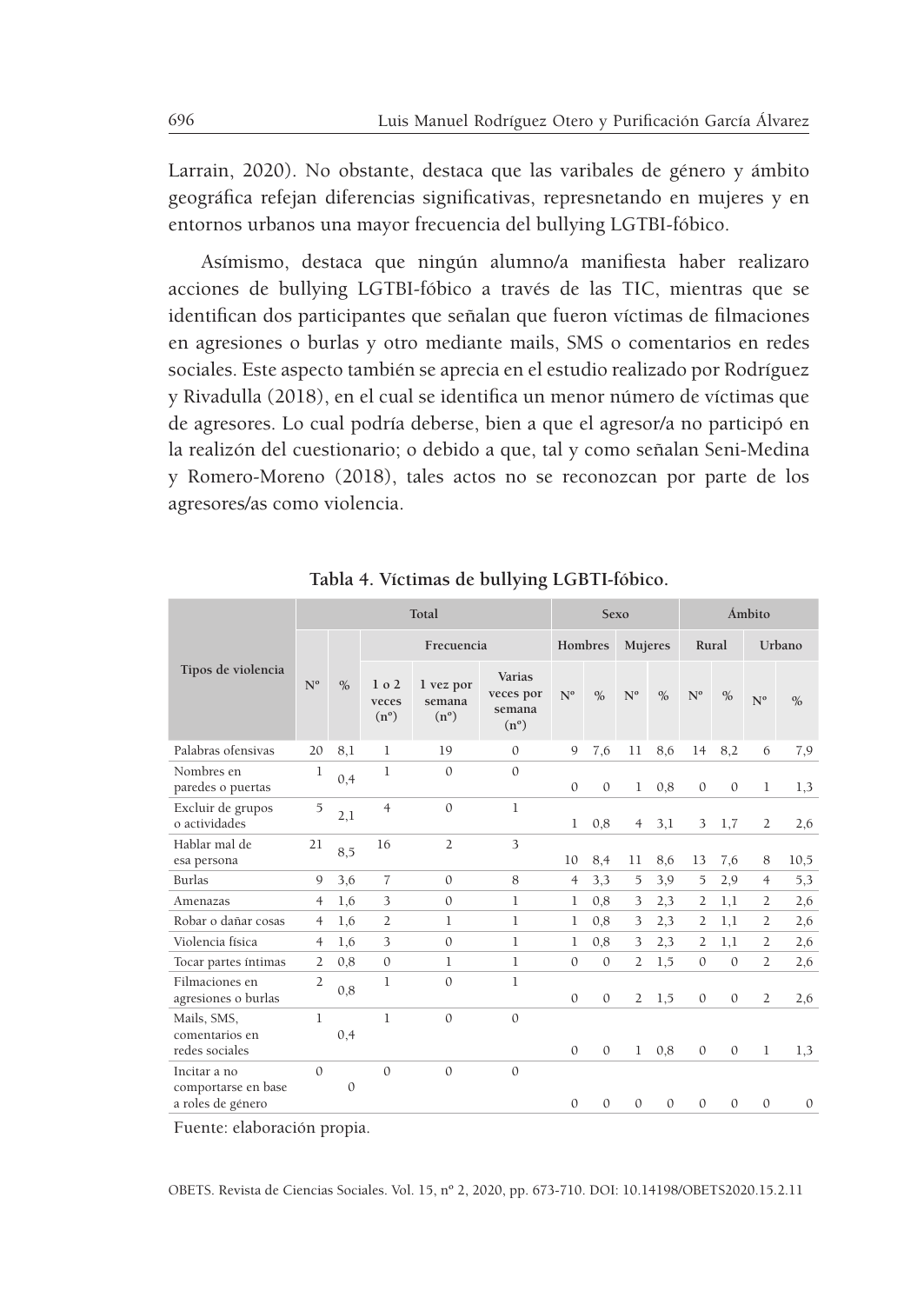Respecto al perfil manifiesto por las víctimas de los agresores se observa que en 3 casos se trata de una única persona (2 casos hombre y 1 caso mujer), en 29 casos grupos de alumnos (en 3 grupos de hombres, en 4 de mujeres y en 22 de ambos sexos) y en 18 casos no indican su perfil. Asimismo, las víctimas señalan que los espacios en los que se produjeron las agresiones fueron: en 4 casos durante las clases, en 7 entre las clases, en 2 en los baños, en 3 en el patio, en 4 a través de internet, en 3 mediante el móvil, en 2 casos en los alrededores del centro escolar y en 25 casos de forma combinada en diferentes espacios. Así, como exponen autores como Rodríguez-Otero (2018), Gómez, et cols. (2019) y Landazabal y Larrain (2020), la influencia y materialización de las formas de menosprecio a través del grupo de iguales tanto en el entorno escolar como fuera del contexto educativo, reflejan que la interacción de la colectividad es determinante en la materialización de la violencia.

En referencia a los apoyos recibidos las víctimas señalan que la principal fuente de apoyo fueron su compañeros/as (9 casos) y la familia (5 casos) y en menor medida el equipo directivo o de orientación (1 caso); destacando que 2 víctimas indican que no recibieron apoyo por parte de alguna persona. No obstante, estos resultados no permiten establecer conclusiones ya que 33 participantes no contestaron a la pregunta.

Por otro lado, se identifica que solamente 11 casos (22,0%) denunciaron los hechos. En este sentido se aprecian manifestaciones que aluden al miedo a exponerse al visibilizar los hechos o a la interiorización de la impunidad por parte del centro o del entorno.

*"No lo hice porque mi familia no sabe que me gustan los chicos y si se entera mi padre sería peor. Alguna vez se lo dije a mi madre y me dijo que era mejor no decirle nada a los profes porque después dirían que soy problemático y que me centrara en estudiar y después al terminar ya no pasaría eso […] mis amigas son las que siempre me ayudan cuando me siento mal"* (P. 106; H; 3º; U; H).

Asimismo, cabe destacar que a pesar de que los centros educativos no informan en el Plan Anual del Curso 2017-2018 sobre el número de casos sobre bullying, en las entrevistas informales de acercamiento al campo los representantes del IES n°2 y del IES n°3 señalan que si activaron el protocolo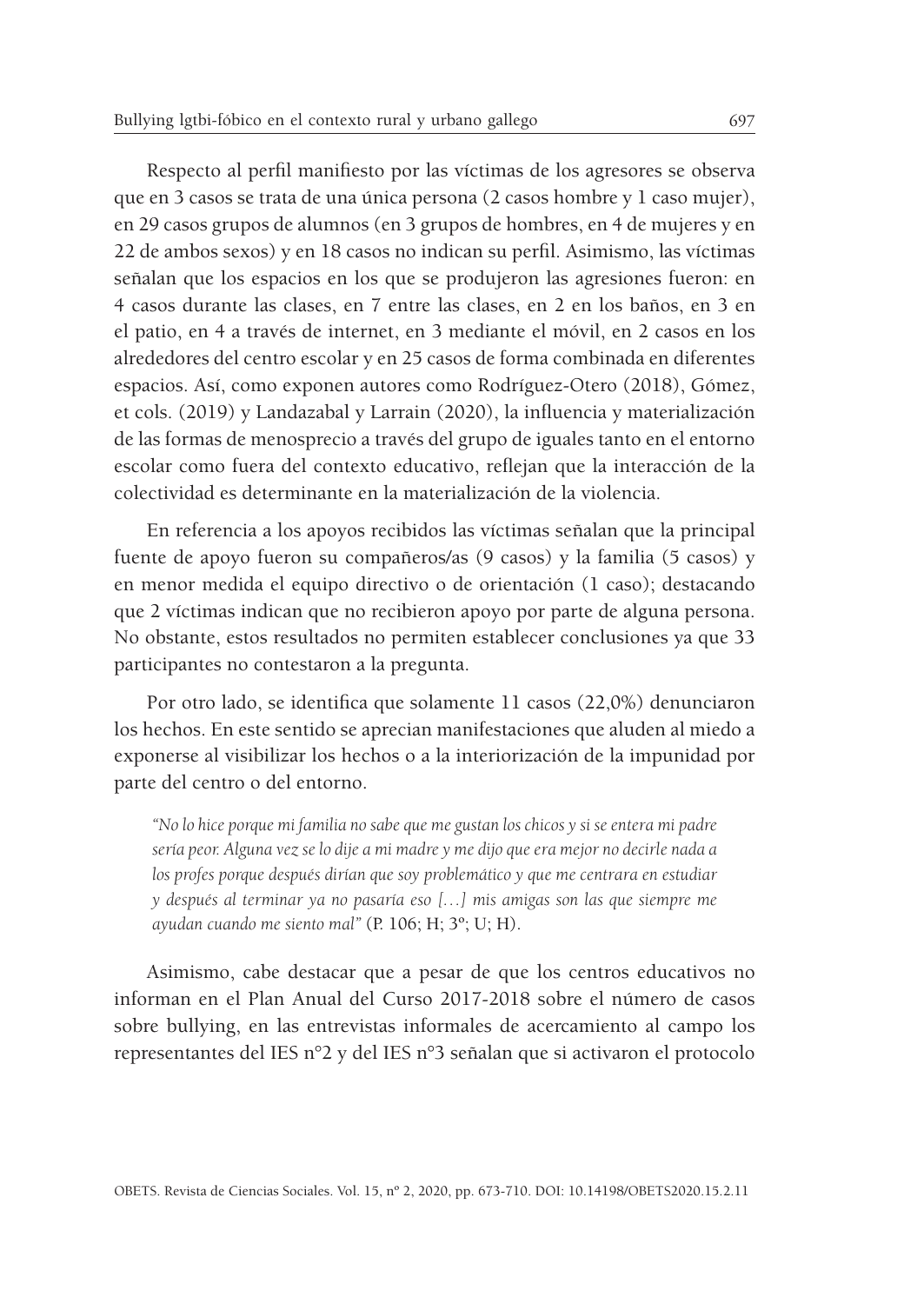de la Consellería de Educación de la Xunta de Galicia<sup>1</sup>; auqnue no especifican el número de casos al que se aplicó y las medidas adoptadas. Dicho protocolo establece un proceso secuenciados en cuatro fases: (1) conocimiento de la situación, identificación y comunicación, (2) recogida de la información y registro, (3) análisis de la información y adopación de medidas y (4) seguimiento y evaluación de las medidas adoptadas.

También se constata la existencia de consecuencias en el 15,6% de las víctimas, evideciándose aspectos señalados por otras investigaciones como la existencia de sentimientos de tristeza o inseguridad, baja autoestima, ideas de suicidio, cambio de centro educativo o atención psicológica (Martxueta y Etxeberria, 2014; Generelo, Garchitorena, Montero e Hidalgo, 2012; COGAM, 2013; Rodríguez-Otero, 2018; Gómez, et cols., 2019; Landazabal y Larrain, 2020). En este sentido cabe destacar que, como señalan Landazabal y Larrain (2020), la vivencia de este tipo de agresiones se relacionan con la identificación de cuadros de ansiedad social global (SAS) en las víctimas, así como de somatización, obsesión-compulsión, sensibilidad interpersonal, depresión, ansiedad, hostilidad, ansiedad fóbica, ideación paranoide y psicoticismo.

## **4.4. Formación**

A través de los resultados se observa que el 71,1% del alumnado indica que conoce a hombres homosexuales, el 49,2% a mujeres lesbianas, el 58,5% a personas bisexuales y el 13,8% a transexuales; siendo el cine, la televisión y el círculo de amistades los medios a través de los cuales el alumnado posee mayores referentes. Asimismo, en cuanto al ámbito geográfico, destaca que el alumnado de contextos urbanos señala en mayor medida que conoce a personas gais, lesbianas y bisexuales; mientras que los de ámbito rural a personas transexuales.

<sup>&</sup>lt;sup>1</sup> Protocolo general para la prevención, detección y tratamiento del acoso y ciberacoso escolar, actualizado, así como el procedimiento corrector de conductas contrarias a las normas de convivencia. Disponible en http://www.edu.xunta.gal/portal/Educonvives.gal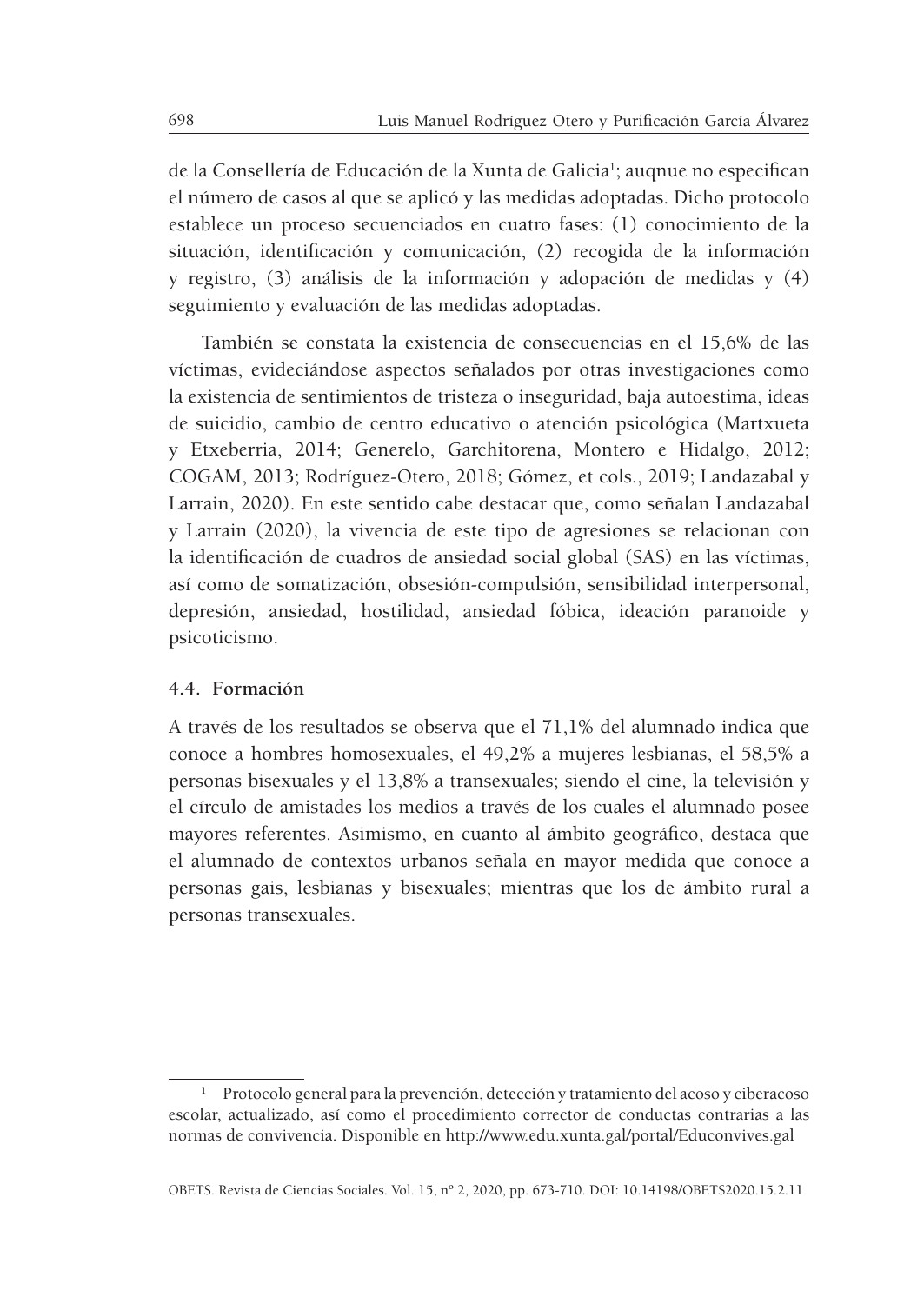|                                                        | Gay |               |     | Lesbiana      | <b>Bisexual</b> |               | Transexual     |               |  |
|--------------------------------------------------------|-----|---------------|-----|---------------|-----------------|---------------|----------------|---------------|--|
|                                                        | N   | $\frac{0}{0}$ | N   | $\frac{0}{0}$ | N               | $\frac{0}{0}$ | N              | $\frac{0}{0}$ |  |
| Conozco al menos a una persona                         | 175 | 71.1          | 121 | 49.2          | 144             | 58.5          | 34             | 13.8          |  |
| Compañero/a o amigo/a de<br>clase o del centro escolar | 36  | 14.6          | 31  | 12.6          | 87              | 35.4          | 7              | 2.8           |  |
| Amistades cercanas de<br>fuera del centro escolar      | 82  | 33.3          | 67  | 27.2          | 93              | 37.8          | 10             | 4.1           |  |
| Conocido/a                                             | 130 | 52.8          | 99  | 40.2          | 112             | 45.5          | 25             | 10.2          |  |
| Familias                                               | 23  | 9.3           | 15  | 6.1           | 20              | 8.1           | 1              | 0.4           |  |
| Profesores                                             | 30  | 12.2          | 28  | 11.4          | 11              | 4.5           | $\overline{2}$ | 0.8           |  |
| Personas históricas y literatos                        | 51  | 20.7          | 23  | 9.3           | 25              | 10.2          | 14             | 5.7           |  |
| Personajes de la tele, cine, etc                       | 159 | 64.6          | 115 | 46.7          | 78              | 31.7          | 87             | 35.4          |  |

**Tabla 5. Reconocimiento de personas LGTBI.**

Fuente: elaboración propia.

Otra de las fuentes a través de las cuales el alumnado aborda la diversidad sexual es a través del proceso de socialización secundaria. El 73,3% del alumnado señala que durante su formación en secundaria recibió formación sobre cuestiones de género, el 62,2% que ha tratado en el aula los temas de la homosexualidad, así como de la bisexualidad (38,6%) y de la transexualidad (35,4%). También se advierte que durante el último año el 35,4% han recibido formación sobre aspectos LGTBI por parte del profesorado, el 20,7% por el Equipo de Orientación, el 22,4% por profesionales externos de los Servicios Sociales y el 16,3% por asociaciones LGTBI. No obstante, a pesar de haber recibido formación, se identifica que a la hora de describir el imaginario que poseen sobre la homosexualidad, la bisexualidad y la transexualidad, se evidencian nociones biologicistas de las personas homosexuales y bisexuales. Lo cual denota la estigmatización vinculada a la medicalización de la diversidad, identificando textualidades como "la homosexualidad es una variable de las hormonas que hace que te gusten los de tu propio sexo" (P.230; M; 4º; U; L.) o "la bisexualidad es una variable de las hormonas que hace que te gusten los de tu sexo y los del contrario" (P.230; M; 4º; U; L.). Fuera de casos extremos, la mayor parte de los participantes refieren a la homosexualidad y a la bisexualidad a través de categorías vinculadas a la atracción y a los gustos, identificando así manifestaciones tales como "la homosexualidad es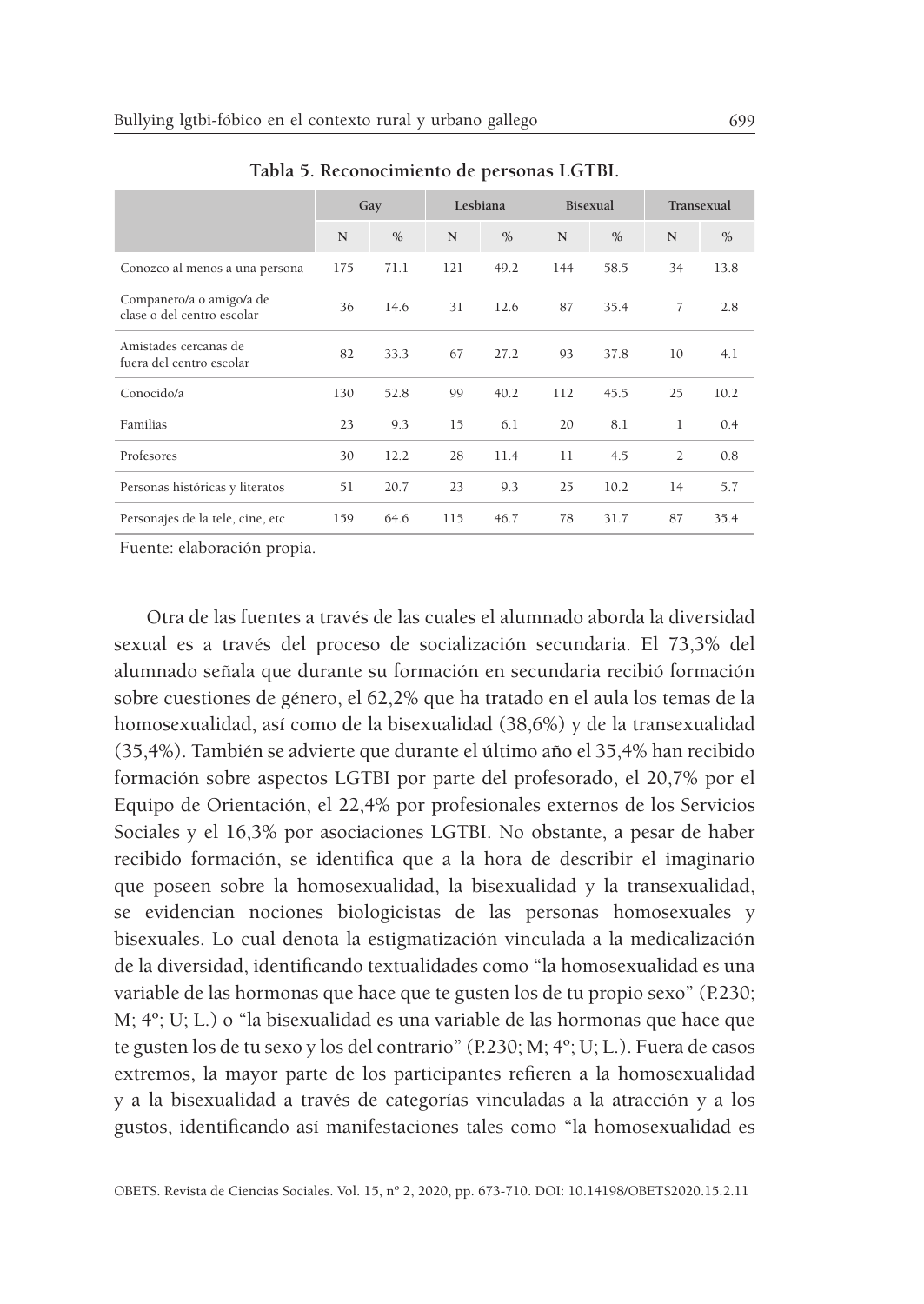una atracción romántica entre miembros del mismo sexo" (P. 209; M; 3º; R; H) o "la bisexualidad es cuando a una persona le pueden gustar los dos sexos" (P. 244; M; 2º; U; H). Asimismo, en referencia a la transexualidad, emergen categorías relativas a la identidad sexual, el sexo biológico, el género y al proceso de reasignación; lo cual se expresa a través de referencias tales como: "un transexual es una persona cuya identidad sexual se atribuye a partir de criterios biológicos" (P. 209; M; 3º; R; H) o "es cuando una persona en este caso chico, prefiere a las chicas y luego de ahí quiere convertirse en una de ellas" (P. 244; M; 2º; U; H).

Con base a los resultados expuestos se ha comprobado que el alumnado posee un conocimiento sobre la comunidad LGTBI notoriamente alto, especialmente los hombres y el alumnado de ámbito urbano; aunque se evidencia una menor visibilización y reconocimiento de la transexualidad. Aspecto referido en investigaciones precedentes como la de Pichardo, Molinuevo, Rodríguez, Martín y Romero (2007). Destaca que a la hora de describir el imaginario que poseen sobre la homosexualidad, la bisexualidad y la transexualidad se evidencia el calado de mitos y estereotipos estigmatizantes vinculados a la medicalización de la diversidad. Lo cual demuestra la forma através de la cual el heterosexismo y el patrón cisgénero se materializa (Rodríguez-Otero, 2017; Parker, 2012). Asimismo, resulta relevante que, a nivel general, al igual que en la investigación realizada por Pichardo, Molinuevo, Rodríguez, Martín y Romero (2007), el alumnado manifiesta haber recibido formación específica por parte del centro educativo sobre género y diversidad sexual, siendo respecto a la bisexualidad y la transexualidad menor. En este sentido, cabe destacar que se identifica que este tipo de formaciones son más frecuentes en centros de ámbito urbano, aspecto que concuerda con la existencia de un mayor conocimiento en las ciudades que en el rural.

Por otro lado, se observa que las mujeres, el alumnado de ámbito urbano y quienes señalan que poseen amistades LGTBI manifiestan en mayor medida que en sus centros se producen situaciones de bullying LGTBI-fóbico. Asimismo, este tipo de violencia se produce en mayor medida en centros en los que la muestra señala que no se han llevado a cabo formaciones específicas sobre género y diversidad sexual. No obstante, tal y como se muestra en la tabla 1, los tres centros analizados han realizado formaciones o actividades específicas con perspectiva de género durante el curso académico 2017-2018 y solamente dos sobre aspectos relacionados con la diversidad sexual. En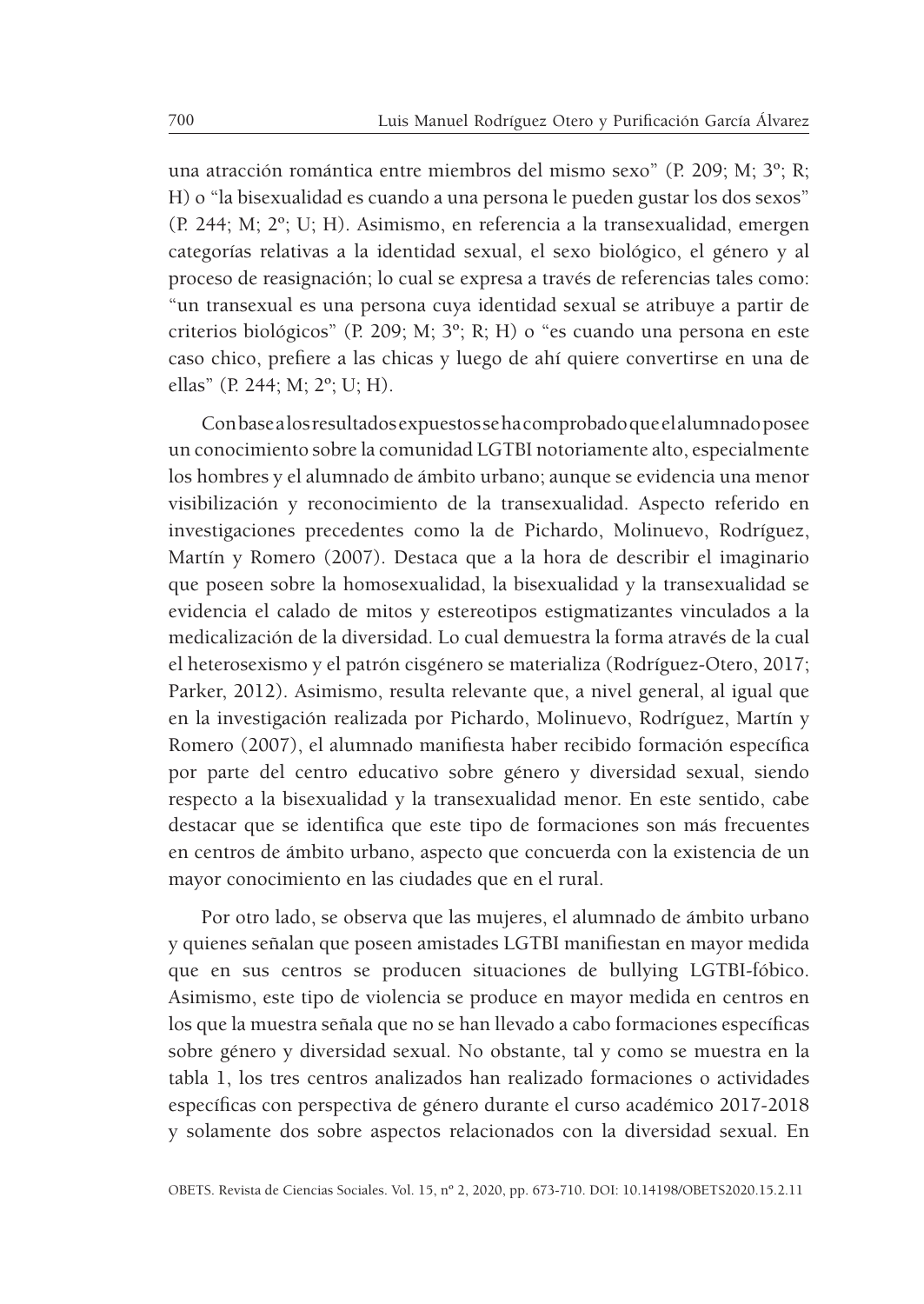este sentido, cabe destacar que en los centros en los que se implementaron actividades sobre diversidad sexual se advierte una menor proporción de casos de bullying, tanto en agresores/as declarados (10.5% en el IES n°1; 5.8% en el IES n°2; 9.5% en el IES n°3) como en víctimas declaradas (26.3% en el IES n°1; 14.7% en el IES n°2; 18.3% en el IES n°3). Asimismo, se observa que el centro con menor frecuencia de casos declarados se caracteriza por llevar a cabo el Programa Tutorías entre iguales (TEI); el cual es pionero en Galicia, está incluido dentro del PEI y formado por 21 alumnos/as tutores/as y la totalidad del claustro.

Por otro lado, en cuanto al alumnado que se identifica como agresor/a de bullying LGTBI-fóbico se observa que el perfil es superior en mujeres, participantes de ámbito urbano y de centros en los que la población objeto de estudio señala en mayor medida que no se imparten formaciones específicas sobre género y diversidad sexual. No obstante, existe un mayor nivel de agresores en alumnado que posee amistades LGTBI respecto al que no tienen amistades. Asimismo, en referencia a las actitudes proactivas en el alumnado espectador, se aprecia que dichas actitudes son más frecuentes en mujeres, alumnado de ámbito urbano, estudiantes con amistades LGTBI y en centros en los que, según el alumnado, se imparten formaciones específicas sobre género y diversidad sexual.

|                                                                                                                                                                                                                                                      |        |                      | Existencia bullying en el<br>centro |                  |              |                | Agresores/as |                  | Espectadores/as proactivos/<br>as |                |      |                                                           |       |
|------------------------------------------------------------------------------------------------------------------------------------------------------------------------------------------------------------------------------------------------------|--------|----------------------|-------------------------------------|------------------|--------------|----------------|--------------|------------------|-----------------------------------|----------------|------|-----------------------------------------------------------|-------|
|                                                                                                                                                                                                                                                      |        | $\frac{0}{0}$        |                                     | Chi <sup>2</sup> | $\mathbf{P}$ | $\frac{0}{0}$  |              | Chi <sup>2</sup> | p                                 | $\frac{0}{0}$  |      |                                                           |       |
|                                                                                                                                                                                                                                                      |        | Si<br>N <sub>0</sub> |                                     |                  | Si           | N <sub>0</sub> |              | Si               |                                   | N <sub>0</sub> |      | $\mathbf{p}$                                              |       |
| Amistad                                                                                                                                                                                                                                              | Si     | 68.3                 | 31.7                                |                  |              | 12.2           | 87.8         |                  |                                   | 87.8           | 12.2 |                                                           | 0.583 |
| 0.020<br>9.787<br>10.207<br>0.006<br><b>LGTBI</b><br>5.5<br>94.5<br>79.9<br>No<br>49.4<br>50.6<br>20.1<br>Si<br>55.5<br>6.9<br>93.1<br>44.5<br>85.5<br>14.5<br>2.227<br>0.527<br>0.868<br>0.648<br>43.8<br>90.4<br>73.3<br>No<br>9.6<br>26.7<br>56.2 |        |                      |                                     |                  |              |                |              |                  |                                   |                |      |                                                           |       |
| Formación                                                                                                                                                                                                                                            |        |                      |                                     |                  |              |                |              |                  |                                   |                |      | 4.240                                                     | 0.039 |
| género                                                                                                                                                                                                                                               |        |                      |                                     |                  |              |                |              |                  |                                   |                |      |                                                           |       |
| Formación                                                                                                                                                                                                                                            | Si     | 52.9                 | 47.1                                |                  |              | 5.7            | 94.3         | 2.793            |                                   | 89.7           | 10.3 | Chi <sup>2</sup><br>0.301<br>0.084<br>1.604<br>0.954<br>8 | 0.771 |
| <b>LGTBI</b>                                                                                                                                                                                                                                         | No     | 57.2                 | 42.8                                | 2.897            | 0.408        | 8.2            | 91.8         |                  | 0.248                             | 78.6           | 21.4 |                                                           |       |
|                                                                                                                                                                                                                                                      | Hombre | 55.1                 | 44.9                                |                  |              | 7.6            | 92.4         | 2.134            | 0.344                             | 72             | 28   |                                                           | 0.985 |
| Sexo                                                                                                                                                                                                                                                 | Mujer  | 56.2                 | 43.8                                | 0.602            | 0.896        | 7.8            | 92.2         |                  |                                   | 98.2           | 1.8  |                                                           |       |
|                                                                                                                                                                                                                                                      | Rural  | 54.1                 | 45.9                                |                  | 0.874        | 7.1            | 92.9         | 1.689            | 0.430                             | 78.2           | 21.8 |                                                           | 0.329 |
| Ámbito                                                                                                                                                                                                                                               | Urbano | 59.2                 | 40.8                                | 0.696            |              | 10.5           | 89.5         |                  |                                   | 92             |      |                                                           |       |

**Tabla 6. Comparación de la frecuencia del bullying LGTBI-fóbico con base al sexo, el ámbito, la amistad y la formación.**

Fuente: Elaboración propia.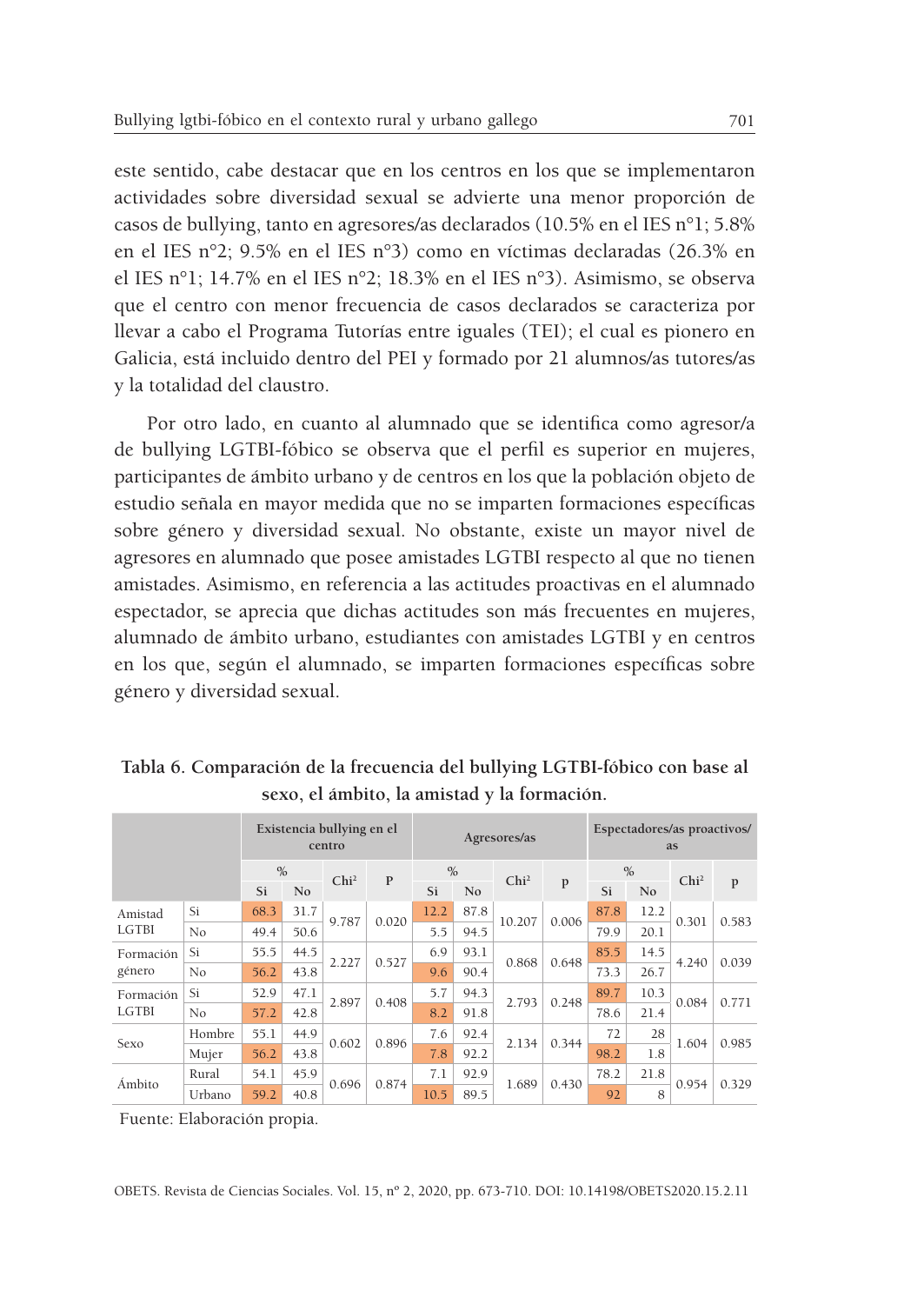Con base en los resultados anteriormente expuestos se constanta que la formación con perspectiva de género y en torno a la diversidad sexual declarada por la muestra, así como el contacto con personas LGTBI en el entorno más cercano son factores importantes en las actitudes y conductas del alumnado. Este dato corrobora lo expuesto por Jiménez y Rodríguez-Otero (2019), quienes afirman que el empoderamiento, el uso de lenguaje no estigmatizante y heteronormativo, así como el fomento de redes, el conocimiento de la realidad social y la vinculación con los colectivos LGTBI se presentan como factores de protección frente a este tipo de violencia. Asimismo, como indica Huesca (2019), su abordaje a través de un enfoque socioformativo a partir del proyecto ético de vida del alumnado, con acciones colaborativas y de promoción de la metacognición y la concienciación sobre las propias conductas, favorece la disminución de la prevalencia de este tipo de violencia en los centros educativos. De modo que, como señala Mena-Hidalgo (2019), para su erradicación resulta imprescindible la educación en valores desde la igualdad y el respeto a través de la enseñanza reglada, erradicando así la LGTBI-fobia a nivel cultural y escolar.

## **5. CONCLUSIONES**

A partir de los resultados expuestos se constata la existenia de bullying LGTBI-fóbico en centros educativos públicos urbanos y rurales de la Enseñanza Secundaria Obligatoria (E.S.O.) de Galicia. Así el 55,7% de los/as participantes indican que en sus centros educativos se producen situaciones de violencia hacia compañeros/as tanto heterosexuales como LGBT por motivos vinculados con las hetero-cisnormatividad. Por otro lado, se constata que el 10,2% de la muestra declara haberlo ejercido bullying LGTBI-fóbico y el 20,3% haber sido víctima en alguna ocasión; siendo la violencia verbal la vía más frecuente de materialización, tanto en espacios escolares como extraescolares, aunque también se identifican situaciones de violencia verbal, sexual, psicológica y tecnológica. Asimismo, destaca que en los entornos urbanos este tipo de violencia es más frecuente, así como entre mujeres y mediante la acción grupal. Por otro lado, se observa que existen tres tipos de actitudes entre el alumnado espectador: compañeros/as que facilitan los procesos de violencia (10,5%), espectadores pasivos (28,8 %) y otros que adquieren actitudes proactivas con objeto de cesar tales situaciones a través de mediaciones o de la defensa de las víctimas (60,7%).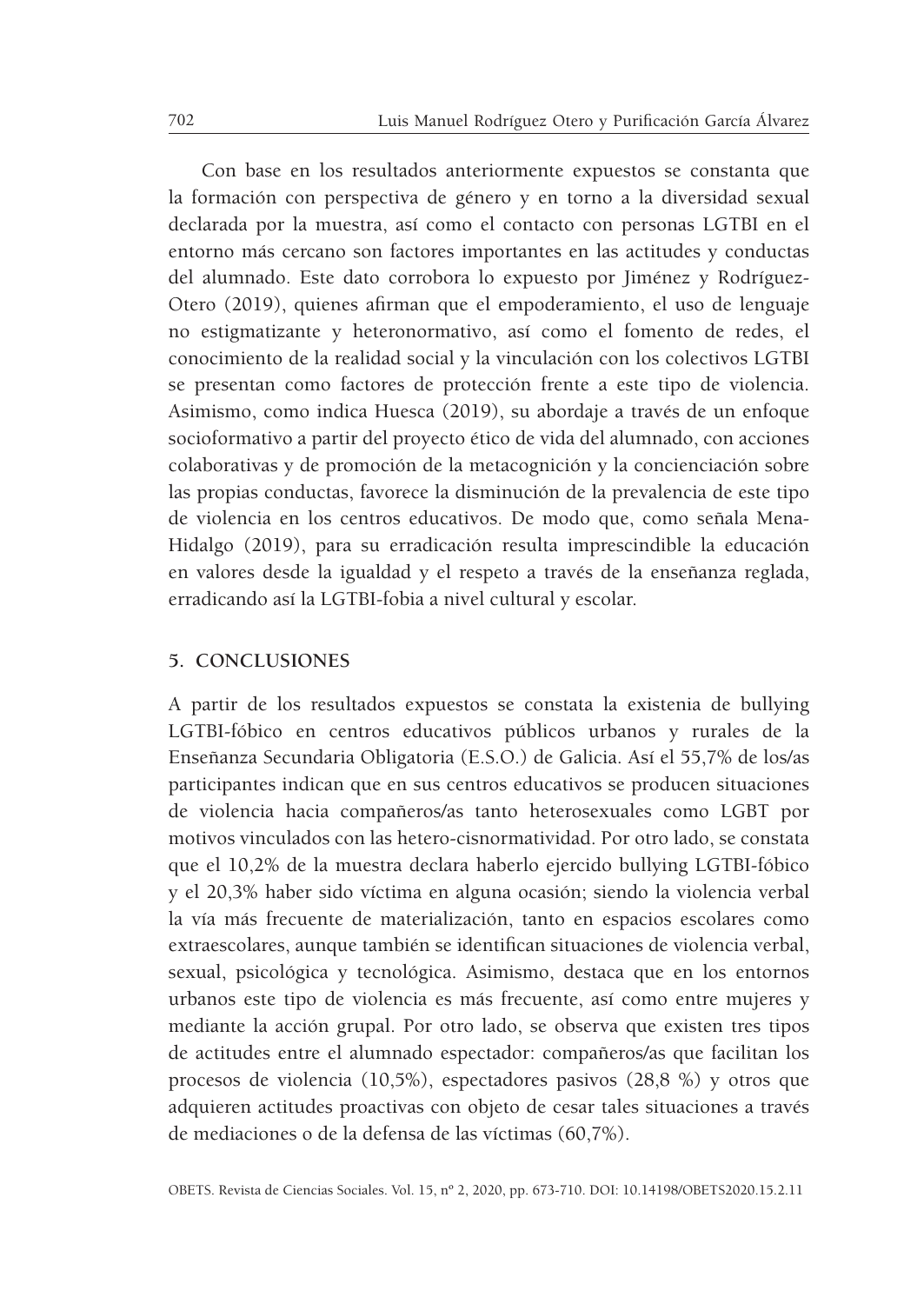Se identifica que los compañeros/as y las familias de las víctimas son fuentes de apoyo importantes, registrando el resto de la comunidad educativa una baja referencia tanto por parte de las víctimas como del resto de la muestra. Lo cual se relaciona con la baja incidencia de denuncias por parte de las víctimas ante este tipo de violencia (22%). Así, se consta que ante el LGTBI-fóbico es necesario un abordaje que rompa con el binomio clásico víctima-agresor y tome una perspectiva ecológico-sistémica; de forma que incluya al conjunto de la comunidad educativa (profesorado, dirección, equipos de orientación, resto del alumnado y familias), así como al conjunto de sistemas del entorno comunitario como los servicios de salud, los servicios sociales, etc. Es por ello que, como señalan Jiménez y Rodríguez-Otero (2019), resulta indispensable promover protocolos desde el enfoque sistémico que incluyan a todos los ámbitos (sociosanitario, educativo, político, cultural, etc), establezcan canales de comunicación y coordinación local y fomenten acciones formativas en materia de género y diversidad sexual dirigidas a los agentes sociales clave; así como intervenciones:

*que tomen en cuenta acciones dirigidas al sujeto (respeto, tener en cuenta la historia personal, empoderamiento, fomento de redes, etc.), al colectivo LGTBI (crear grupos de ayuda mutua/autoayuda, fomentar la capacitación de mentores, el empoderamiento colectivo, tomar en consideración la historia del colectivo, etc.) y otras de índole comunitario y político, como construir mensajes positivos hacia la diversidad, reprobar la LGTBI-fobia en el entorno de la intervención, crear alianzas con organizaciones LGTBI, fomentar la denuncia social, llevar a cabo acciones de coordinación en red, crear políticas de prevención de la LGTBI-fobia, luchar contra la sexopolítica capitalista, etc* (Jiménez y Rodríguez-Otero, 2019, p. 53-54).

A partir de los resultados expuestos se constata como la existenia de contenidos específicos sobre género y diversidad sexual, así como la actitud de la comunidad educativa hacia el bullying LGTBI-fóbico son determinantes en su existencia y curso. También se ha comprobado que el ámbito geográfico se perfila como un elemento diferenciador, siendo en el entorno rural y los centros educativos en los que se imparten contenidos específicos sobre género y diversidad sexual menos frecuente este tipo de violencia. Lo cual puede deberse a la existencia de un mayor calado de valores familiares, sociales y comunitarios en entornos donde el contacto entre vecinos es más directo y en los que se promociona por parte de la comunidad educativa una educación más incluisva. En este sentido, también destaca que las actitudes proactivas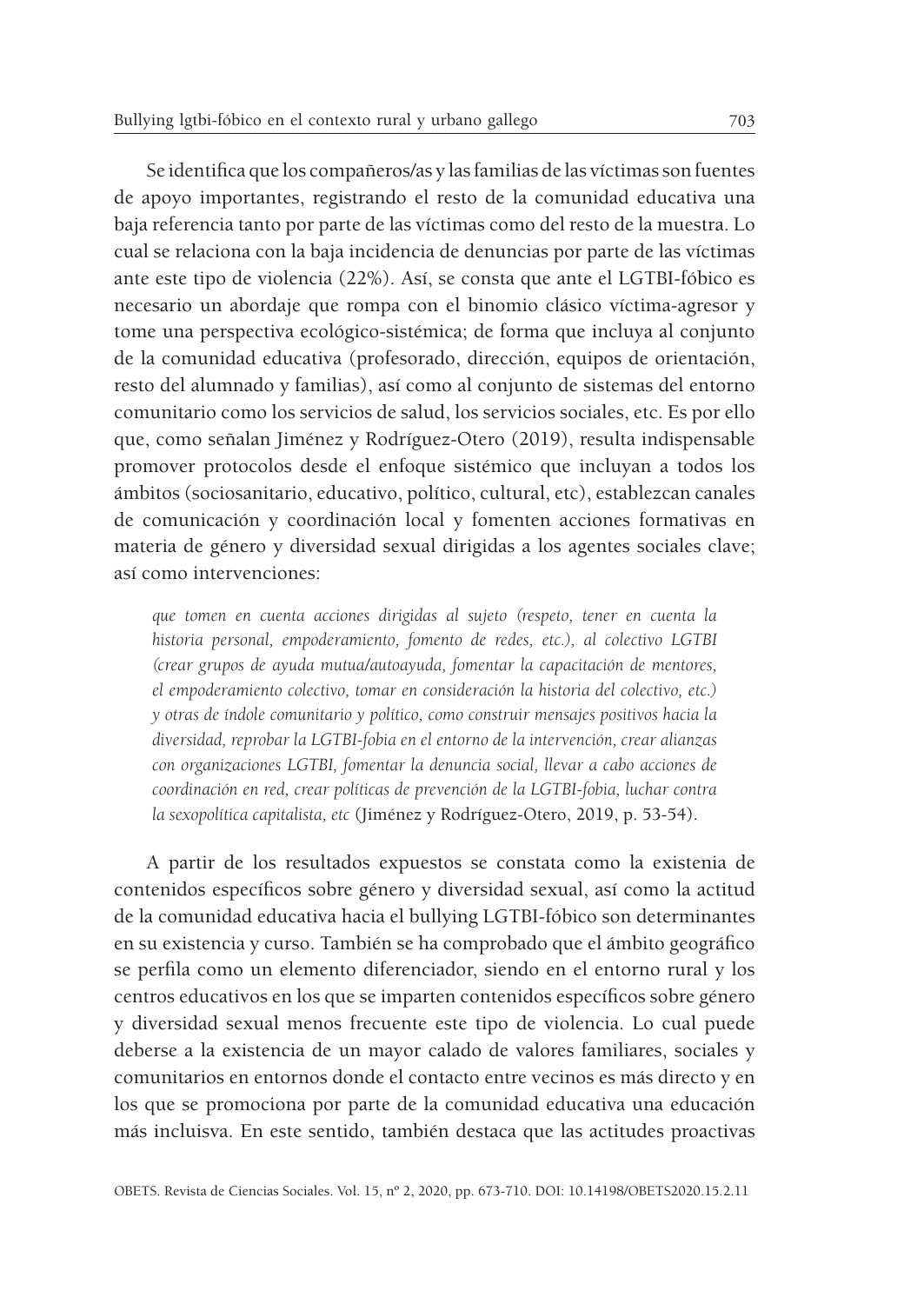entre os espectadores es más frecuente entre alumnado que tiene contacto con personas no heterocisnormativas y que declara haber recibido formación específica sobre género y diversidad sexual, así como en entornos urbanos y entre mujeres. Es por ello que, como señalan Hernández, López y Ramírez (2019), desde el ámbito macrosocial la acción política es indispensable para hacer frente a la violencia social con base en cuestiones de género y diversidad; representando el favorecimiento de acciones formativas y de sensibilización, tanto para el alumnado como para docentes, así como de normas y protocolos de obligatorio cumplimiento en los centros educativos necesarios. Por otro lado, tal y como mencionan Mena-Hidalgo (2019) y Russell (2018), las acciones formativas también deben de estar dirigidas a las familias ya que representan un medio de socialización determinante en la reproducción del estigma y un agente social indispensable en los procesos de atención de las víctimas. Por lo que, el conjunto de medidas, deben hacer especial atención a no trasmitir ideas erróneas y estereotipadas sobre género y sexualidad y favorecer una educación basada en la igualdad y el respeto. Asimismo, es necesario que incluyan las variables relacionadas con las cuestiones culturales y los procesos de emancipación de la hetero-cisnormatividad. Así, la promoción de las nuevas masculinidades y la visibilidad de formas alternativas a la división sexual del trabajo (productivo y reproductivo) en los contenidos educativos, contribuirán a la desestigmatización de las sexualidades periféricas en aras de una comunidad incluyente (Connell, 2019). Asimismo, como señala Huesca (2019), el uso de abordajes desde el enfoque ético y a través de metodologías colaborativas basadas en historias de vida y la intervenciónacción, contribuirán a la toma de conciencia por parte del alumnado de los resultados y consecuencias de la propia conducta. En este sentido, como señalan Gómez, et cols. (2019) también contribuye a tales efectos el uso de acciones desde la pedagogía queer para la prevención y desarticulación de la heteronormatividad y para la ruptura del binomio normal-anormal; la cual indican que:

*aboga por cuestionar y tocar conciencia sobre los privilegios que se establecen en función de las identidades sexuales y de género. De forma que se trata de un intento por conseguir aulas libres y críticas, donde se valoren las diversidades. Obteniendo como resultado la eliminación de la dicotomía sexo-género, así como poder realizar análisis más amplios del género y de la diversidad en la adolescencia* (Gómez, et cols., 2019, p. 374).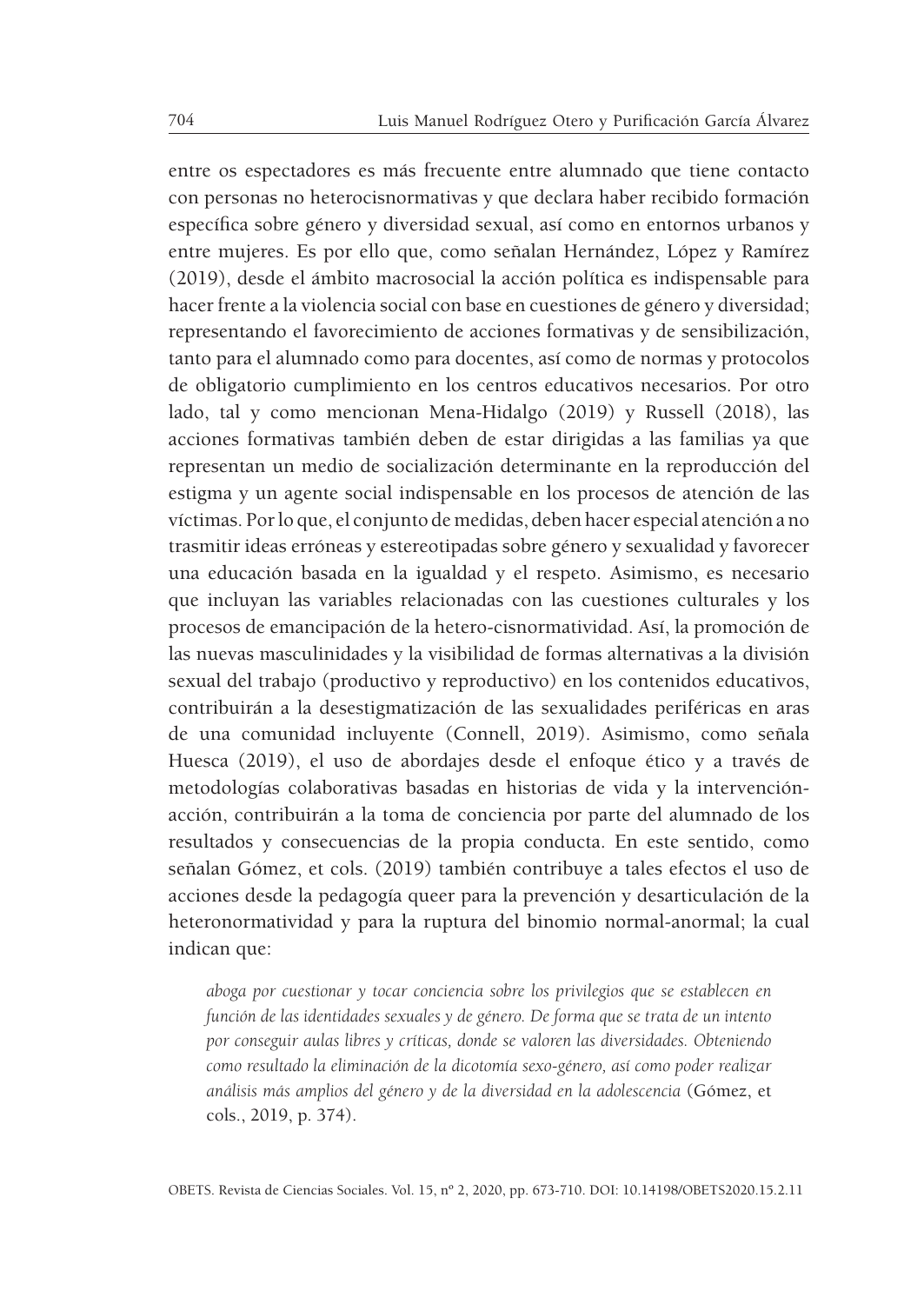Es por ello que resulta necesario abordar esta problemática a nivel macrosocial promoviendo leyes específicas que promuevan acciones concretas de lucha contra la discriminación por razones de género u orientación sexual. Asimismo, desde el ámbito educativo es necesario incluir en los programas educativos la diversidad como contendio transversal, promoviendo actividades de contacto con el colectivo LGTBI y dotando al alumnado de información sobre las vías a través de las cuales se puede solicitar ayuda, haciendo especial mención a la denuncia y a la capitación en habilidades sociales como medio alternativo al uso de la violencia ante el conflicto. Todo ello resultando imprescindible la acción con perspectiva de género, ya que como señala Rodríguez-Otero y Facal (2019) "la construcción social de los sexos y su correlato de género define los roles que asumen las personas y mantiene y consolida el orden social que a su vez reproduce el sistema" (p.36). Por ende, los procesos de estigmatización y procesos de reconocimiento (y no reconocimiento) se presentan como vías de perpetuación de la discriminación hacia las sexualidades periféricas que contradicen el modelo hegemónico (hetero-cisnormativo); siendo la redistribución y las medidas de visibilización el medio para el favorecimiento del reconocimiento de tales identidades (Fraser y Honneth, 2006; Parker, 2012; Langarita y Mas, 2017).

Finalmente, con base a los resultados obtenidos cabe destacar que se platean las siguientes futuras líneas de investigación, cuyo análisis esté centrado en:

- El bullying LGTBI-fóbico desde una perspectiva ETC-EMIC en la que la población objeto de estudio incluya a víctimas, compañeros/as, familias y profesorado; y centre su análisis en el imaginario sobre el bullying y la percepción sobre su participación, así como respecto al análisis de las fortalezas, debilidades, oportunidades y amenazas percibidas en el contexto objeto de análisis.
- La relación existente entre la negación o invisibilización del bullying LGTBI-fóbico, las formas de menosprecio y el sistema heterocisnormativo; de forma que pueda identificarse si la comunidad educativa reproduce los discursos hegemónicos con relación al acoso escolar homofóbico y transfóbico, mediante un sistema de visibilidadinvisibilidad; naturalizando así el binarismo y la heteronormatividad y desarrollando mecanismos de poder/saber que favorecen las actitudes aversivas.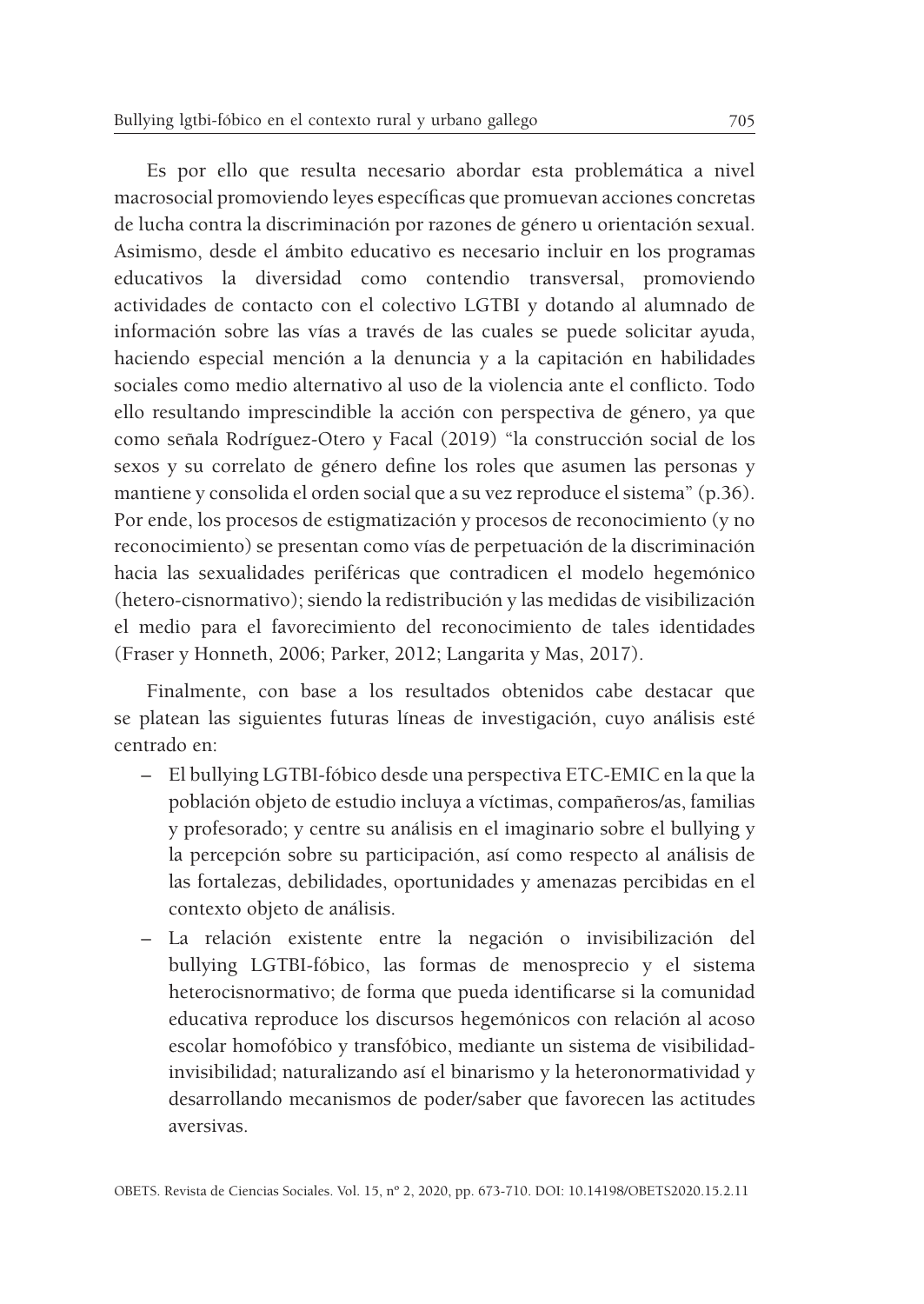- El análisis desde una metodología de investigación-acción sobre los posicionamientos que los docentes-tutores/as, los equipos de orientación y directivos asumen ante situaciones de bullying LGTBIfóbico; realizando especial mención a la forma en que se tratan los caso, los tipos de interacciones que se realizan con el alumnado, las acciones tutoriales que se establecen, los sistemas de supervisión, etc.
- Alusiones que los Proyectos educativos de los Centros (PEI), Planes Anuales de los Cursos de cada centro (PAC), Proyectos Educativos de los Centros (PEC) y Planes de Orientación Académica de los Centros (POA) de los 104 IES de Galicia realizan sobre cuestiones de género, diversidad sexual y bullying.

## **6. REFERENCIAS BIBLIOGRÁFICAS**

- Arellano, J. J. (2018). *Revisión bibliográfica sobre el bullying y cyberbullying en alumnado de educación secundaria (Tesis de Grado).* Granada: Universidad de Granada. Recuperado el 18 de febrero de 2019 de https://digibug.ugr.es/handle/10481/48907
- Arroyave, P. (2012). Factores de vulnerabilidad y riesgo asociados al bullying. *Revista CES Psicología, 5*(1), 116-125. Recuperado el 18 de febrero de 2019 de Disponible en: https://www.redalyc.org/articulo.oa?id=4235/423539529012
- Avilés, J. M., Irurtia, M., García, L., & Caballo, V. (2011). El maltrato entre iguales: "Bullying". *Psicología Conductual, 19*(1), 57-90. Recuperado el 18 de febrero de 2019 de https://www.behavioralpsycho.com/producto/el-maltrato-entre-igualesbullying/
- Barrientos, J., & Cárdenas, M. (2013). Homofobia y calidad de vida de gay y lesbianas: Una mirada psicosocial. *Psykhe, 22*(1), 3-14. https://doi.org/10.7764/ psykhe.22.1.553
- Cáceres, C. F., Silva-Santisteban, A., Salazar, X., Cuadros, J., Olivos, F., & Segura, E. (2011). *Estudio a través de Internet sobre "Bullying" y sus manifestaciones homofóbicas en escuelas de Chile, Guatemala, México y Perú, y su impacto en la salud de jóvenes varones entre 18 y 24 años. Informe Final.* Universidad Peruana Cayetano Heredia: Lima. Recuperado el 18 de febrero de 2019 de http://www.codajic.org/sites/www.codajic. org/files/Estudio%20a%20trav%C3%A9s%20de%20Internet%20sobre%20 %E2%80%9CBullying%E2%80%9D,%20y%20sus%20manifestaciones%20 homof%C3%B3bicas.pdf
- COGAM. (2013). *Homofobia en las Aulas: ¿Educamos en la diversidad afectivo sexual?* Recuperado el 18 de enero de 2019 de http://www.felgtb.org/temas/educacion/ documentacion/investigaciones/i/5433/449/cogam-homofobia-en-las-aulas-2013
- Coll-Planas, G., Bustamante, G., & Missé, M. (2009). *Estratègies, trajectòries i aportacions de joves trans, lesbianes i gais.* Recuperado el 15 de febrero de 2019, de http:// ibdigital.uib.es/greenstone/collect/portal\_social/import/gencat/gencat0156.pdf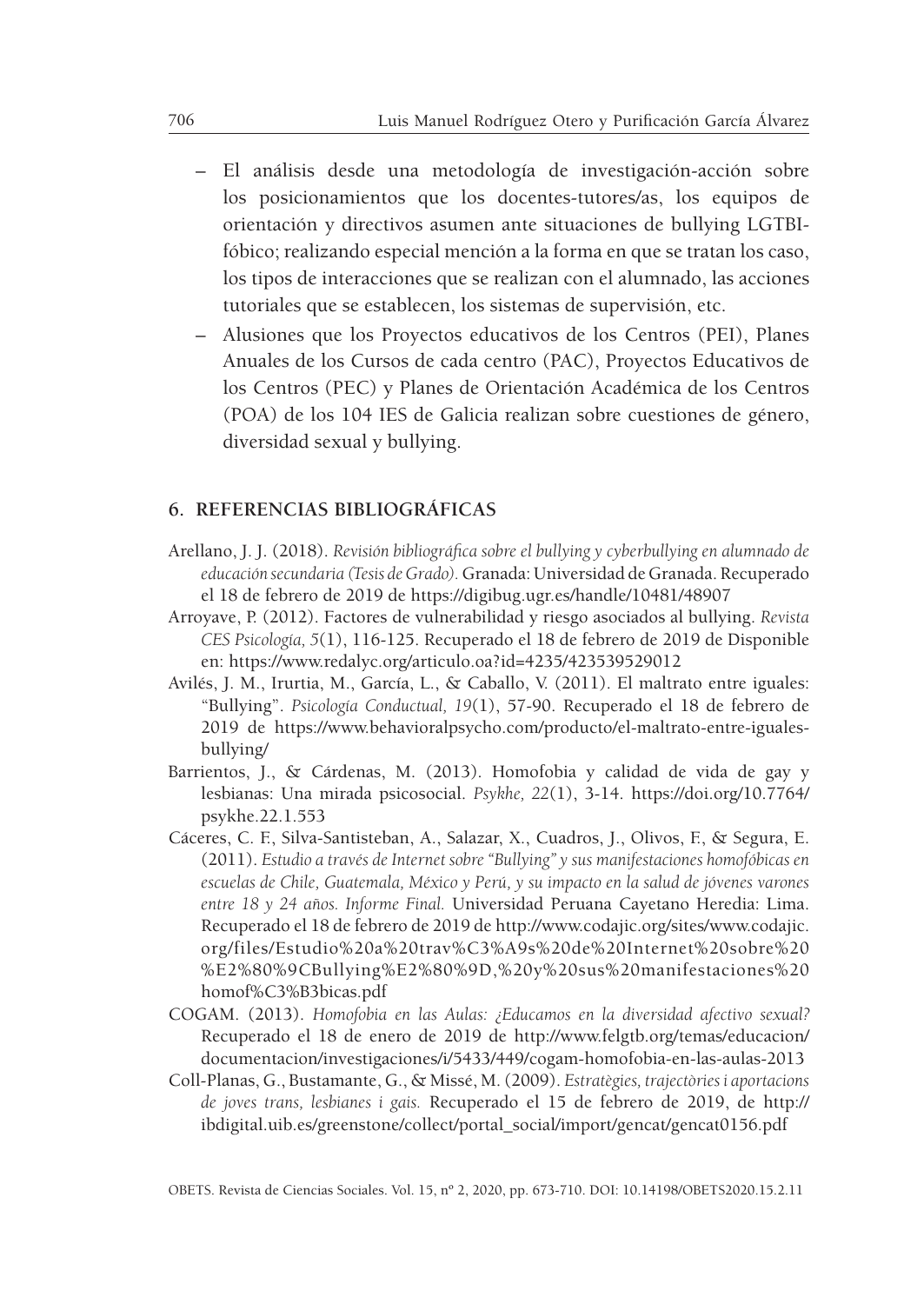Connell, R. (2019). *Masculinidades*. Ciudad de México: UNAM-CIEG.

- Crocker, J., Major, B., & Steele, C. (1998). Social stigma. En D. Gilbert, S. Fiske , & G. Lindzey , *Handbook of social psychology* (págs. 504-553). Boston: McGraw Hill.
- Cuba, L., & Osores, T. (2017). La violencia homofóbica en la escuela peruana y sus particularidades respecto a otros tipos de violencia escolar: una aproximación cuantitativa. *Revista peruana de investigación educativa*(9), 139-169. Recuperado el 1 de marzo de 2019 de https://revistas.siep.org.pe/index.php/RPIE/article/view/61
- Del Tronco, J., & Madrigal, A. (2013). Violencia escolar en México: una exploración de sus dimensiones y consecuencias. *Revista Trabajo Social UNAM, 7*(4), 9-27. Recuperado el 18 de enero de 2019 de http://www.revistas.unam.mx/index.php/ ents/article/view/54048
- FELGTBI. (2007). *El absentismo escolar por causa de la orientación sexual o la identidad de género*. Recuperado el 3 de febrero de 2019, de http://www.cogam.es/secciones/ educacion/i/57703/153/absentismo-escolar-y-orientacion-sexual-e-identidad-degenero
- Fraser, N., & Honneth, A. (2006). *Redistribución o reconocimiento.* Madrid: Morata.
- García, M. (2015). *Orientación sexual y homofobia en adolescentes españoles. (Tesis de Grado).* Barcelona: Universitat Jaume I. Recuperado el 3 de febrero de 2019, de http://repositori.uji.es/xmlui/handle/10234/137390
- Garrido, R., & Morales, Z. (2014). Una aproximación a la Homofobia desde la Psicología. Propuestas de Intervención. *Psicología, Conocimiento y Sociedad, 4*(1), 90-115. Recuperado el 3 de febrero de 2019, de https://www.redalyc.org/ pdf/4758/475847268005.pdf
- Generelo, J., Garchitorena, M., Montero, P., & Hidalgo, P. (2012). *Acoso escolar homofóbico y riesgo de suicidio en adolescentes y jóvenes LGB.* Madrid: COGAM.
- Goffman, E. (2003). *Estigma. La identidad deteriorada.* Buenos Aires: Amorrortu.
- Gómez, N. M., García, C. G., Nebot, J. E., Miravet, M. E., & Arnal, R. B. (2019). Discriminación LGTBI en las aulas. *Revista INFAD de Psicología. International Journal of Developmental and Educational Psychology.*, *4*(1), 367-376. https://doi. org/10.17060/ijodaep.2019.n1.v4.1578
- Granero, A., & Manzano, A. (2018). Posibilidades del programa KiVa para hacer frente al bullying homofóbico y transfóbico. *Revista Complutense de Educación, 29*(4), 943- 958. https://doi.org/10.5209/RCED.54346
- Gualdi, M., Martelli, M., Wilhelm, W., & Biedroń , R. (2008). *Bullying homofóbico en las escuelas. Guía para profesores.* Recuperado el 6 de mayo de 2016 en http:// www.educarenigualdad.org/bullying-homofa-bico-en-las-escuelas-gua-a-paraprofesores.
- Hernández, F. J. R., López, A. D., & Ramírez, F. C. (2019). Bullying y cyberbullying: la respuesta de las comunidades autónomas. *Revista Electrónica Interuniversitaria de Formación del Profesorado*, *22*(1). https://doi.org/10.6018/reifop.22.1.332311
- Herrera-López, M., Romera , E., & Ortega-Ruiz, R. (2018). Bullying y ciberbullying en Latinoamérica. *Revista Mexicana de Investigación Educativa, 23*(76), 125- 155. Recuperado el 3 de febrero de 2019, de http://www.scielo.org.mx/scielo. php?script=sci\_arttext&pid=S1405-66662018000100125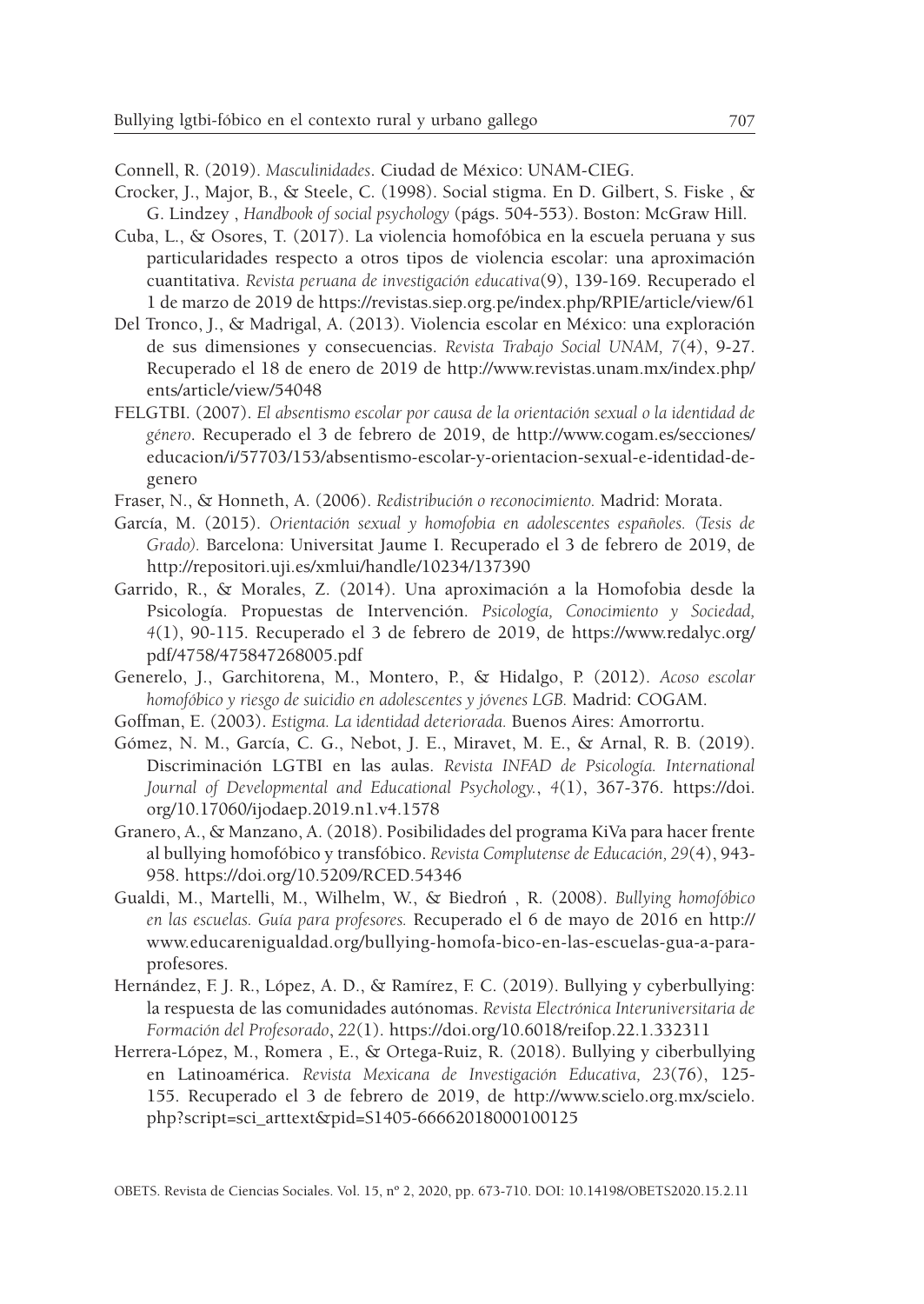- Honneth, A. (2010). *Reconocimiento y menosprecio. Sobre la fundamentación normativa de una teoría social.* Madrid: Katz Editores.
- Huesca, O. S. (2019). Cartografía Conceptual del Bullying: Hacia la Teorización e Intervención desde la Socioformación. *Atenas*, *3*(47), 124-141. Recuperado el 3 de febrero de 2019, de http://atenas.umcc.cu/index.php/atenas/article/view/493/767
- Jiménez, M. G. G., & Rodríguez-Otero, L. M. (2019). Imaginario sobre la intervención ante el bullying bifóbico en trabajadores/as sociales gallegos. *Alternativas. Cuadernos de Trabajo Social*, (26), 35-58. https://doi.org/10.14198/ALTERN2019.26.02
- Junqueira, R. (2014). Pedagogía do armario. La normatividad en acción. *Retratos da Escola, 7*(13), 481-498. Recuperado el 3 de febrero de 2019, de http:// retratosdaescola.emnuvens.com.br/rde/article/view/349
- Kosofsky, E. (1998). *Epistemología del armario.* Barcelona: La Tempestad.
- Langarita, J. A., & Mas, J. (2017). Antropología y diversidad sexual y de género en España. Hacia la construcción de una especialidad disciplinaria. *Revista de Dialectología y Tradiciones Populares*, 72(2), 311-334). https://doi.org/10.3989/ rdtp.2017.02.001
- Landazabal, M. G., & Larrain, E. (2020). Acoso y ciberacoso en adolescentes LGTB: Prevalencia y efectos en la salud mental. *Comunicar: Revista científica iberoamericana de comunicación y educación*, (62), 79-90. https://doi.org/10.3916/C62-2020-07
- López-Amurri, E. (2013). *Homofobia en las Aulas: ¿Educamos en la diversidad afectivo sexual? .* Madrid: COGAM.
- Lugones, M., & Ramírez, M. (2017). Bullying: aspectos históricos, culturales y sus consecuencias para la salud. Revista cubana Medicina General Integral, 33(1). Recuperado el 3 de febrero de 2019, de http://www.revmgi.sld.cu/index.php/mgi/ article/view/277
- Martín, N., Molinuevo , B., Pichardo , J., Rodríguez , P., & Romero, M. (2007). *Actitudes ante la diversidad sexual de la población adolescente de Coslada (Madrid) y San Bartolomé de Tirajana (Gran Canaria).* Madrid: FELGTB. Recuperado el 3 de febrero de 2019, de https://eprints.ucm.es/35841/
- Martxueta, A., & Etxeberria, J. (2014). Análisis diferencial retrospectivo de las variables de salud mental en lesbianas, gais y bisexuales (LGB) víctimas de bullying homofóbico en la escuela. *Revista de Psicopatología y Psicología Clínica, 19*(1), 23-35. https://doi.org/10.5944/rppc.vol.19.num.1.2014.12980
- McMillan, J. H. y Schumacher, S. (2001). *Research in education: a conceptual introduction*. New York: Addison Wesley Longman.
- Mena-Hidalgo, E. (2019). *Educación afectivo-sexual en la educación formal española* (Trabajo Fin de Grado). Jaén: Universidad de Jaén. Recuperado el 3 de febrero de 2019, de http://tauja.ujaen.es/bitstream/10953.1/9839/1/Mena\_Hidalgo\_Elena\_ TFG\_Psicologa.pdf.pdf
- Monelos, M. E., Mendiri, M., & Garcia-Fuentes, C. (2015). El bullying revisión teórica, instrumentos y programas de intervención. *Rrevista de Estudios e Investigación en Psicología y Educación, Extr.*(2), 1-5. https://doi.org/10.17979/reipe.2015.0.02.1299
- Montañés, M., Bartolomé, R., Parra, M., & Montañés, J. (2009). El problema del maltrato y el acoso entre iguales en las aulas. *ENSAYOS. Revista de la Facultad de*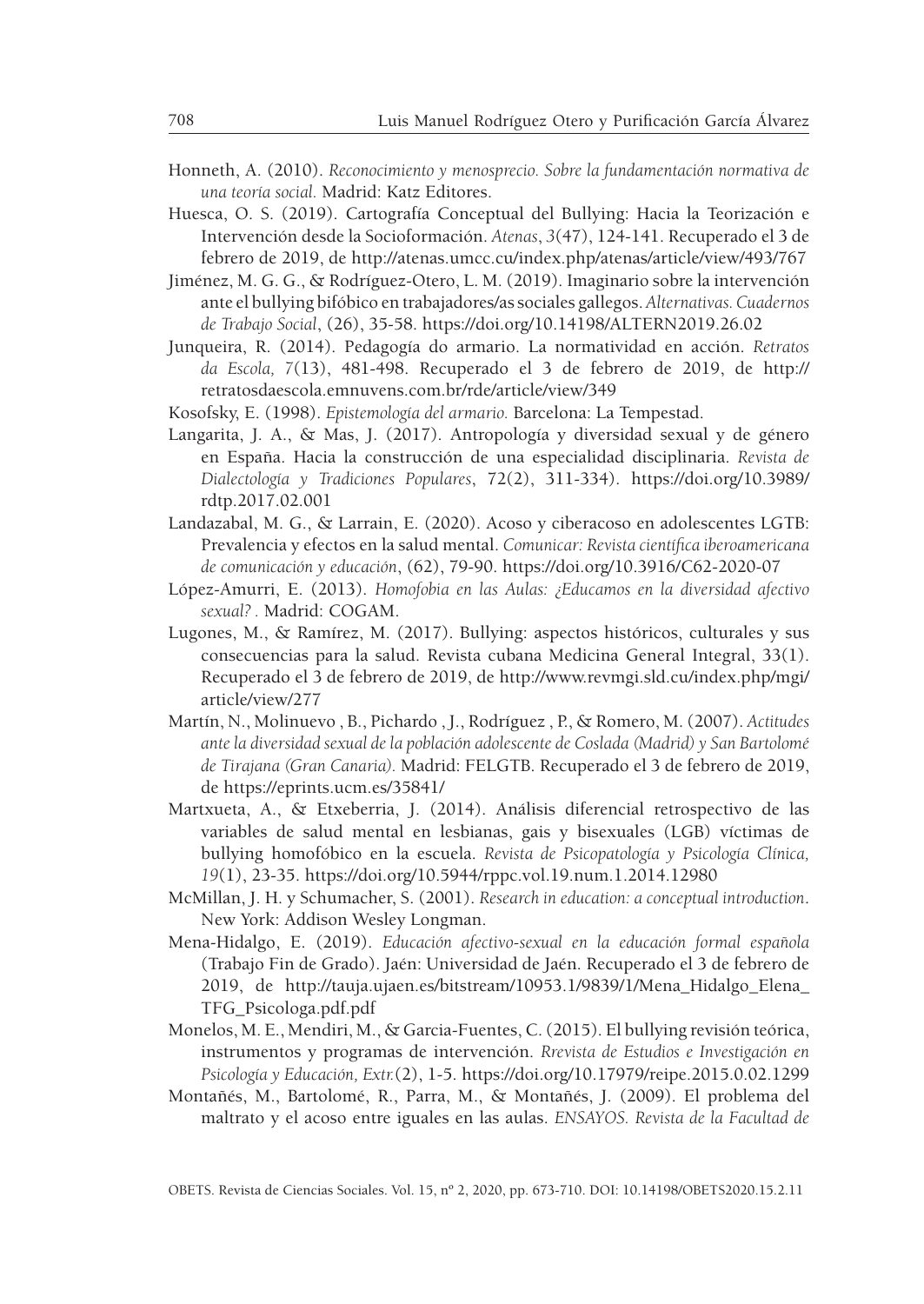*Educación de Albacete*(24), 1-13. Recuperado el 3 de febrero de 2019, de https:// dialnet.unirioja.es/servlet/articulo?codigo=3282831

- Niesvaara, J., Martínez, E., & Hinojosa, M. (2013). *Actitudes ante la diversidad sexual de la población adolescente de Las Palmas de Gran Canaria.* Las Palmas de Gran Canaria: GAMA.
- Noreña, A., Alcázar, N., Rojas, J., & Rebolledo, D. (2012). Aplicabilidad de los criterios de rigor y éticos en la investigación cualitativa. *Aquichán, 12*(3), 263-274. Recuperado el 3 de febrero de 2019, de http://www.scielo.org.co/scielo.php?pid=S1657- 59972012000300006&script=sci\_abstract&tlng=es
- Oficina Regional de Educación para América Latina y el Caribe, U. S. (2015). *El bullhying homofóbico y transfóbico en loscentros educativos. Taller de sersibilización para su prevención. Guía de facilitación.* París: Ediciones UNESCO 7.
- Otzen, T. y Manterola, C. (2017). Técnicas de Muestreo sobre una Población a Estudio. *International Journal of Morphology*, 35(1), 227-232. http://dx.doi.org/10.4067/S0717- 95022017000100037.
- Parker, R. (2012). Stigma, prejudice and discrimination in global public health. *Cadernos de Saúde Pública, 28*(1), 164-169. https://doi.org/10.1590/S0102-311X2012000100017
- Penna-Tosso, M. (2015). Homofobia en las aulas universitarias. Un metaanálisis. *REDU. Revista de Docencia Universitaria, 13*(1), 181-202. https://doi.org/10.4995/ redu.2015.6445
- Pichardo, J. I., Molinuevo, B., Rodríguez, P., Martín, N., & Romero, M. (2007). *Actitudes ante la diversidad de la población adolescente de Coslada (Madrid) y San Bartolomé de Tirajana (Gran Canaria).* Recuperado el 20 de octubre de 2017, de http://www.felgtb. org/rs/467/d112d6ad-54ec-438b-9358-4483f9e98868/c11/filename/adolescentesante-la-diversidad-sexual2.pdf
- Prati, G., Coppola, M., & Saccà, F. (2010). *Report finale della ricerca nazionale sul bullismo omofobico nelle scuole superiori italiane.* Bologna: Arcigay.
- Ritzer, G. (2002). *Teoría sociológica moderna.* Madrid: McGraw-Hill.
- Rodríguez, M y Rivadulla, J. C. (2018). Percepción y experiencias sobre el ciberbullying en estudiantes universitarios. *Revista de Innovación Educativa*, (21), 10-22. Recuperado el 20 de octubre de 2017, de https://dialnet.unirioja.es/servlet/ articulo?codigo=6751659
- Rodríguez-Otero, L. M. (2017). Actitudes frente a la diversidad sexual entre los estudiantes de Trabajo Social mexicanos: el contexto regiomontano. *Cuadernos deTrabajo Social, 30*(2), 417-433. https://doi.org/10.5209/CUTS.52131
- Rodríguez-Otero, L. M. (2018). Bullying homofóbico en México a nivel de secundaria: el contexto de Nuevo León. *Revista de Psicología (PUCP)*, *36*(2), 631-659. https://doi. org/10.18800/psico.201802.009
- Rodríguez-Otero, L. M., & Facal, T. (2019). Imaginarios, mitos y actitudes frente a la bisexualidad en estudiantes de Trabajo Social. *Trabajo Social Global*, 9(17), 20-40. Recuperado el 20 de octubre de 2017, de https://revistaseug.ugr.es/index.php/tsg/ article/view/8951
- Rodríguez-Otero, L. M., & Jiménez, M. (2018). Imaginario del bullying y su vinculación a los servicios sociales. Voces desde futuros docentes de Educación Primaria.